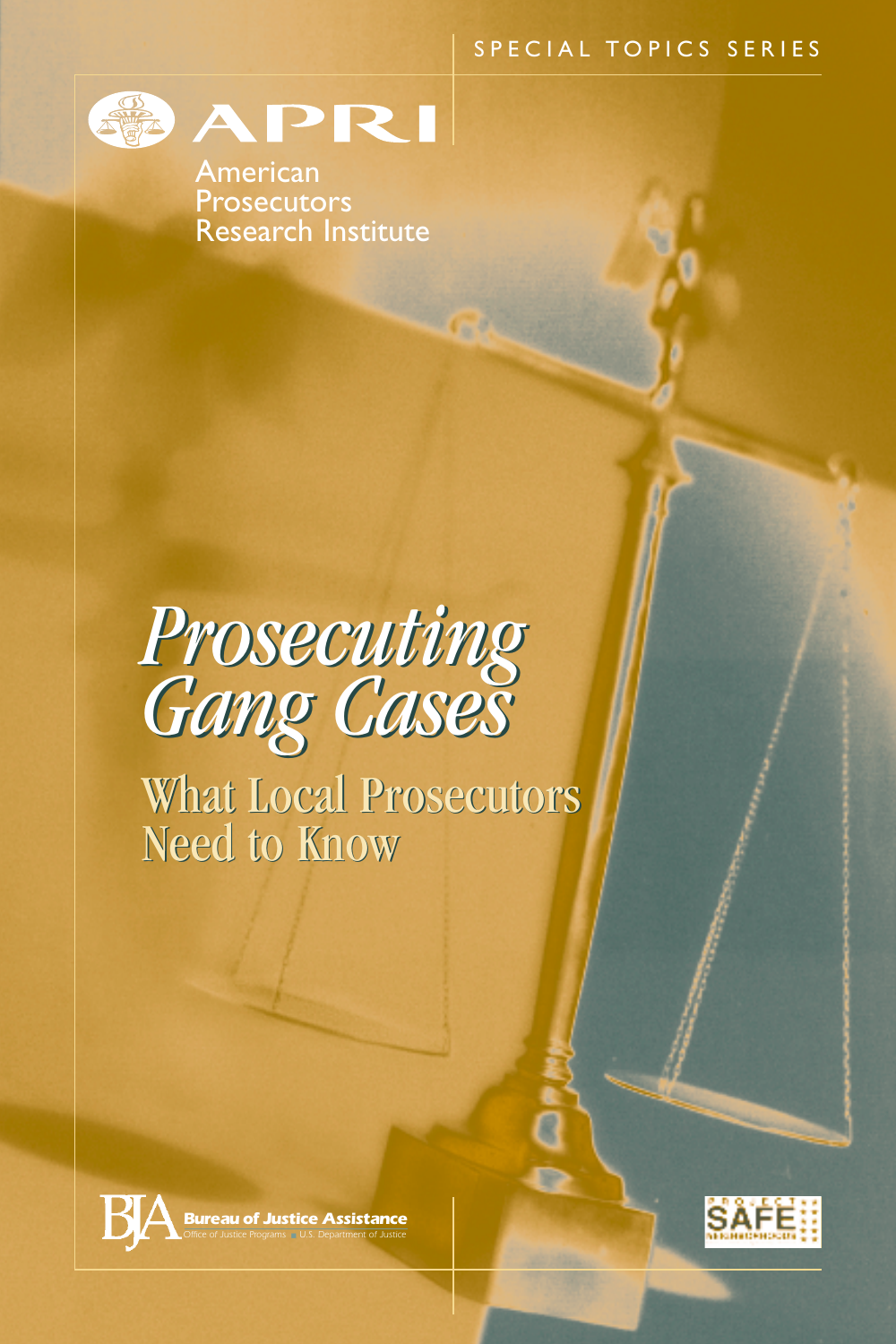#### **American Prosecutors Research Institute**

99 Canal Center Plaza, Suite 510 Alexandria,VA 22314 www.ndaa-apri.org

**Newman Flanagan President** 

#### **Debra Whitcomb**

Acting Chief Administrator Director, Grant Programs and Development

#### **George Ross**

Director, Grants Management

This information is offered for educational purposes only and is not legal advice.This project was supported by the Bureau of Justice Assistance, United States Department of Justice under Grant Number 2001-GP-CX-K050. Points of view or opinions expressed in this document are those of the authors and do not necessarily represent the official position of the Bureau of Justice Assistance, United States Department of Justice, the National District Attorneys Association or the American Prosecutors Research Institute.

The American Prosecutors Research Institute is the nonprofit research, training and technical assistance affiliate of the National District Attorneys Association.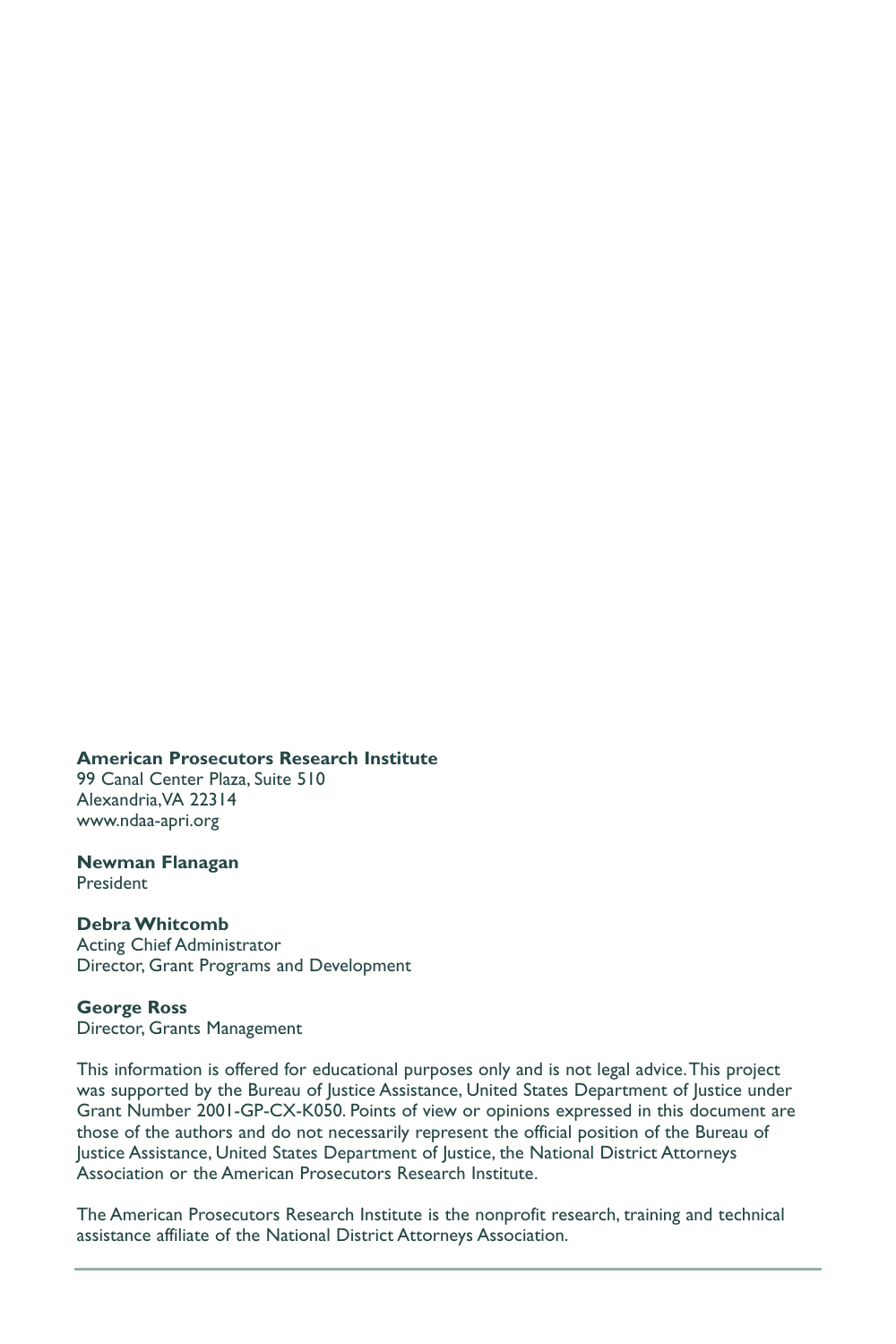

# What Local Prosecutors Need to Know

*April 2004*

Alan Jackson *Deputy District Attorney Los Angeles County District Attorney's Office Los Angeles, CA American Prosecutors Research Institute*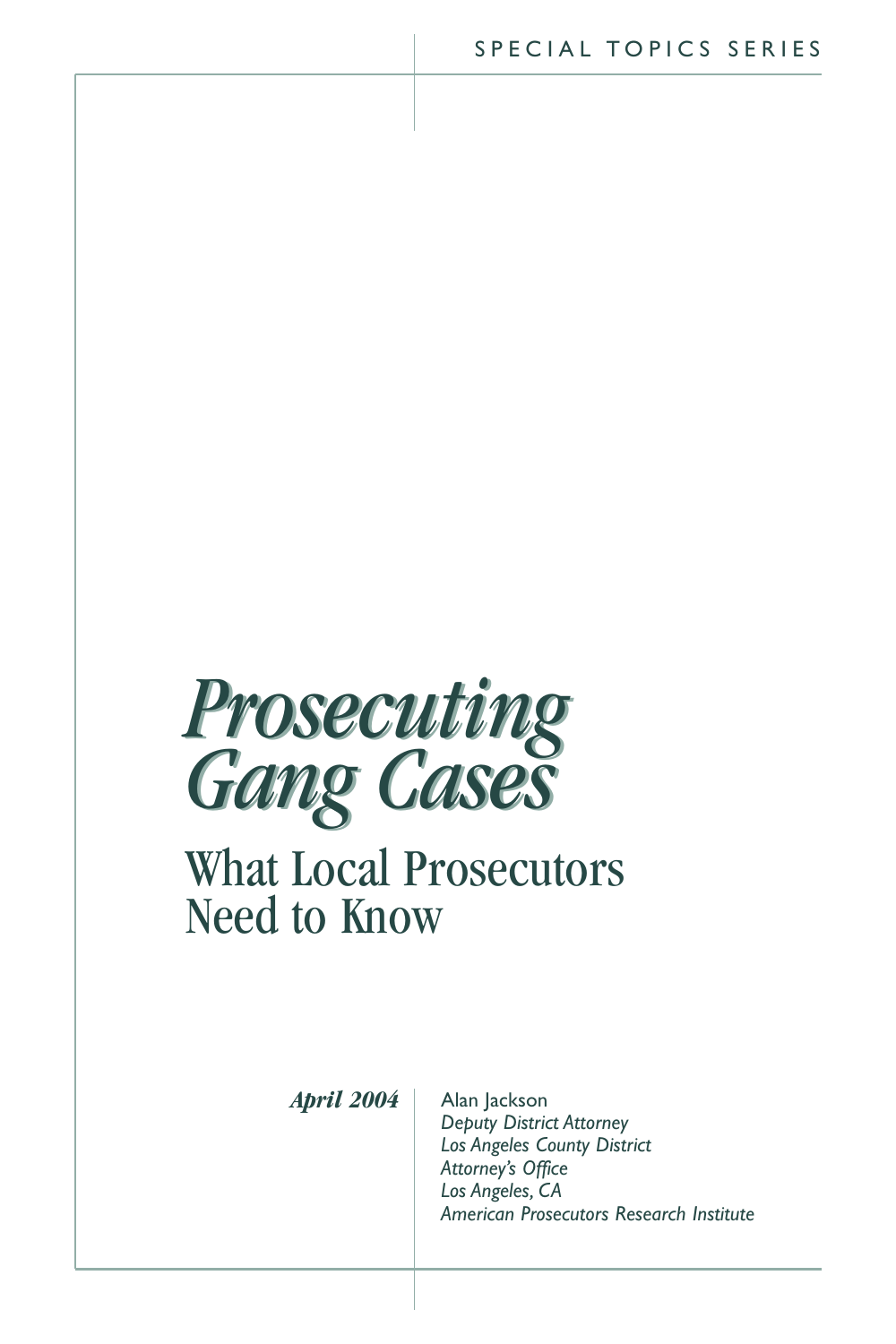# **T ABLE OF C ONTENTS**

| 3  | <b>Author's Acknowledgements</b>                     |
|----|------------------------------------------------------|
| 5  | <b>Introduction</b>                                  |
| 7  | <b>Overview of a Gang Case:</b>                      |
|    | <b>Getting Jurors Out of the Courtroom</b>           |
|    | What Gang Evidence Can Prove: The Tip of the Iceberg |
|    | Why Do Gang Members Join Gangs?                      |
|    | Will the Real Defendant Please Stand Up?             |
|    | Turf, Territory, and Membership                      |
| 19 | <b>Get Ready For the Fight: Greasing the Skids</b>   |
|    | <b>Witness Problems in Gang Cases</b>                |
|    | California's STEP Act as a Model                     |
|    | Getting the Most Out of the Gang Expert              |
| 29 | <b>Closing Remarks</b>                               |
| 31 | Appendix A: California STEP Act: Penal Code          |
|    | Section 186.20 - 186.22                              |
| 39 | <b>Appendix B: Proposed Voir Dire Questions</b>      |
|    | for a Gang Case                                      |
| 43 | <b>Appendix C: Sample Direct Examination</b>         |
|    | for a Gang Expert                                    |



*1 Forward*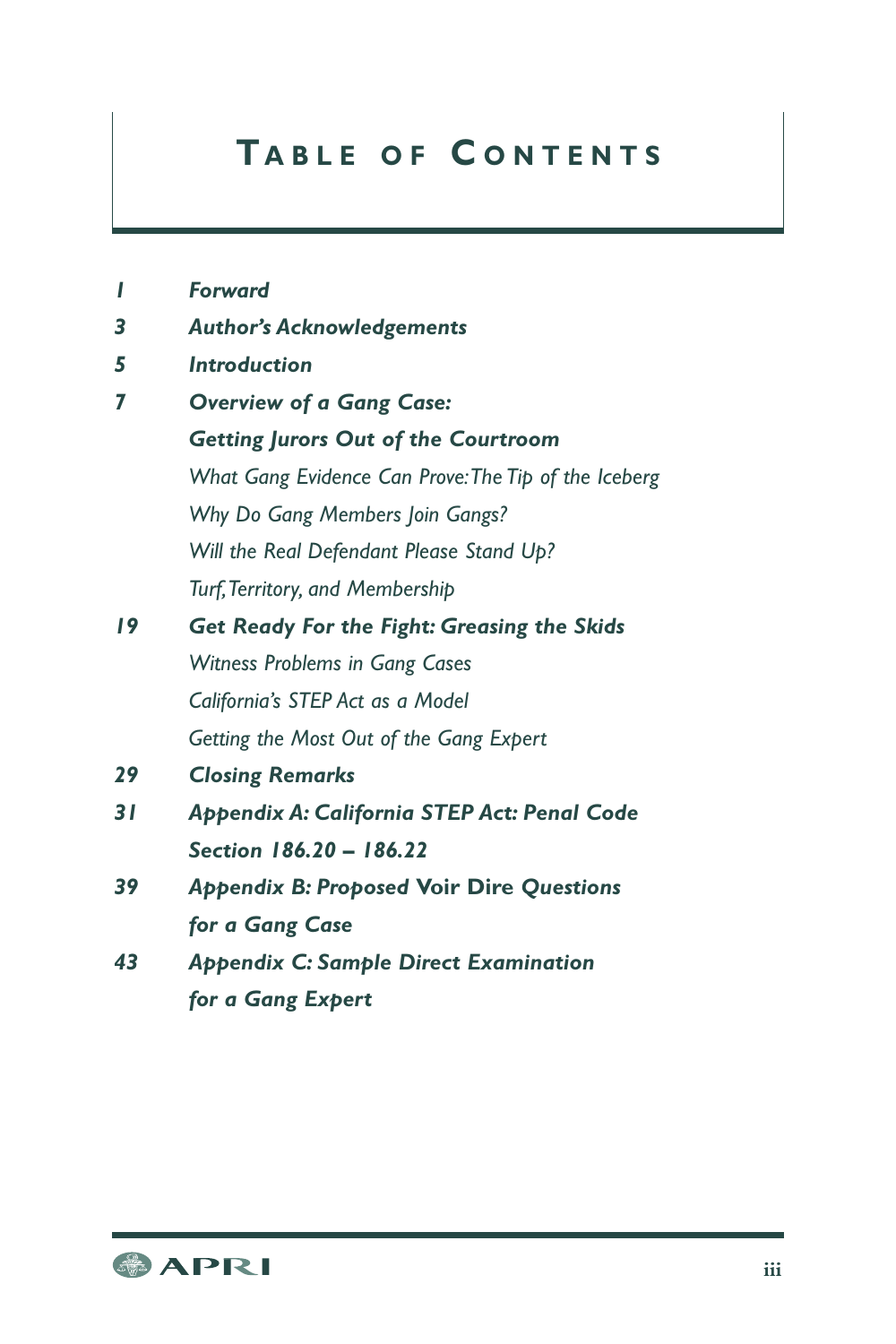### **F ORWARD**

**F**ew things evoke fear in a community like the incursion of gang activity. Senseless violence, turf battles and ubiquitous graffiti signal the arrival of gangs.The law enforcement community also dreads the prospect of confronting gang-driven crime.They know that with gangs come drugs, guns, retaliatory killings and recriminations.The investigation and prosecution of these crimes present a host of difficult problems, including recanting witnesses, intimidated bystanders and unsympathetic victims.

Nowhere are these problems more apparent and deep seated than in Los Angeles, California. Gangs, some many generations old, dominate parts of the city. In response, the law enforcement community has adopted specific strategies designed to address the gang problem. Special units within the police department are dedicated to nothing but the investigation and policing of gang activity.The Los Angeles County District Attorney's Office has followed suit, forming the Hardcore Gang Division in 1979. Charged with prosecuting crimes committed by some of the country's most notorious gangs, the unit of 50 prosecutors makes extensive use of the California Street Terrorism Enforcement and Prevention Act.This legislation was borne of California's exasperation with its escalating gang problem.As the preamble states,"the Legislature…finds that the State of California is in a state of crisis which has been caused by violent street gangs whose members threaten, terrorize, and commit a multitude of crimes against the peaceful citizens of their neighborhoods."Armed with this law providing for enhanced punishments for gang-related crimes, prosecutors may now introduce evidence once considered inadmissible. Proof of gang membership is allowable to show motive, intent, and accomplice liability. Experts chronicling gang culture and mores now are called on behalf of the prosecution. Other states have followed California's example and enacted gang legislation. (See footnote 2, infra.)

The author of this monograph,Alan Jackson, joined the Los Angeles District Attorney's Office as a deputy district attorney in 1995. Since 1999, he has prosecuted LA's most violent offenders in the Hardcore Gang Division, specializing in the vertical prosecution of violent gang

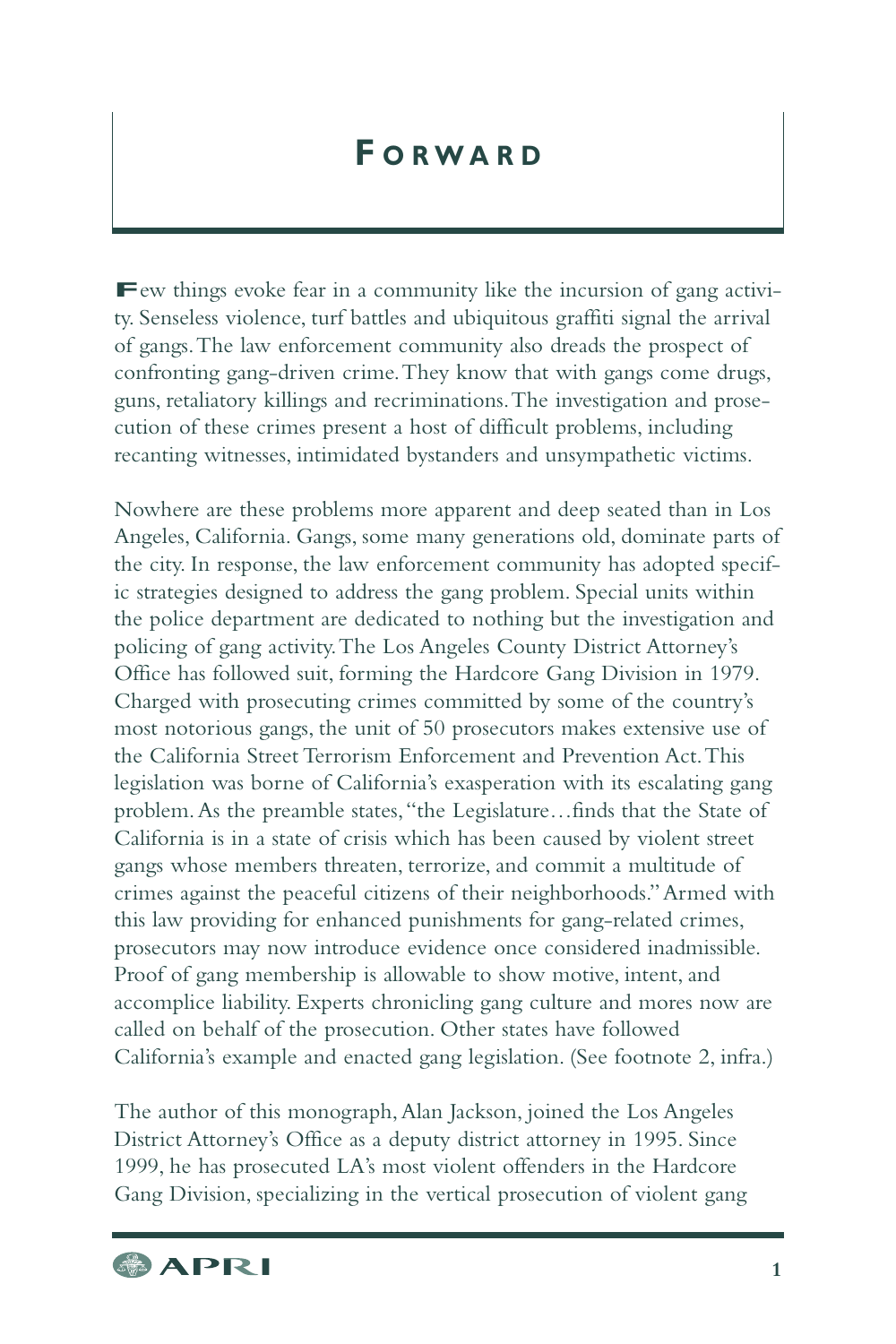#### **PROSECUTING GANG CASES: WHAT LOCAL PROSECUTORS NEED TO KNOW**

members. He has also served as a gang prosecution instructor for the Los Angeles District Attorney's Office and the American Prosecutors Research Institute (APRI).

Perhaps the most chilling bit of advice Mr. Jackson gives to prosecutors is to "ready yourself." Gangs are spreading; they are on your doorstep even if you don't realize it.The goal of this monograph is to provide practical trial strategies for prosecutors engaged in combating gang violence and ready prosecutors who will inevitably confront the problem.

Andrew Wright Senior Attorney American Prosecutors Research Institute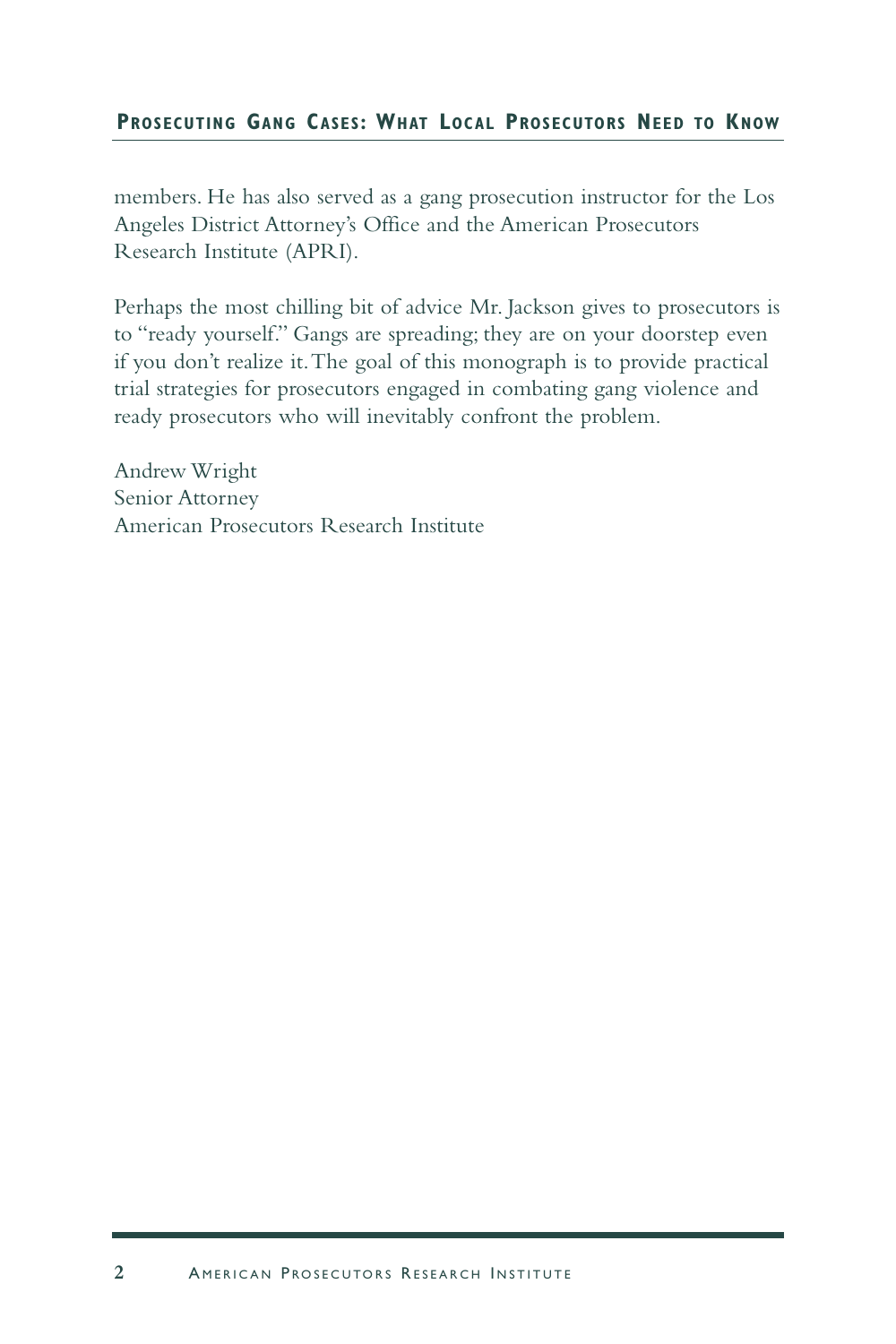# **A UTHOR ' S A CKNOWLEDGEMENTS**

**M**odern successful gang prosecutions in Los Angeles County are the product of many years of work, the way being cleanly paved by bright and dedicated prosecutors. I count myself among the many beneficiaries of those prosecutors. Special thanks go to Janet Moore, director, Bureau of Specialized Prosecutions, Los Angeles County District Attorney's Office, and Greg Dohi, deputy district attorney, Hardcore Gang Division, Los Angeles County District Attorney's Office, whose writings have both inspired and informed the thoughts, concepts and ideas set forth in this monograph.

Finally, for her sharp eye and smooth pen stroke, I owe a debt to Melanie Spuches of the American Prosecutors Research Institute, who deftly edited and polished this work.

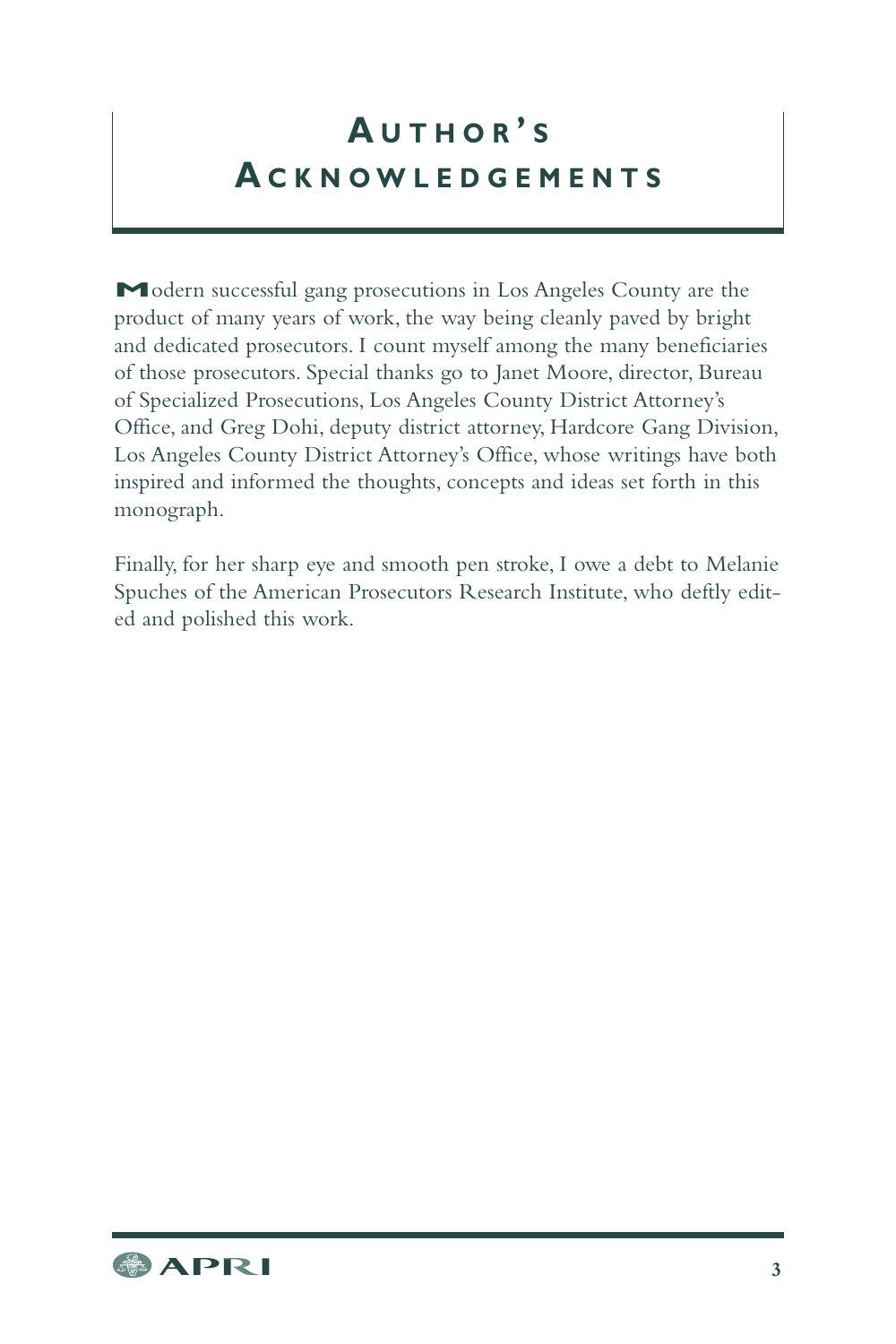### **I NTRODUCTION**

**T**rying a gang case is one of the most difficult undertakings a prosecutor can face. Reluctant witnesses, perjurious testimony, and hostile and intimidating courtroom crowds are but a few of the myriad problems a gang prosecutor can expect in trial. And sadly, we're talking about the prosecutor's own case-in-chief. Indeed, the trademark characteristic of a gang case is the difficult witness. Some witnesses are uncooperative and openly hostile—those community members who fear for their lives and, therefore, actively duck service of process, ignore subpoenas and either refuse to testify or lie on the witness stand. Other witnesses, however, may be cooperative, but extremely unsympathetic because they have been granted leniency or immunity in exchange for testimony.The prosecutor may, therefore, be in the unenviable position of arguing in the same case that the "elderly-neighbor-down-thestreet-witness" lied on the stand, and that the "co-conspirator-crookin-handcuffs-witness" should be believed. On top of all this, the prosecutor is faced with the very real concern of simply keeping these witnesses alive.

Moreover, gang cases present unique challenges in terms of explaining motive and complex theories of liability.The gang culture is rife with idiosyncratic mores that define individual gangs and sub-cliques.These customs often define the motive underlying the crime, how the crime is carried out, and the identity of the perpetrator. It becomes incumbent upon the prosecutor to educate the jury about gang culture and habits, and to buttress that explanation with the proper theory of liability, such as conspiracy, aiding and abetting, or vicarious liability.

This monograph seeks to address various pre-trial and trial issues in the context of gang evidence. Hypothetical examples are used for illustrative purposes.Additionally, this presentation includes references to California's Street Terrorism Enforcement and Protection (STEP) Act,<sup>1</sup> which has

1 Cal. Penal Code § 186.21, *et. seq.* (See Appendix A).

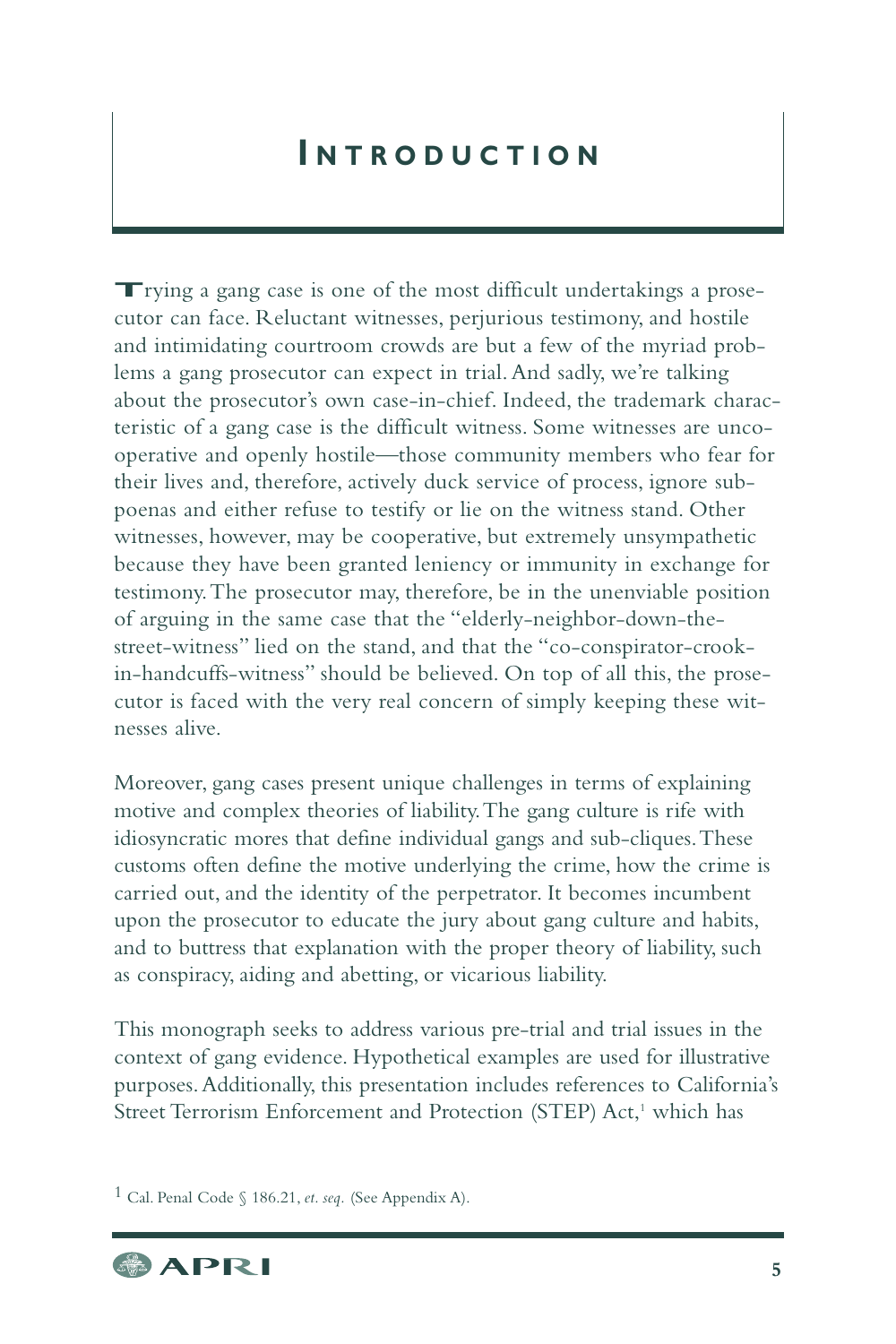spearheaded the country's state legislatures' answer to the growing national epidemic known as gang crime.<sup>2</sup>

<sup>2</sup> Many states have followed California's example and enacted laws specifically designed to address gangs and gang activity.A useful listing of these laws can be found at the Institute for Intergovernmental Research's website located at www.iir.com/nygc/gang-legis/.These laws typically require additional elements of proof, which necessarily expands the definition of what is admissible evidence.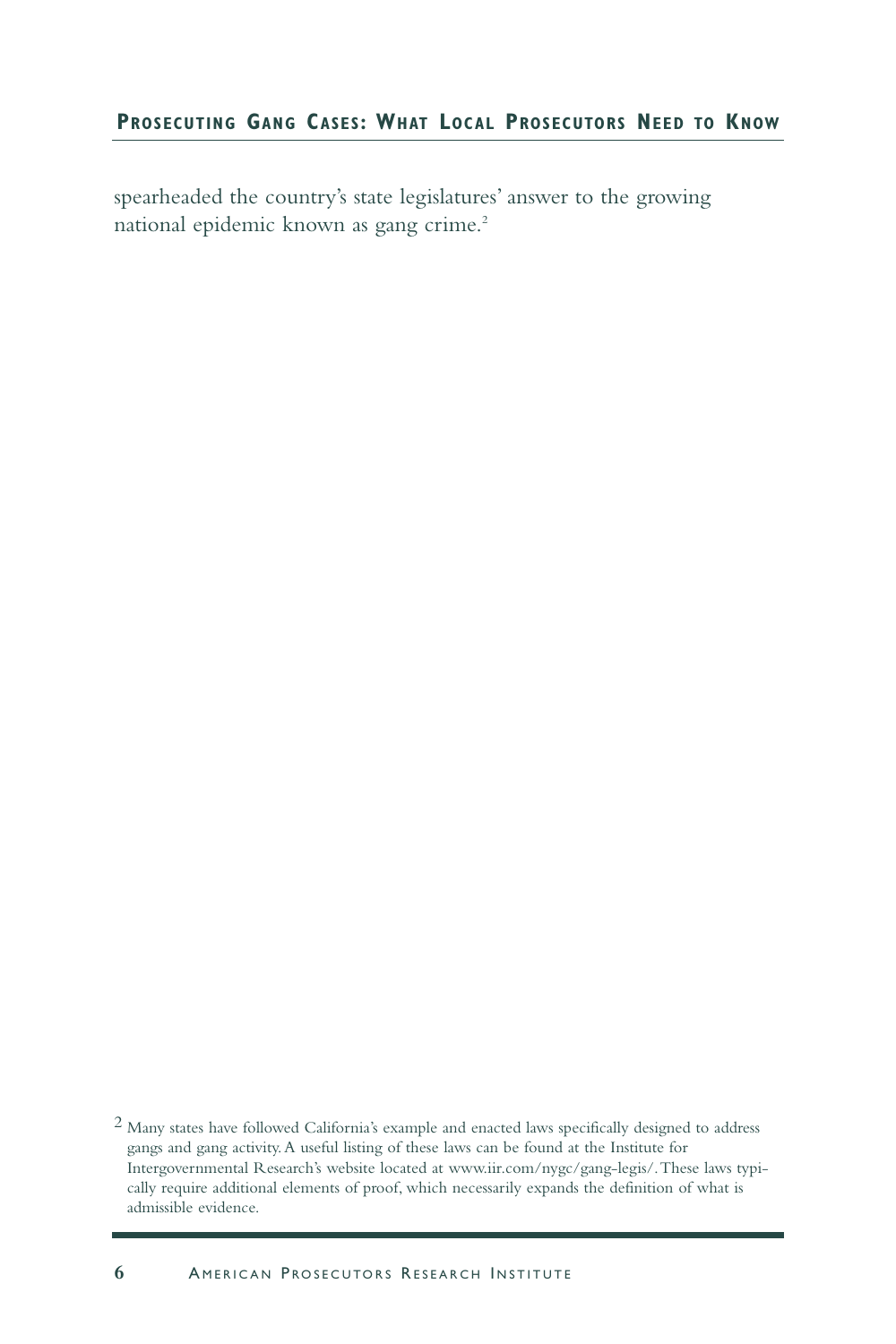# **O VERVIEW OF A G ANG C ASE : G ETTING J URORS O U T OF THE C OURTROOM**

The first question to come to the prosecutor's mind is, "why use gang evidence in the first place?"After all, prosecutors can expect that the defense bar will cry foul at the first mention of gangs. For their part, judges—especially those who have been ill-prepared to address issues concerning gangs—will often have a knee-jerk reaction to side with the defendant in his claims that gang evidence is overly prejudicial. Finally, police officers may be hesitant to testify about gangs because they have never been qualified as an expert.Wouldn't it simply be easier to leave the gang aspect of the trial alone?

Is it easier? Maybe. Is it a better trial technique? Never.

Successful prosecutors do not try their cases in the antiseptic environment of a courtroom. Crimes are not committed within the confines of mahogany walls adorned with the great seal of the state. Rather, they are committed on the streets of the city, in darkened alleyways and abandoned buildings. Good prosecutors seek to transport their juries to those streets, alleys, and buildings. Gang evidence is one of the most powerful tools in the government's arsenal to accomplish that goal.

Gang evidence is highly probative in explaining what takes place on the streets because it gives deep insight into the conduct of both defendants and witnesses.While courts have determined that gang evidence is admissible only for specific purposes, they have recently been broadening the scope of those purposes.Today, a prosecutor can successfully argue the admissibility of gang evidence for a range of purposes, including proving intent, motive, and identity, establishing a theory of liability, explaining witnesses' demeanor, and explaining gang culture. Gang evidence can set the tone for the trial and, at the same time, educate the jury. Gang experts can explain the inexplicable, define the indefinable, and can add rich color to an otherwise pale fact pattern. In other words, if the crime includes gang evidence, use it.

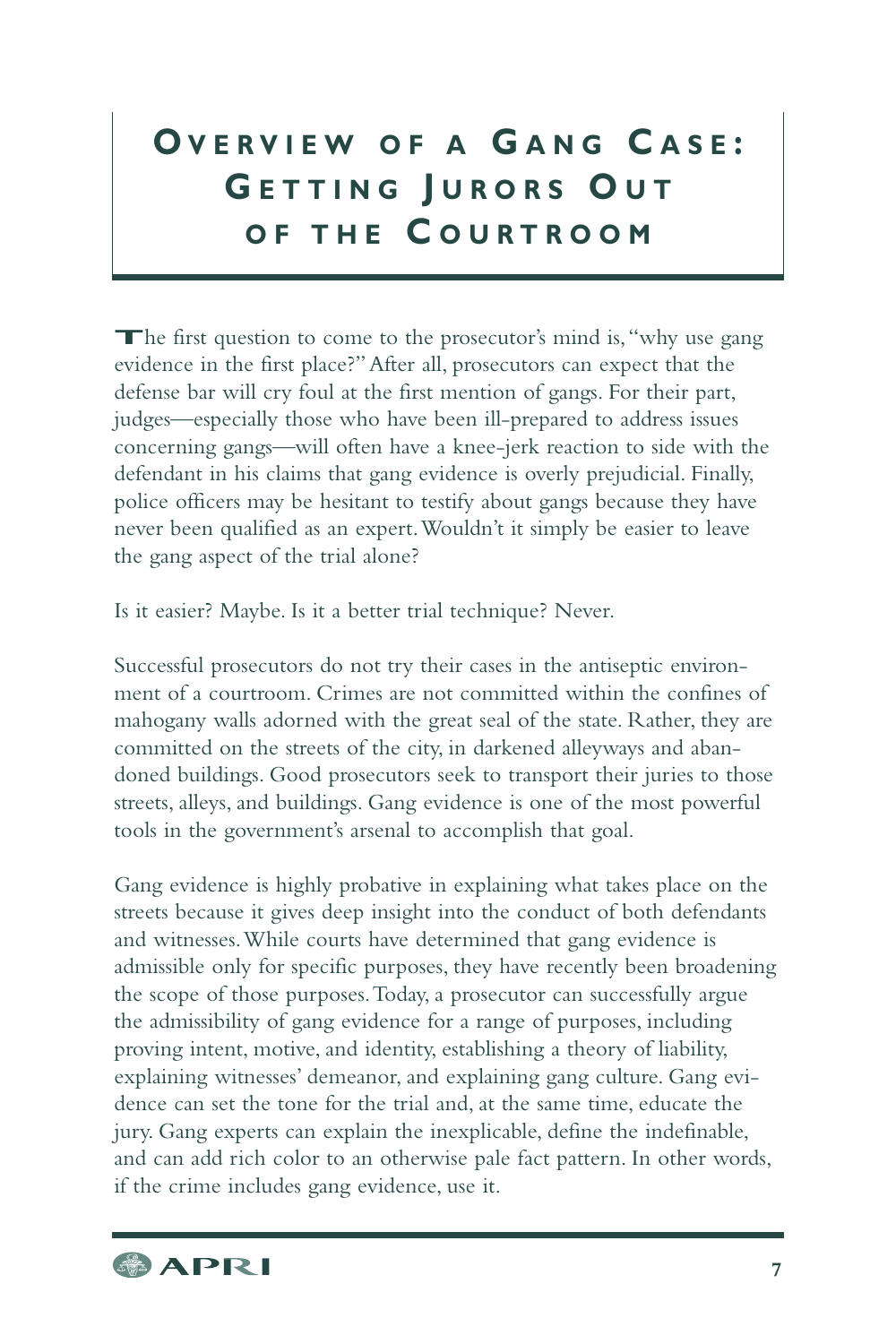Faced with the prospect of defending a case involving gang evidence, defense attorneys cower. Understanding the power of such evidence, the defense bar will try almost anything to prevent a prosecutor from admitting gang evidence against their client.The first and most clamorous cry is always the same:"Objection! Gang evidence is prejudicial."The prosecutor's response should be equally strident:"Of course it is! That's the point!"

No court in the land disallows evidence against the defendant solely because it is prejudicial. Indeed, every word a prosecutor speaks in a courtroom and every item of evidence submitted is, or should be, prejudicial to the defendant.The question is not whether the evidence is prejudicial, but whether it is substantially more prejudicial than probative.<sup>3</sup> Given the extraordinary probative value of most gang evidence, prosecutors should rarely give in on this point. In arguing for its admissibility, it is incumbent upon the prosecutor to steer the court toward the proper use of gang evidence.

#### *What Gang Evidence Can Prove:The Tip of the Iceberg*

Every day, courts are sanctioning broader uses for gang evidence. Nothing requires that prosecutors allege a gang enhancement or charge a gang crime in order to properly use gang evidence to prove their case. Indeed, the vast majority of cases in which gang evidence is applicable include no specific gang allegation. In those cases, the prosecutor must focus the court's attention on the reason for its admission. It is important to remember, however, that the proper use of gang evidence is expanding.The following illustrations merely scratch the surface.

#### **To Prove Intent**

As any prosecutor can attest, one of the most difficult elements to prove in a criminal trial is intent. Prosecutors rely largely on circumstantial evidence to prove the defendant's purpose in committing the crime at hand; gang evidence provides that circumstantial evidence.

 $3$  *See, e.g.* Cal. Evid. Code § 352 (2004), stating that, "The court . . . may exclude evidence if its probative value is *substantially outweighed* by the probability . . . of undue prejudice." (emphasis supplied).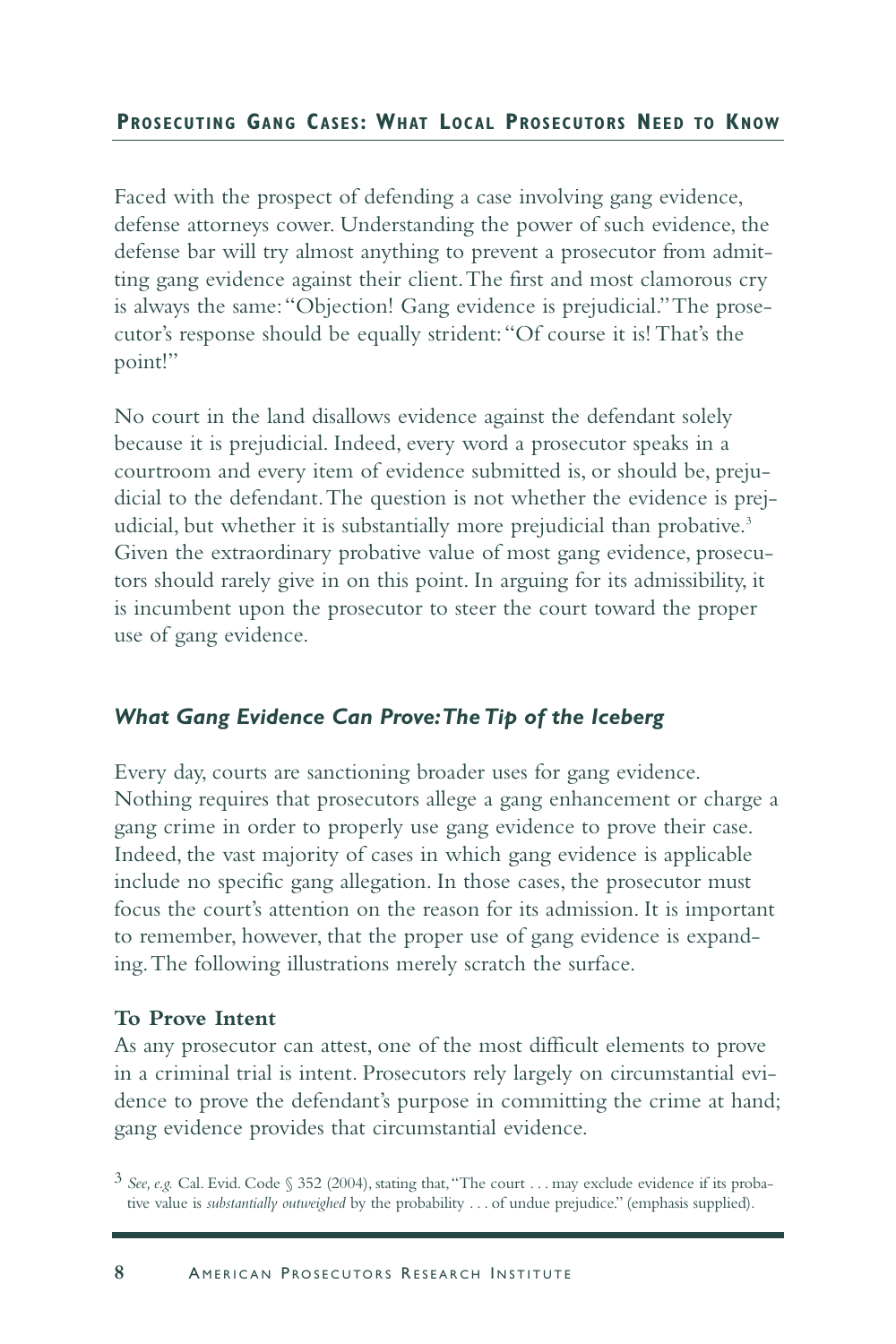Look at a hypothetical set of facts as told in two different ways, one without the use of the underlying gang evidence, and the second enriched with gang facts.The same question will be posed for each set of facts.

In the first set of facts, we find the following: the victim is attending a late-night party at a residence. During the night, the defendant drives up in a car, stops and opens the car door.The defendant then points and fires a gun at the victim, who is standing in the front yard.The victim is struck, but lives.The question is, was the crime an assault with a firearm or an attempted murder?

Now assume the same facts, but include the following gang evidence: the victim's late-night party is in Compton Varrio Grape Street gang's claimed neighborhood.The defendant is a known Florencia-13 gang member. Grape Street and Florencia have been at war for several years over their respective territory and drug trade.Three weeks before the shooting at the party, a known Florencia-13 gangster was shot and killed by a known Grape Street gangster.The gang expert testifies during the trial that in the gang culture, when a gang is victimized, the expected reaction is to strike back with equal or more violence.That is, if a gang member is murdered, the usual reaction is retaliatory murder. Again, the question is, was the crime an assault with a firearm or an attempted murder? With the admission of the highly probative gang evidence, the answer becomes clear. Gang evidence of rivalry and violence is admissible to establish that the intent harbored by the defendant was the intent to kill.

#### **To Prove Motive**

Seldom, if ever, is a prosecutor legally required to prove motive in a criminal trial. Motive is not normally an element of a charged offense. Nevertheless, prosecutors should *always* attempt to prove motive in trial. Jurors will ask the "why" question, if not of the prosecutor, at the very least of each other. If it is not answered to their satisfaction, the jury will see it as the prosecutor's failing. For that reason, motive evidence is always relevant.

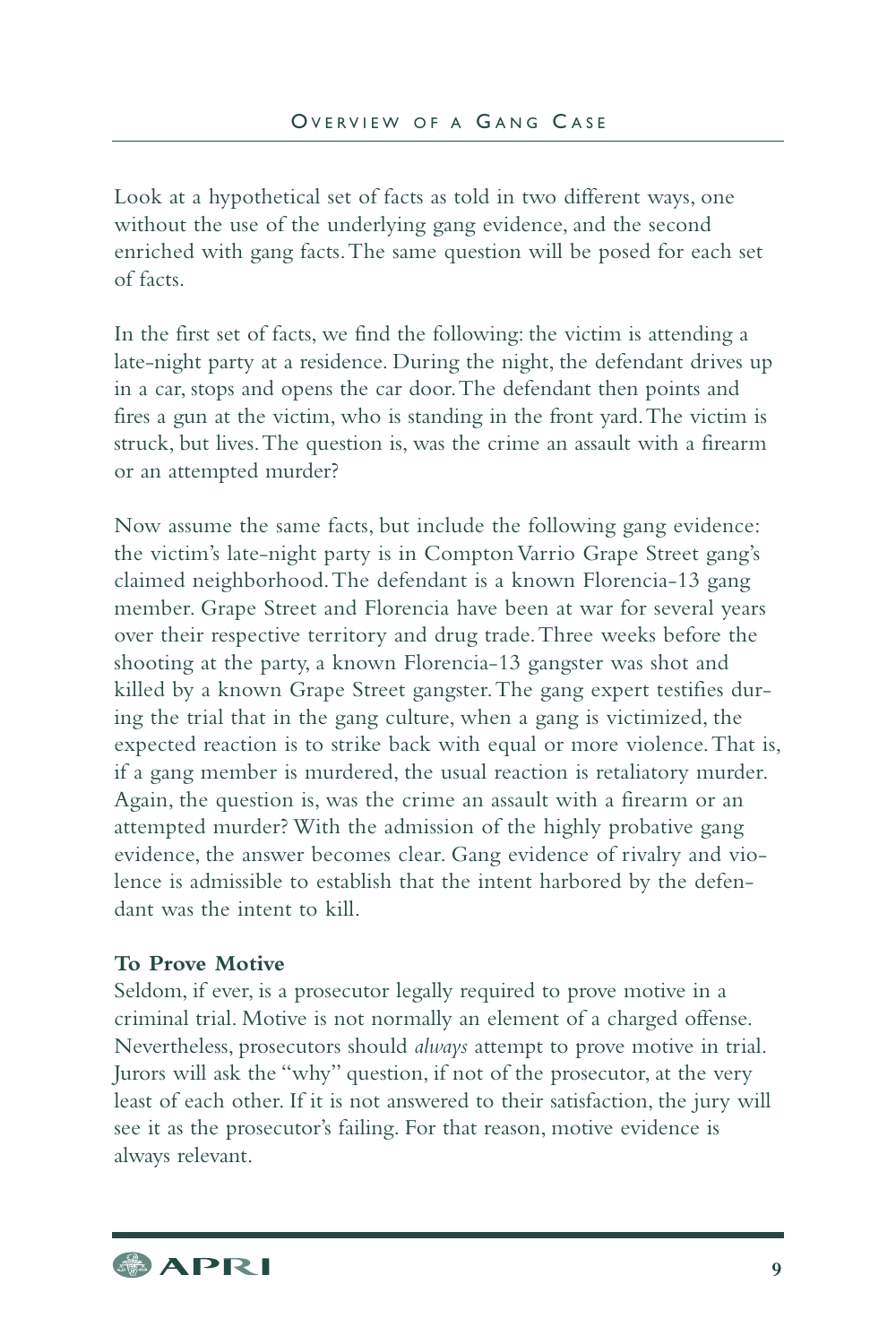Gang evidence is properly admitted to prove motive.The motives for a gang crime can include payback and rivalries, as outlined in the example above.Additionally, motivations can be derived from more arcane sources. Drug sales, weapons transactions and extortion can all be at the root of violent gang crimes, all of which are permissible subject matter for a gang expert. Moreover, gang evidence that explains the history of rivalries and violence between and among hostile gangs is admissible.Therefore, gang experts can testify to violent acts committed by the defendant's fellow gang members.A useful technique for arguing the admissibility of such evidence is to accede to a limiting instruction by the court.

Of course, nothing will befuddle a jury—and oftentimes a prosecutor more than the proverbial "random act of violence." Rarely, however, is a gang crime truly random. Gang experts can shed a bright light on the murky corners of gang life.What appears to be, at first blush, an amorphous act with little in the way of rhyme or reason will take shape when the gang expert explains the concept of *respect* in the gang culture. Consider the following:

A 40-year-old man stands at a gas station filling the tank of his car.A young gangster rides up on a bicycle and fires a bullet into the man's head, killing him.There is no connection between the two. Jurors yearn for an explanation; the gang expert provides one.The expert will explain that in the most violent gangs, recruits must show loyalty to their brethren by committing murder. Only then will they be considered a true member.With few exceptions, the victim is a stranger to the killer. When the act is complete, the new member is said to have earned the "respect" of his fellow gang members.

While prosecutors often bear no legal burden to prove motive, its power when properly presented to a jury should never be overlooked or underestimated.

#### **To Prove Identity**

Unlike classic criminals of old who sought secrecy above all else, modern gang members publicize their identities for all to see.The explanation is simple: terrorism.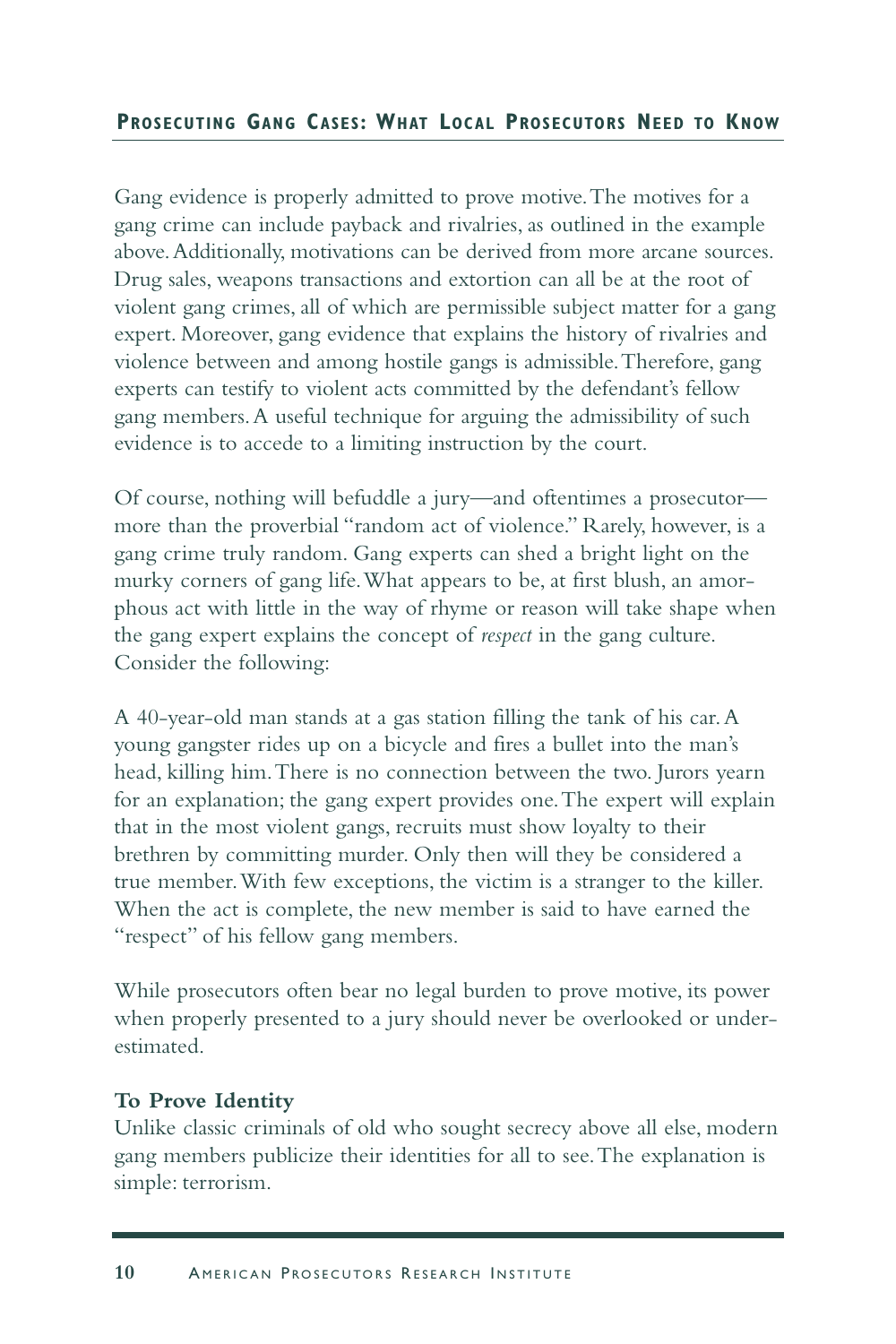Terrorism is alive and well in our streets. Instead of the bomb, the gangsters' weapon of choice is the drive-by shooting. Instead of camouflage, their uniform includes baggy pants and knee-high socks. Instead of flying a flag to show their allegiance, they carry bandanas and throw hand signs.While they don't call themselves terrorists, the effect is just the same—every day, innocent people are killed in the streets, often in broad daylight.

Just like terrorists, gang members thrive on fear.The more fear they can instill in the communities and their enemies, the greater the freedom they enjoy while dealing in their dirty business of guns, drugs, and extortion.That fear is implanted by taking credit for the violence they perpetrate.

Gang members, therefore, often sign their crime, either figuratively or literally.Witnesses to a gang crime recite incredible tales of suspects walking up to enemy gang members in broad daylight and stating,"This is Midget from Tortilla Flats [street gang]," just before shooting the rival. While juries may be dumbfounded by such brashness, gang experts can explain that such conduct is commonplace among gangs. First, committing the crime with such audacity sends a message to rivals that they are not safe, day or night. Second, when Midget exclaims his name before the crime, he shows individual fearlessness, and, therefore, enhances his reputation among his own peers.That reputation may further be bolstered by graffiti that claims responsibility for the crime, and gives credit to Midget for his accomplishment.

Such evidence is ripe for gang experts to explain.Although members of the community may be reluctant to identify the perpetrator of the shooting for fear of retaliation, the expert can circumstantially support identity using statements made at the crime scene ("This is Midget"), the subsequent graffiti ("T-Flats" & "Midget" spray painted on the walls), and the defendant's prior identification as Midget in gang files. Such evidence can robustly corroborate a single identification witness, which many gang prosecutors would be lucky to find.

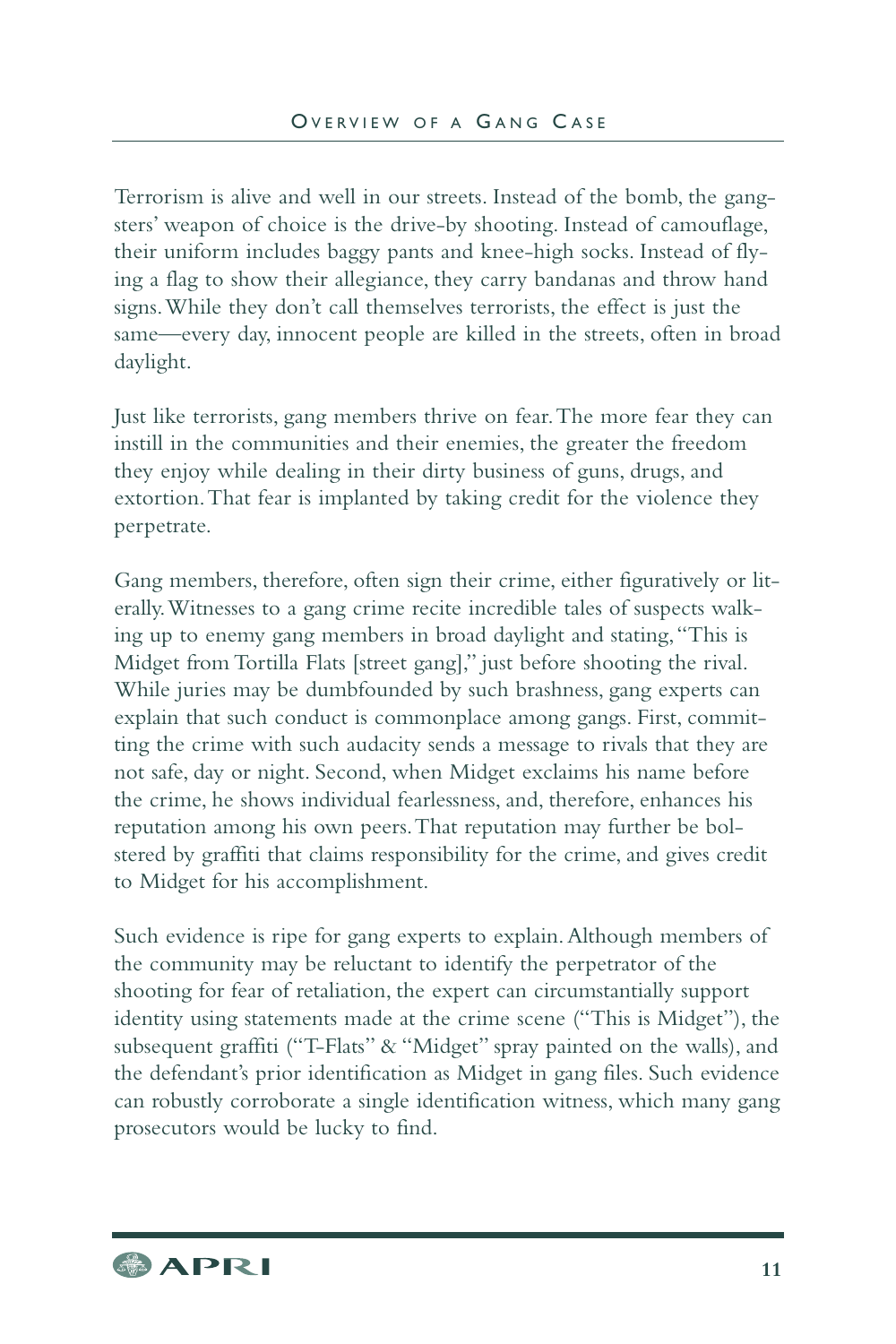**PROSECUTING GANG CASES: WHAT LOCAL PROSECUTORS NEED TO KNOW**



#### **To Prove Criminal Liability**

Successful field marshals approach their battles with a clearly defined plan. So should prosecutors approach their trials. Defining a cogent theory of liability enables the prosecutor to choreograph the presentation of evidence in a simple, logical and persuasive manner. Gang evidence can aid in defining tightly reasoned theories on which to build a solid case.

Gang members are, by nature, social creatures. Seldom will a gang member commit an assault, a drive-by shooting or a drug transaction by himself.The gang prosecutor will, therefore, often be faced with deciding whether one gangster, two or twenty are legally liable for the crime. Take, for instance, the back seat passenger in a drive-by shooting. Following the filing of murder charges, his lawyer will surely inform the prosecutor that his client cannot be liable for murder, as he fired no weapon and possessed no gun.

However, through properly admitted gang evidence, the prosecutor can establish that merely throwing a hand sign or calling out a gang name from the back seat of the car shows complicity in the crime.The gang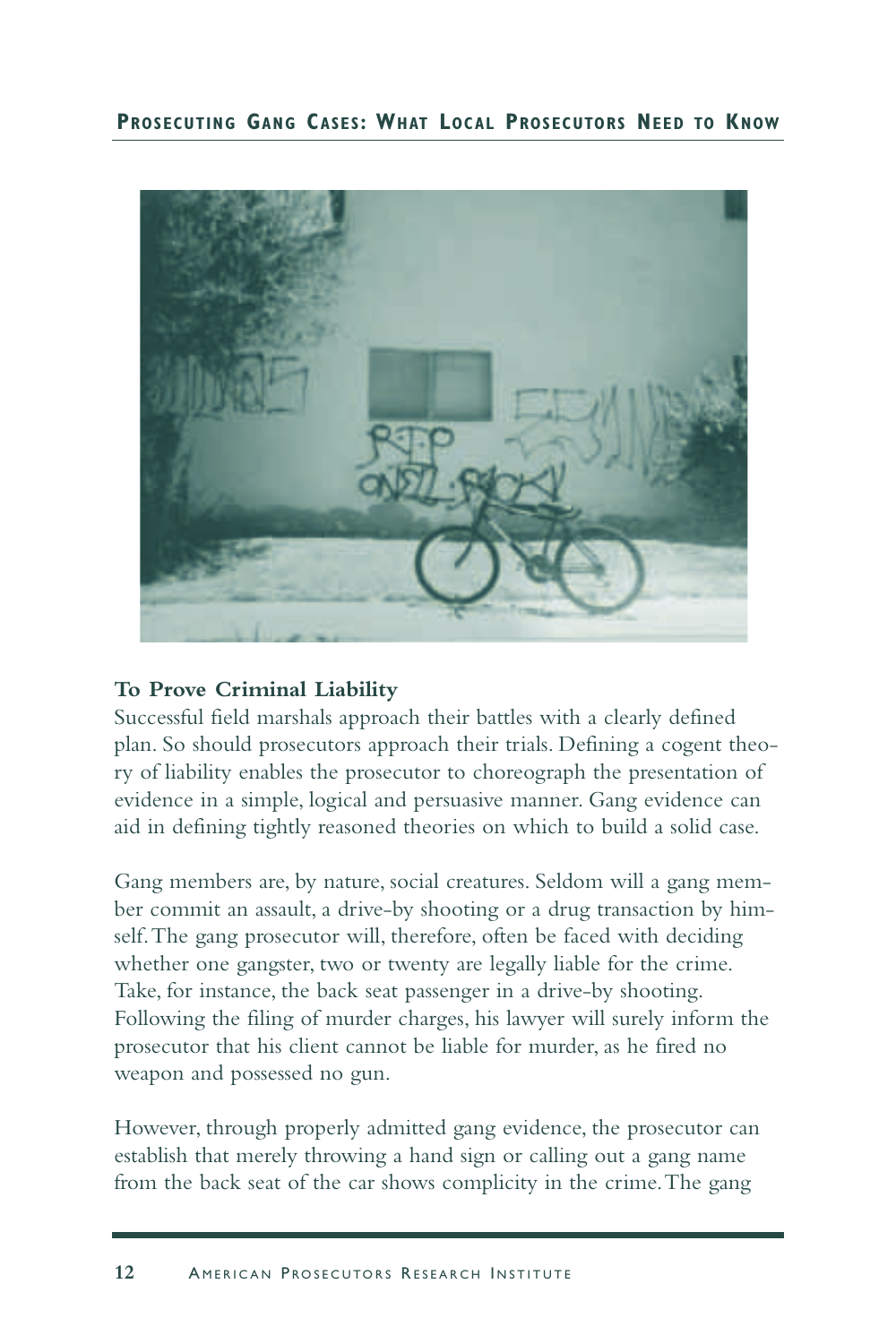expert can testify that a drive-by shooting takes on a special significance when accompanied by the signature of the offending gang.That is, the gang's reputation in the community for violence is secured when witnesses hear,"This is Farm Town Crips" through the gunfire of a violent attack.Thus, the back seat passenger who throws a sign or yells a gang name may be prosecuted as an aider and abettor, and therefore is liable to the same extent as the driver and the shooter.

Additionally, the prosecutor may wish to take another approach. Driveby shootings are rarely the product of a spur-of-the-moment decision. More often, drive-bys can be traced to plans that were hatched hours or even days before, when the car was stolen or the guns were secured.The players in the conspiracy may range from the O.G. (original gangster) who supplied the weapons or ammunition, to the graffiti tagger who warned the victim gang of the impending violence.A close look at the facts of the case, along with in-depth consultation with the expert, can, in some instances, form the basis for a conspiracy charge.

#### **To Explain Witnesses' Conduct**

There are only two sorts of gang prosecutors: those who have had witnesses recant their statements during testimony, and those who *will* have witnesses do so.As mentioned in the introduction, one defining characteristic of a gang case is the recalcitrant, uncooperative witness. It is hard enough to persuade 12 strangers to agree on anything in a trial courtroom.The difficulties mount exponentially when the prosecutor introduces eyewitnesses who deny their previous statements to the police. These difficulties are even further compounded when the recanting witnesses are law-abiding citizens who appear to have no axe to grind.

While the gang prosecutor's task is daunting, providing the jury with a reasonable explanation for why citizen witnesses lie on the stand is within reach. Evidence that the defendant's gang is a violent, dangerous organization whose *modus operandi* is to retaliate against cooperative witnesses and their families is admissible to explain witnesses' conduct.A gang expert can elaborate on the type of street intimidation the defendant's gang employs. Photographs of graffiti in the neighborhood, evidence of known gang hang-outs in that territory, and specific incidents

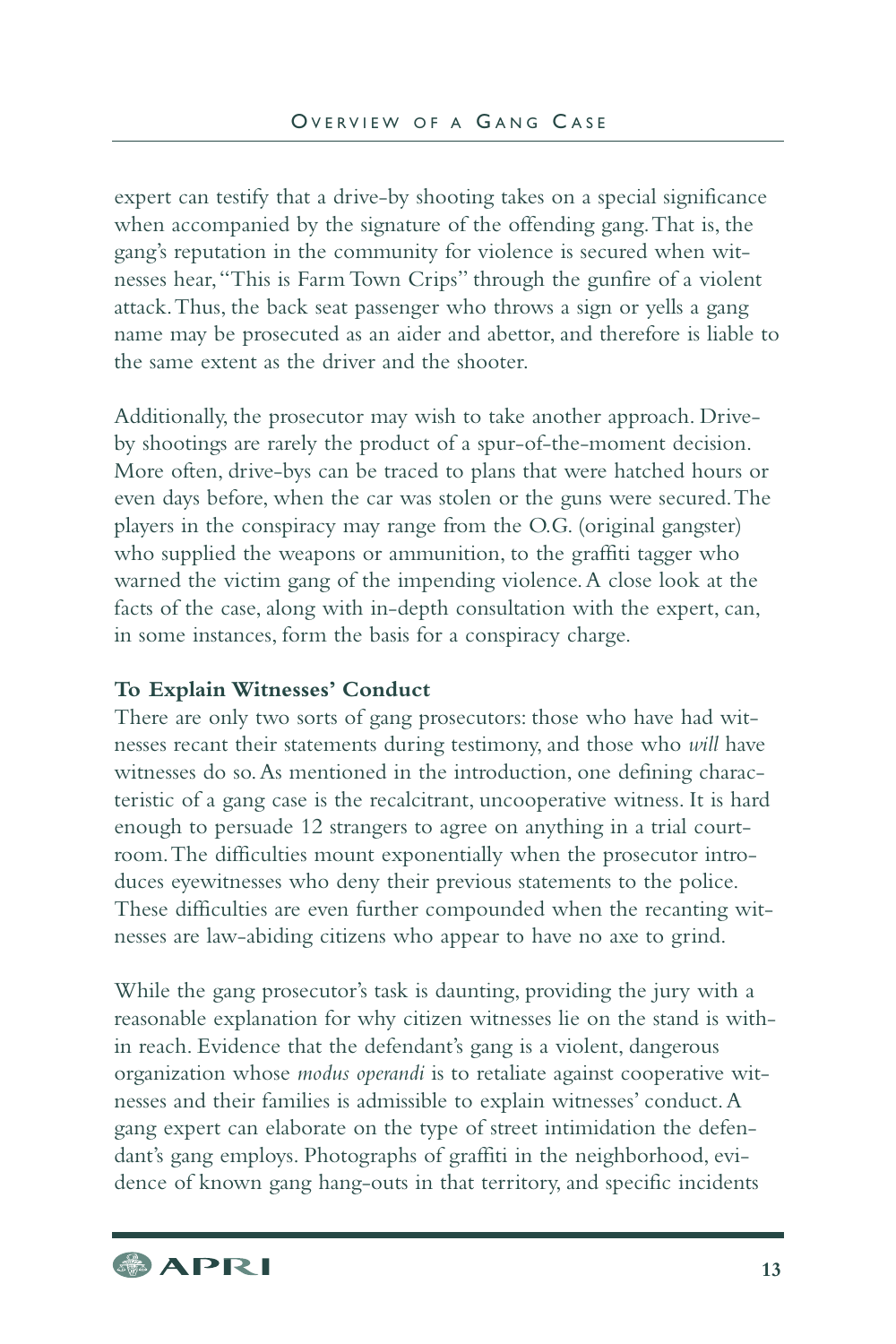#### **PROSECUTING GANG CASES: WHAT LOCAL PROSECUTORS NEED TO KNOW**

of gang retaliation against witnesses in the past are but a few of the seeds the prosecutor should sow in the minds of the jurors.



The prosecutor's job is to ensure that the jury understands that at the end of the day, the witness must go home to the very neighborhood claimed by the defendant and his gang. He or she will be forced to walk the streets past members of the very gang against which the witness was asked to testify. Long after the case is over for the litigants, the judge and the jury, the witnesses will still live in the middle of the lion's den.The gang members know that.The witnesses know that. Using gang evidence, prosecutors must let the jury know that.

Gang evidence is admissible to explain witnesses' conduct on the other side of the table as well. Seldom do prosecutors receive a full witness list from the defense before trial. More commonly, the prosecutors are standing at counsel table to "rest their case" when the defense attorney hands them a list of new witnesses who will be testifying for the defendant. In a gang case, those witnesses are often fellow gang members who are called to provide an alibi for the defendant. However, courts have provid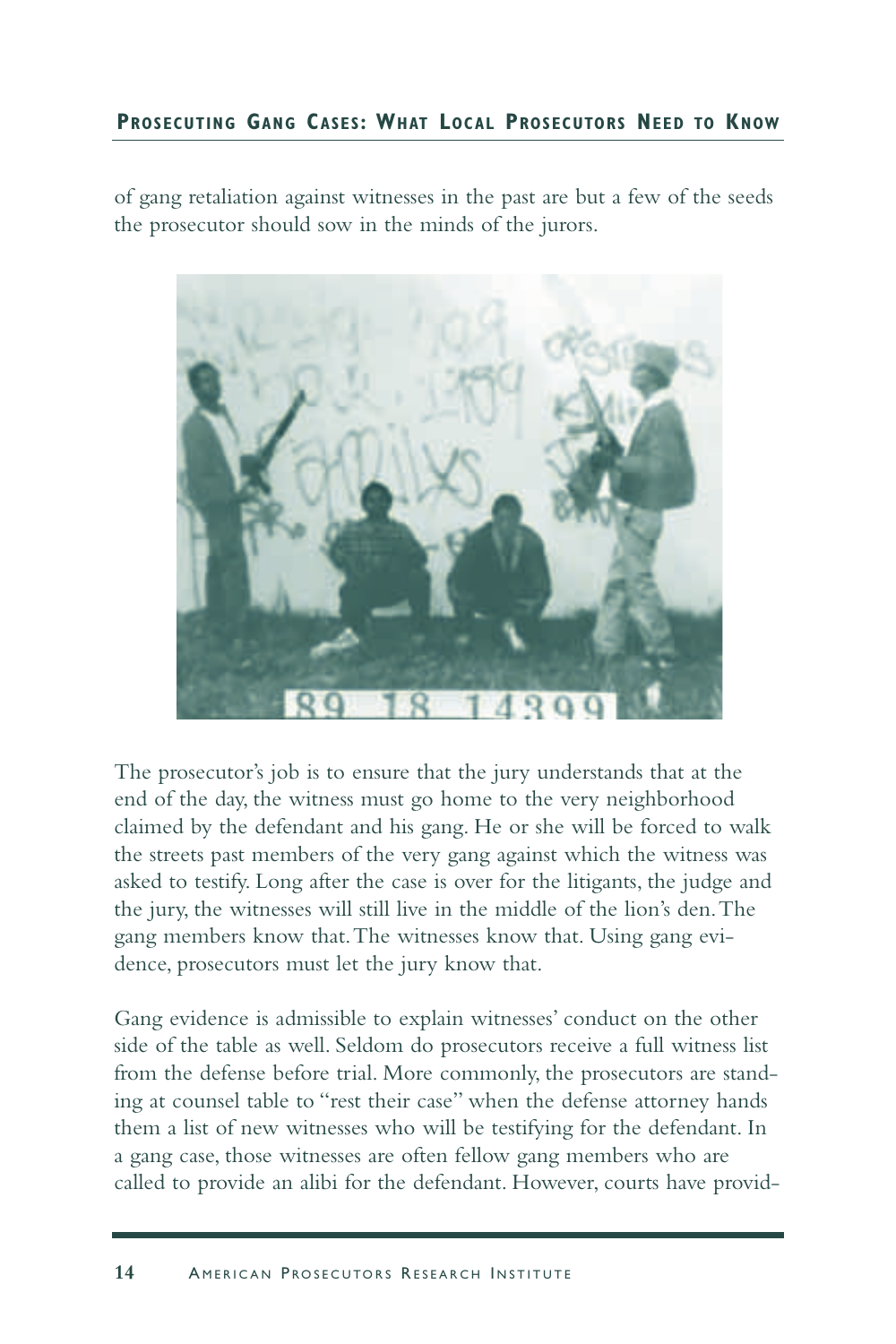ed prosecutors with the tools to rebut this eleventh-hour evidence. Gang evidence is admissible to explain this type of witness's motivation to testify for the defendant.An expert is permitted to explain that in the gang culture, loyalty is preeminent. Indeed, when a gang member is accused of a crime, the gang culture dictates that fellow members will come forward to assist him, even if it means providing perjurious testimony.A word of caution is appropriate, however: gang evidence should not be used for this purpose alone if the witness whom the prosecutor is trying to impeach has an independent relationship with the defendant other than that of common gang membership.The use of evidence for this purpose has been held reversible error.

#### **To Explain Gang Life**

Once the prosecutor decides that gang evidence will play a seminal role in his or her trial, the door is opened to a plethora of useful information about gang life.

#### *Why Do Gang Members Join Gangs?*

Proper inquiries for the gang expert run the gamut.Why do people join gangs in the first place? What are the perceived benefits of joining a gang? Are there consequences for refusing to join? The latter is a favorite fallback position for the defense.That is, the defendant had no choice but to join the gang.While most gang experts will agree that aggressive recruiting into gangs is common, individual gang members must make the choice to join. Indeed, most gangs require a specific demonstration of loyalty to the gang, like committing a violent crime, or being "jumped in"—fighting a group of active members. If these acts are not accomplished, the applicant will be denied entry into the gang. Gang membership is a choice, plain and simple.

#### *Will the Real Defendant Please Stand Up?*

Perhaps the most crucial element of a successful prosecution is introducing the jury to the *real* defendant. Invariably, by the time the jury sees the defendant at trial, his hair has grown out to a normal length, his clothes are nicely tailored, and he will have taken on the aura of an altar boy. But

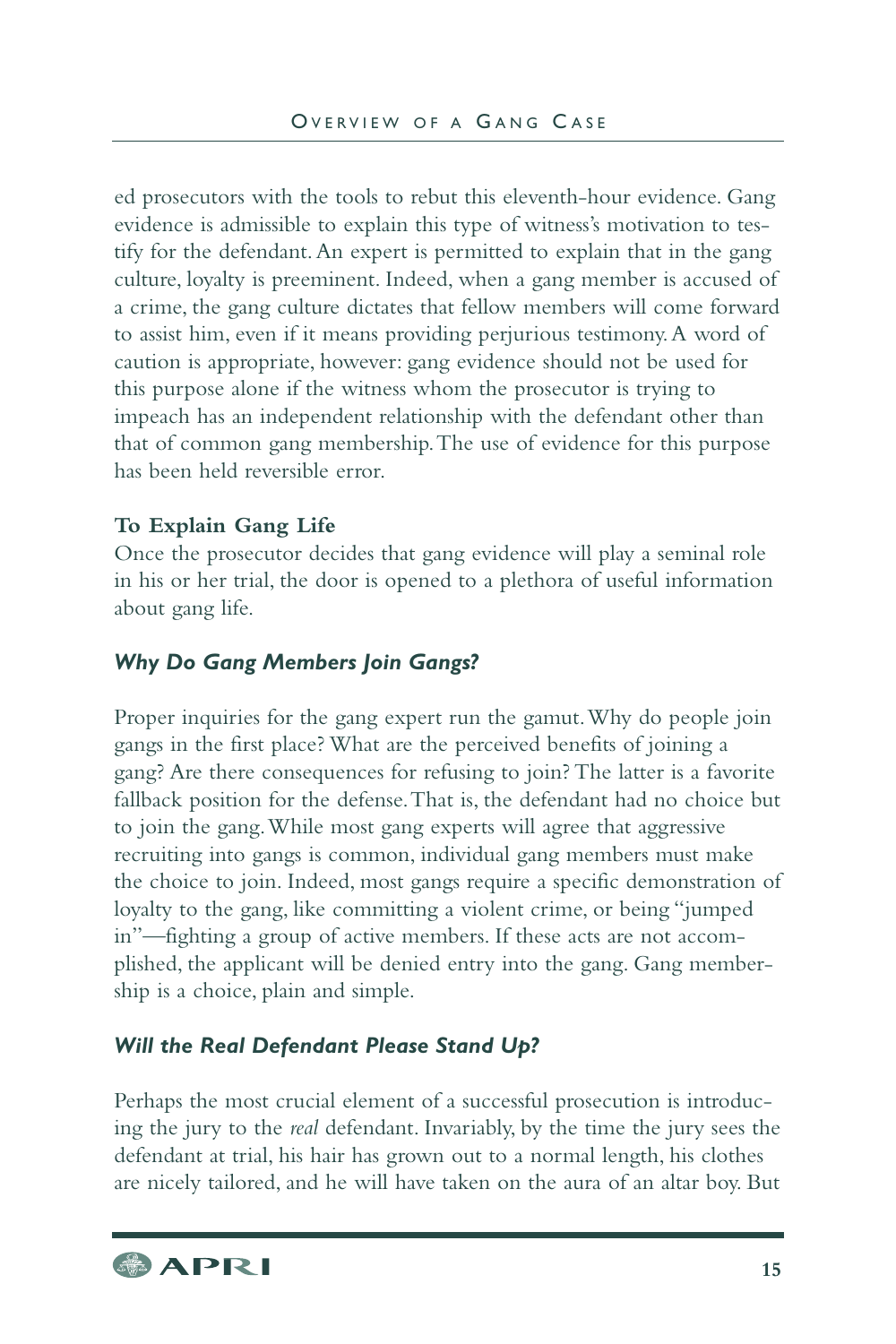#### **PROSECUTING GANG CASES: WHAT LOCAL PROSECUTORS NEED TO KNOW**

the real defendant is a criminal wearing a do-rag and throwing a gang sign. Gang evidence can take a prosecutor a long way toward introducing the jury to that person.Through photographs, letters, notes, and even music lyrics, prosecutors can invade and exploit the defendant's true personality. Gang investigators should focus on these items of evidence during search warrants and arrests.

Tattoos are another rich source of insight into the personality of the defendant.The accused will appear in court wearing a high-collared, long-sleeved shirt.There is a reason for that: to hide tattoos that profile his gang affiliation and prove his loyalty. It is well within the purview of the prosecutor in a gang case, however, to investigate those tattoos and reveal them to the trier of fact.Without question, one of the most dra-



matic and powerful moments in trial occurs when the prosecutor asks the judge to instruct the defendant to stand and remove his shirt, exposing a large, gothic script tattoo across his stomach, reading, "BLOOD KILLER."

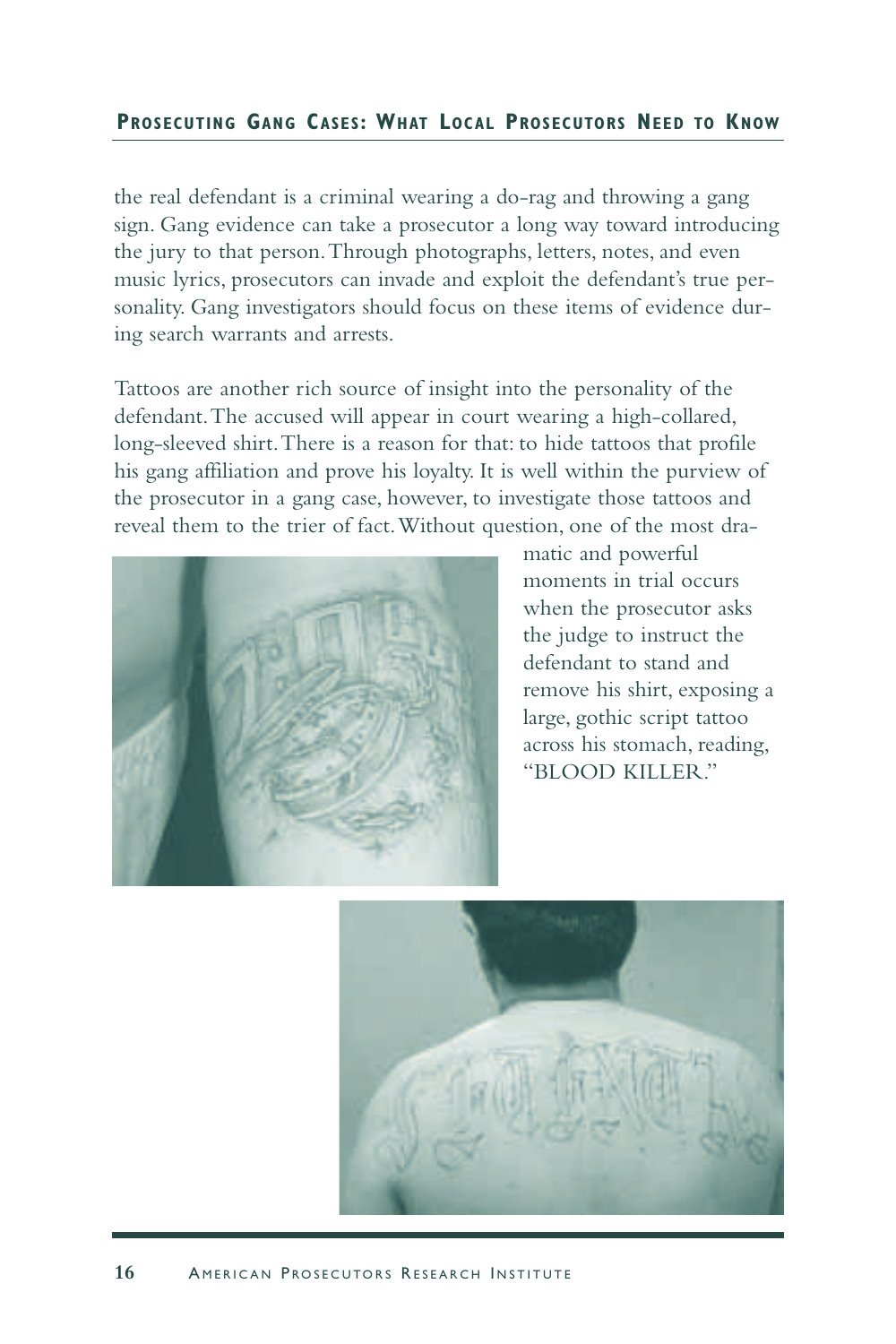#### *Turf,Territory, and Membership*

Another proper subject matter for the gang expert is an explanation of the territory claimed by the gang, often referred to as "turf."The gang expert can provide valuable insight into the importance of territoriality to a gang and explain the relationship among drugs, money, guns and turf.That is, gangs claim territory to create a safe haven for drug sales. The more territory they claim, the safer they feel, and the more street corners they can utilize for drug sales.The more drugs they sell, the more money they generate.The more money they generate, the greater their buying power for guns.The more guns they acquire, the better their chance of expanding their territory, and so on. Most gang experts agree that territory is the keystone that holds gangs together. Not unlike the geopolitics among warring nations, gangs will fight and kill for territory they perceive to be their own.

Since there are no official maps delineating gang borders, prosecutors must rely on evidence of points of conflict: graffiti—termed "the newspaper of the street"—and gang members' statements in order to



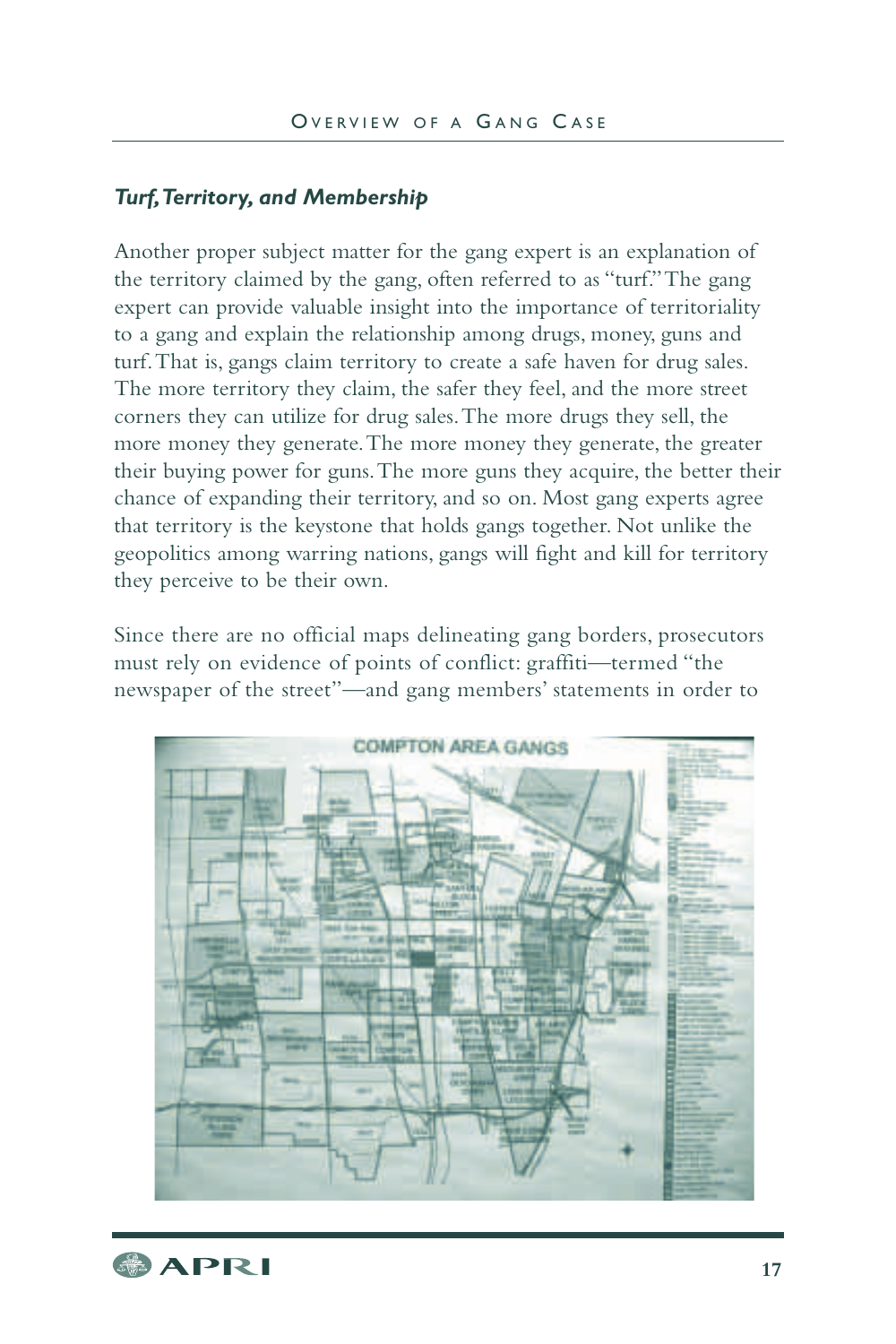define a gang's territory. Gang investigators are the best source of such information.

Intertwined with information concerning territory is information concerning gang membership. Most gangs consist of cliques and sub-cliques which define the loyalties and conflicts that exist on the street.All too often, a gang will split into separate factions that begin to war with one another. Resulting struggles over territory, power and prestige will take over the neighborhood.When the tensions turn violent, innocent victims are caught in the crossfire.Therefore, the gang culture surrounding membership, loyalties and broken alliances may become an important factor in a gang prosecution.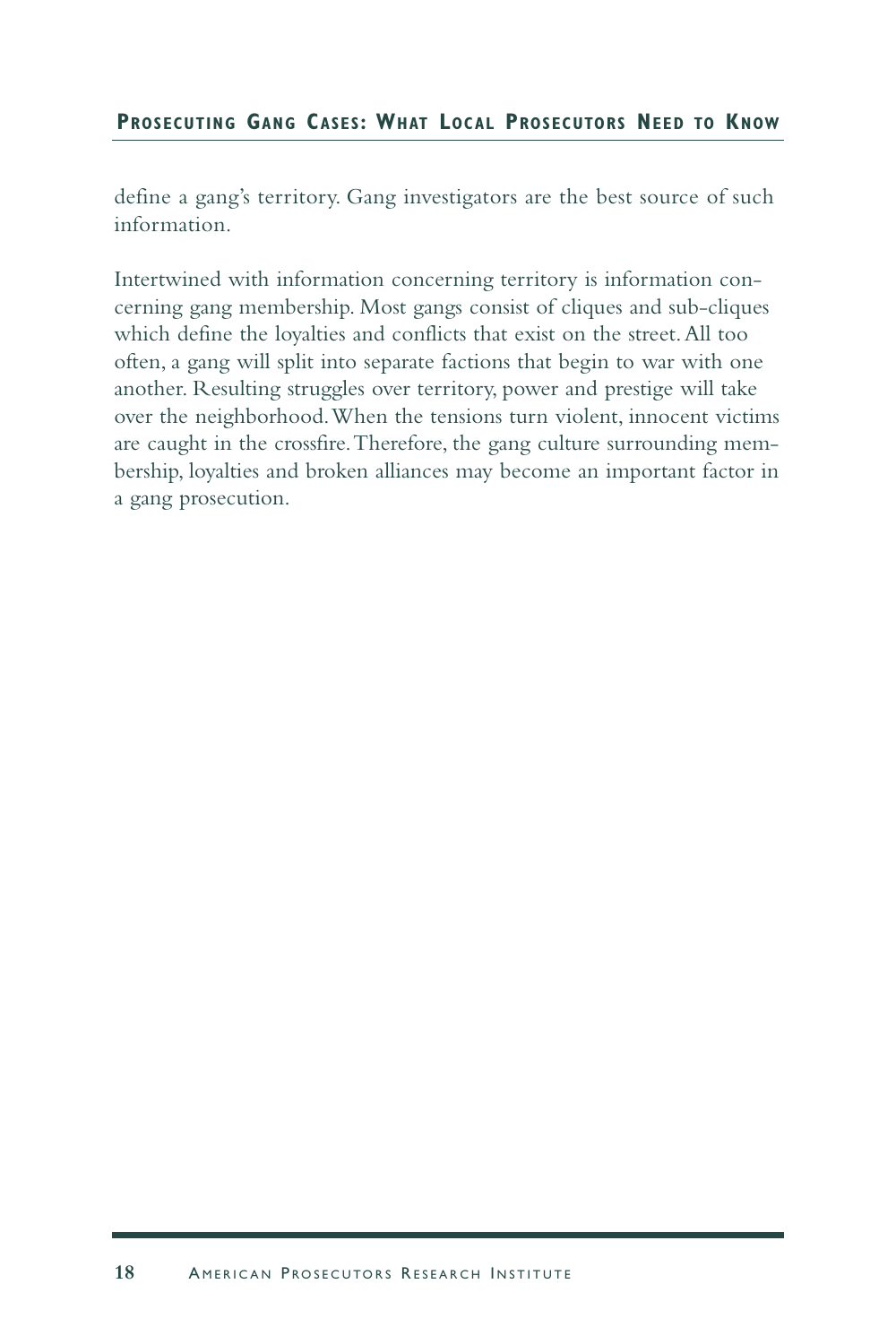### **G E T R EADY F OR THE F IGHT : G REASING THE S KIDS**

Gang violence on the streets is pervasive; the same cannot be said for gang evidence in the courtroom.While many courts are getting used to gang evidence as a relevant and proper subject for criminal trials, others still balk at the idea. Before diving headlong into a trial in which they intend to use gang evidence, prosecutors should take steps to prepare the court.

First and foremost, inform the defense through the discovery process of the prosecution's intent to introduce gang evidence.The defendant will, thereafter, be prevented from arguing that he was ill-prepared to defend against such evidence. Moreover, it is prudent to present the court with a brief outlining the prosecution's plan to present gang evidence and the reasons for it.This tactic will educate the court on the law surrounding the issues, and give the court ample opportunity to get comfortable with the idea that the admission of such evidence will not result in reversible error. It is also helpful to include in the brief proposed jury *voir dire* questions on gangs and gang membership. Jury selection is a frequently underestimated tool that can be used to educate the jury before the prosecutor presents the first piece of evidence.<sup>4</sup>

#### *Witness Problems in Gang Cases*

Several categories of witnesses can create serious problems in a gang case. The "normal citizen" witness is a person who is unaffiliated with any gang, but happens to be in the wrong place at the wrong time. Such a witness is generally extremely fearful of gang retaliation because he or she often lives on claimed gang turf.This witness's fear is legitimate, and the prosecutor will have a difficult time assuaging that fear. Factors like property ownership, community ties and employment make relocation extremely difficult or impossible. It is important never to make promises or guarantees to this witness concerning safety that cannot be backed up. The prosecutor's relationship with the normal citizen witness will span

<sup>4</sup> See Appendix B for sample *voir dire* questions.

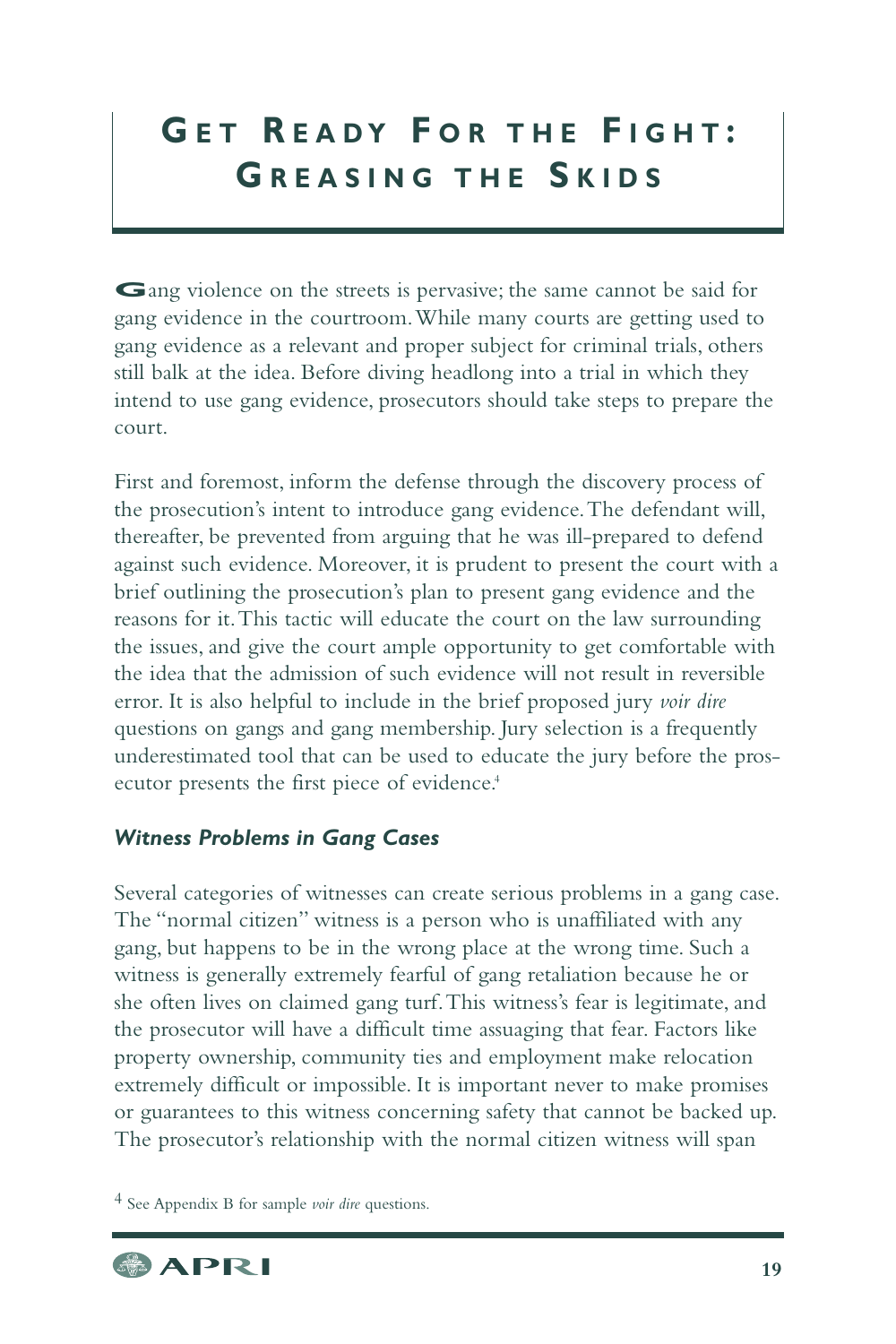the duration of the case; if the witness believes that the prosecutor is not completely honest about the possibilities of retaliation or intimidation, the prosecutor will lose credibility. Explain to this witness that while safety cannot be absolutely guaranteed, steps can be taken to reduce the possibility of retaliatory violence.Work with the witness, and above all else, be empathetic to his or her position.

Another type of witness the prosecutor may face is a victim who belongs to the defendant's rival gang.This witness will likely be uncooperative because of the gang code that regulates members. Even if this witness identified the defendant as the perpetrator at the time of the crime, do not expect his cooperation at the trial.This witness will lie on the witness stand, because if he cooperates he will be labeled a snitch. In many gangs, snitching—even against a rival gang member—is a zero tolerance offense.

Additionally, a prosecutor may be forced to rely on a member of the defendant's own gang.This witness will be problematic from the start. He will seek to protect the defendant at every stage and actively sabotage the prosecution's case. More often than not, this witness will be announced at the last minute by the defense as an alibi witness. It is a good idea at the start of the case to interview as many of the defendant's close associates as possible, to forestall any last-minute contrived alibi testimony.

Finally, the gang prosecutor's best witness may be sitting at the other end of the table.The facts of the case may dictate that the prosecutor utilize a co-defendant as a government witness. Securing this witness's testimony will likely require an offer of leniency or immunity. In that case, the terms of the agreement should be in writing.Additionally, if the witness is in custody, the prosecutor will be responsible for the witness's safety behind bars.That responsibility will include protective custody, special transport, and similar measures to separate the defendant from the witness. Be aware that jurors will view this witness with distrust.The prosecutor's case should be shored up accordingly.

Because these witnesses are frequently unavailable at trial, it is advisable to memorialize the witness's testimony before trial.This can be accom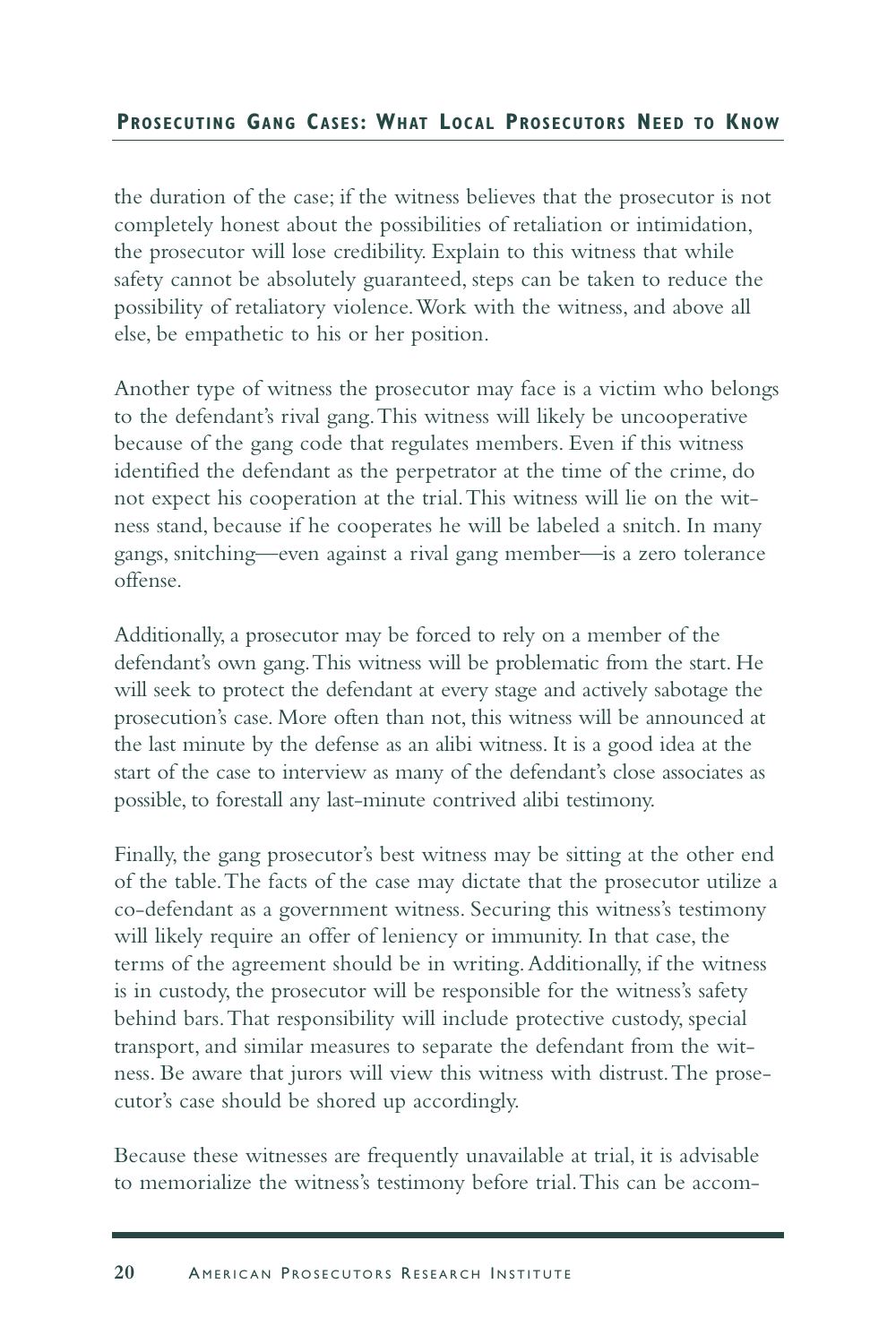plished via the preliminary hearing, through a conditional examination, or by a recorded statement under oath.<sup>5</sup> In the event the witness becomes unavailable, the prosecutor can rely on the previous testimony.

#### *California's STEP Act as a Model*

The easiest way to get gang evidence admitted in trial is by filing a substantive gang crime or gang enhancement allegation. Many jurisdictions, recognizing the growing problem, have codified laws directed at gang membership.<sup>6</sup> Many others, however, have not. The following examines California's answer to the gang epidemic, and hopefully provides a model for those jurisdictions that have yet to address the issue.

In 1988 the California legislature enacted emergency legislation known as the Street Terrorism Enforcement and Prevention (STEP) Act. The STEP Act was made permanent in 1997. In 2000, the Act was amended to substantially increase punishments for gang crimes and enhancements. The STEP Act contains two main parts. Section (a) created a substantive crime of knowing participation and willful furtherance of felonious conduct by members of a criminal street gang.<sup>7</sup> Section (b) is an enhancement that applies to any felony or misdemeanor committed for the benefit of a criminal street gang.<sup>8</sup> Because of its much broader use in California, this discussion will focus on the (b) enhancement, rather than the (a) substantive crime.

Because the STEP Act's (b) enhancement applies to *any* felony and *any* misdemeanor, it wields extraordinary power.The prosecutor need only prove that the crime—whatever it was—was committed for the benefit of, in association with, *or* at the direction of a criminal street gang. Indeed, the prosecutor does not even have to prove that the defendant is a member of the gang, as long as his conduct promotes or benefits the gang.<sup>9</sup>

5 Cal. Evid. Code § 1231 (2004).

<sup>9</sup> *See* CALJIC Criminal 17.24.2, 7th Ed. (2004).



 $6$  A listing of state gang laws can be found at the Institute for Intergovernmental Research's Web site located at www.iir.com/nygc/gang-legis/.

<sup>7</sup> Cal. Penal Code § 186.22(a) (2004).

<sup>8</sup> Cal. Penal Code § 186.22(b) (2004).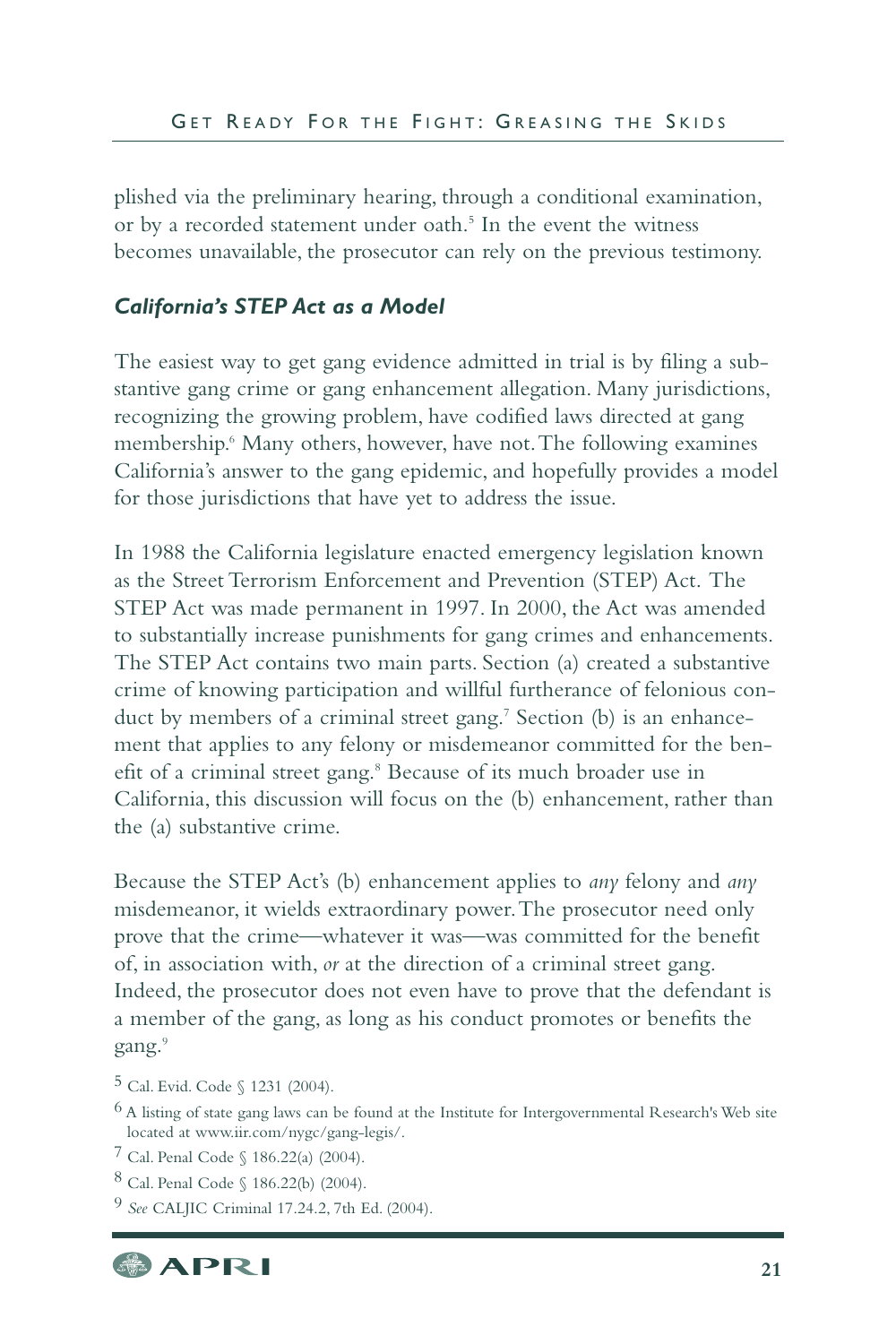To prove the STEP Act enhancement, the prosecutor must prove that the group the defendant has benefited is, in fact, a criminal street gang.A "criminal street gang" is defined by the code as

an ongoing organization, association, or group of three or more persons, whether formal or informal, having as one of its primary activities the commission of one or more of the criminal acts enumerated in paragraphs (1) to (25), inclusive, of [Penal Code  $\mathcal S$ 186.22] subdivision (e), having a common name or common identifying sign or symbol, and whose members individually or collectively engage in or have engaged in a pattern of criminal gang activity.<sup>10</sup>

Although the definition appears convoluted, when broken down elementally it is relatively simple: 1) any ongoing organization of three or more people, 2) with a common sign or symbol, 3) with one of its primary activities being the commission of one of 25 specified crimes, and 4) which engages in a pattern of criminal gang activity.With very simple questions, the prosecutor can elicit from a gang expert testimony that will prove each of these elements.<sup>11</sup>

The primary element of proof involves a determination of which 25 felonies qualify as predicate acts under the STEP Act.The legislature included the most serious crimes one can think of: murder, manslaughter, rape, arson, assault with a deadly weapon, burglary, robbery, kidnapping, torture, mayhem, carjacking, and the like. Additionally, most drug offenses, excluding straight possession, are included.Thus, as long as the prosecutor can establish through prior convictions<sup>12</sup> that members of the defendant's gang have committed two or more of these crimes within three years of the defendant's crime, the element is proved.

The prosecutor must then define a "pattern of criminal gang activity." Again, the legislature provided a definition:

 $10$  Id.

11 *People v.Valdez,* 58 Cal.App.4th 494, 506 (1997).

 $12$  Although a conviction is not necessary to establish this element, it is the easiest way to prove it.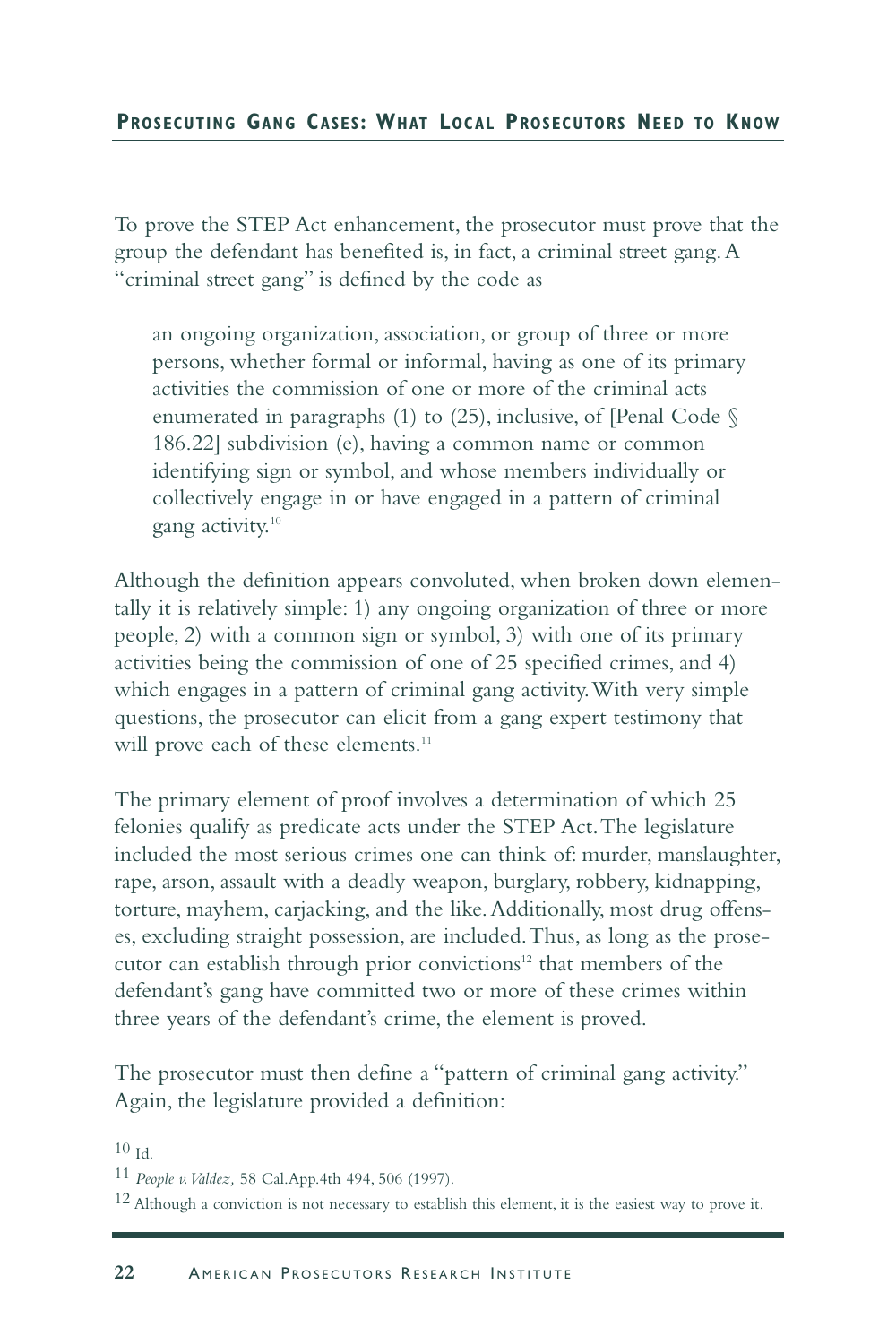the commission of, attempted commission of, conspiracy to commit, or solicitation of, sustained juvenile petition for, or conviction of two or more [listed] offenses [same 25 to choose from], provided at least one of these offenses occurred after the effective date of this chapter [September 23, 1988] and the last of those offenses occurred within three years after a prior offense, and the offenses were committed on separate occasions, or by two or more persons...<sup>13</sup>

In other words, the prosecutor must prove that members from the defendant's gang committed two or more predicate offenses on separate occasions *or* two or more gangsters committed two separate crimes at the same time.<sup>14</sup> The only stipulation is that the crimes must be within three years of one another.

Although the gang enhancement takes a few extra steps to prove, the result at sentencing makes it all worthwhile. Under the STEP Act, a garden-variety felony, which normally carries a sentence range of 16 months to three years (depending on aggravating or mitigating evidence), is enhanced to carry an *additional* two to four years. If the felony is "serious" (as defined by the California Penal Code), five years are added to the sentence. If the felony is "violent" (as defined by the California Penal Code), 10 years are added. Certain crimes such as carjacking, home invasion robbery, and shooting from a vehicle causing injury carry life terms with the inclusion of the enhancement. Indeed, because of its prevalent use by gang members, witness intimidation carries a life sentence under the STEP Act enhancement.

An examination of California's gun use law provides a final example of the power of the STEP Act. By way of illustration, assume the defendant is the driver of a car involved in a drive-by shooting wherein the victim is severely injured. Ordinarily, the driver of the car would be prosecuted as an aider and abettor in the drive-by. If the driver were convicted of attempted murder, he would face a maximum punishment of 10 years in state prison (nine years for attempted murder, plus one year for a princi-

 $13$  Id. 14 *People v. Louen* (1997) 17 Cal.4th 1, 10-11.

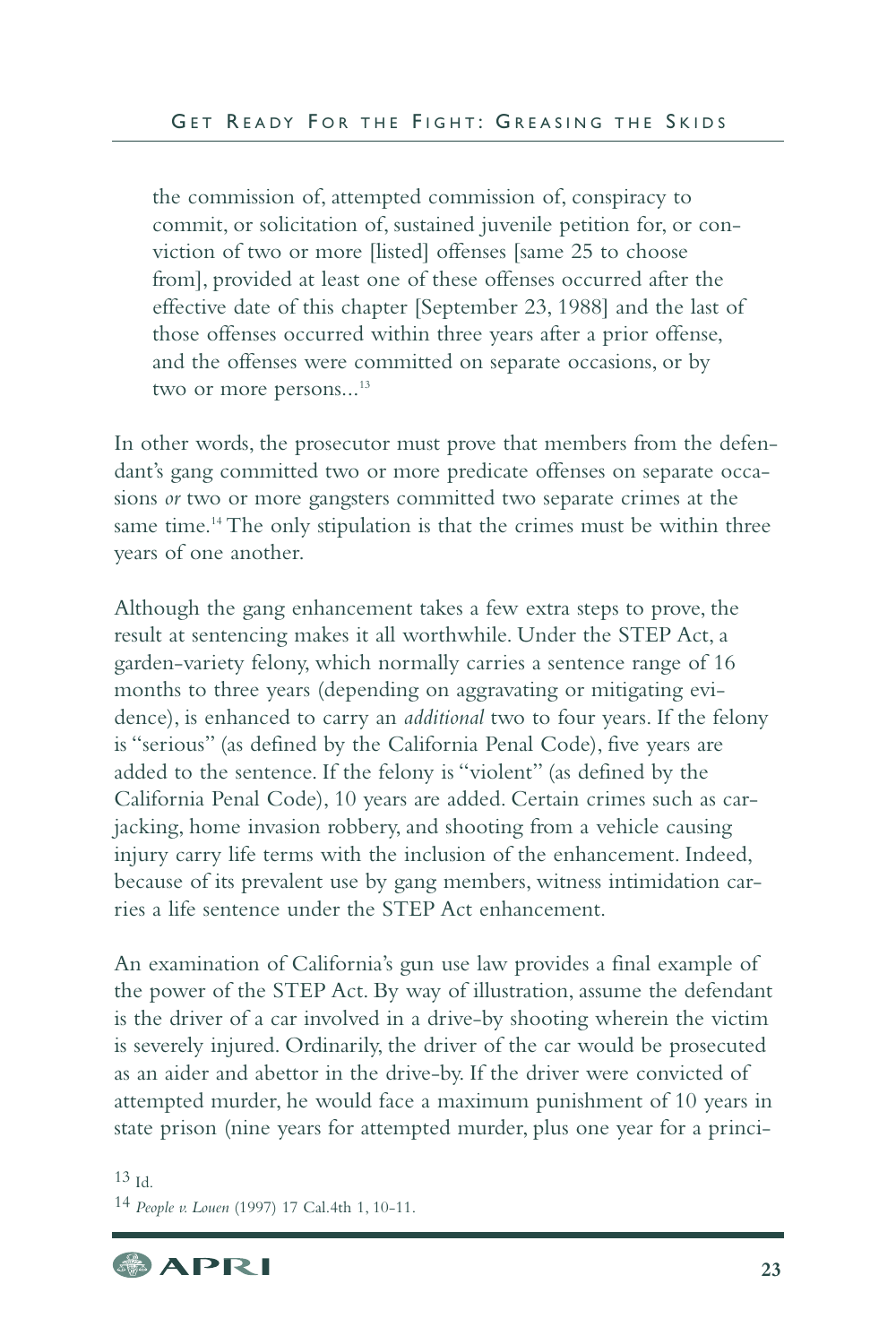pal armed allegation).The shooter, on the other hand, would face a life sentence with a minimum eligibility for parole after 25 years because of his personal use of the gun (*see* Cal. Penal Code § 12022.53(d)). Conversely, if the prosecutor pleads and proves the STEP Act gang enhancement, the "personal gun use" enhancement attaches to *all principals* in the crime, including aiders and abettors.That means the driver, shooter, even the gangster who threw a gang sign from the window of the car, are *all* facing 25 years to life.

Such sentencing schemes have a chilling effect on gang members. It does not take long for word to reach the streets that gang members who never even touched the gun, let alone fired it, are facing life sentences.As more jurisdictions use gang laws to their benefit, the vise will close on gangs and street terrorism.With consistent prosecutions and sentences, gang members will begin to decide the price is simply too high for their chosen lifestyle.

#### *Getting the Most Out of the Gang Expert*

Among the most important decisions a gang prosecutor can make during trial preparation is who to call as the expert. Most essential, the expert chosen *must* have an intimate and working personal knowledge of the defendant's gang. Insubstantial and passing knowledge of a gang gleaned from sources other than personal contact with its members will not impress the jury.After all, the expert will be asked to talk about the storied history of the gang, as well as subjective matters such as the gang's primary activities, code of conduct, and territory. For these reasons, it is imperative that the expert be able to show that his opinions are based on a personal history with the gang.

It is less important that the gang expert know the defendant personally. The defendant's affiliation with the gang is often borne out by objective evidence such as tattoos, field identification cards revealing associations, and self-admissions to other officers. It is helpful, however, if the expert knows not only the gang in general, but the defendant himself. If the prosecutor sees fit, there is no prohibition against using multiple experts—one who is intimately familiar with the gang, and another who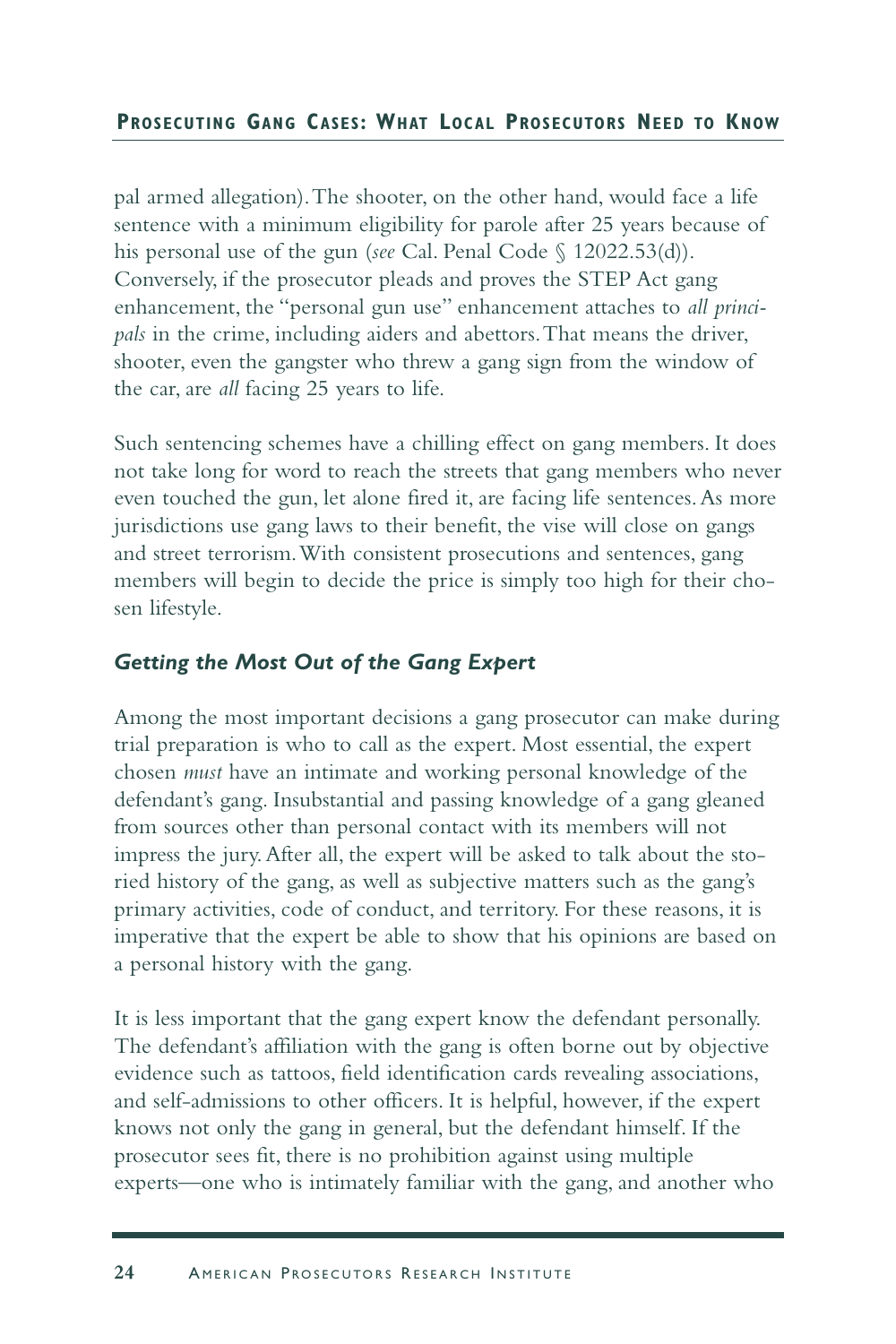knows the defendant personally.While some may argue that multiple experts can lead to inconsistent testimony, a tandem of experts can be very effective if both are well prepared and knowledgeable.

As soon as the expert takes the witness stand, the jury will begin to make personal judgments, examining the expert's demeanor, appearance and articulation to begin forming an opinion and assigning credibility. If the expert appears tentative and unsure, the jury will notice. If the expert is brash and presumptuous, that will show as well. It is important for the expert to strike a balance between confidence and modesty to enhance his or her credibility and persuasion with the jury.

Keep in mind that the jury will be asked to believe the opinion of the expert, a person they have never heard of and have never met. Most of their impression will be based on the expert's qualifications, as drawn out by the prosecutor.Those qualifications will be the foundation upon which the rest of the expert's testimony will be based. If they are slight, vague or otherwise unimpressive, the jury will disregard the expert's opinion. If, on the other hand, the qualifications are notable and well articulated, the jury will follow the expert's lead.Accordingly, the prosecutor should work with the expert in advance to formulate a concise series of questions to most effectively highlight the expert's qualifications. Moreover, the prosecutor should brainstorm with the expert in an effort to uncover qualifications that may have been overlooked. Contacts with gang members in jail facilities and on the streets, gang investigations, executions of search warrants on gang members' homes and cars, intelligence gathering with other officers, and sharing of gang information with other agencies are some of the points the expert should focus on when explaining his or her qualifications. Moreover, the number of years the expert has worked in the area and the number of times he or she has qualified as an expert in the past are both factors that will impress a jury.

Once the witness is qualified as a gang expert, the question becomes, "What is the proper subject matter for the expert?"The simple answer is, "All the juicy stuff."The expert is the witness who will identify the defendant as a gang member. From the witness stand, the expert can establish the defendant's gang affiliation in several ways, including the

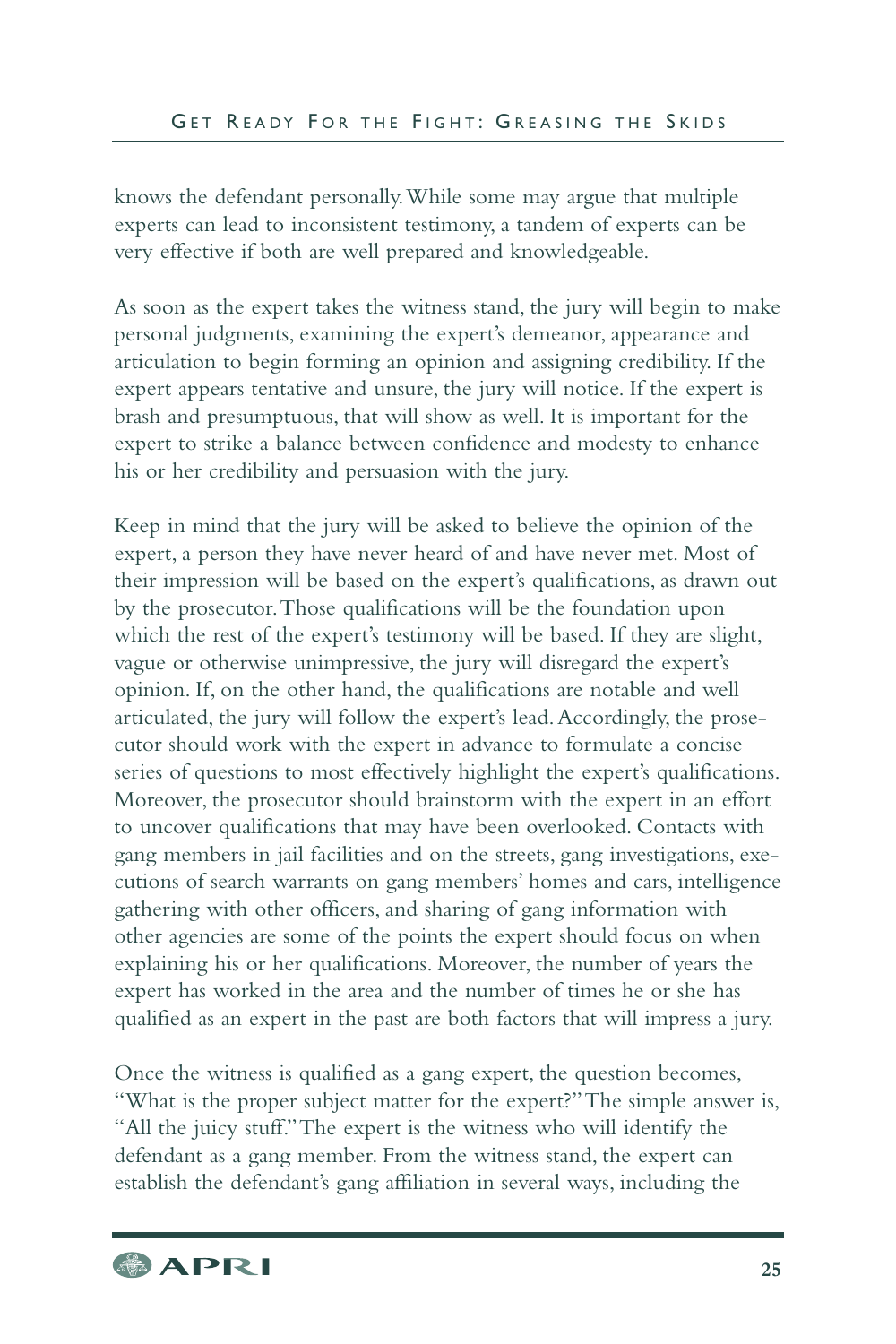defendant's admission of membership to the expert, the defendant's tattoos, and his consistent association with other gang members.The expert can also relate the defendant's gang's rivalries in the community, as well as the gang's history and structure.The meaning of tattoos as more than identifiers of gang membership is proper subject matter for a gang expert, as well as the interpretation of graffiti, gang slang and gang monikers.The expert may also explain the gang's criminal tactics, culture, and habits. Remember, the expert is giving opinions.There are no "wrong" answers.

The crux of the gang expert's testimony, however, will come in the form of answers to the hypothetical question.The hypothetical as seen through the eyes of the expert will be the culmination of the prosecutor's gang evidence. If there is a gang allegation included in the charges, the expert will render an opinion, based on the facts presented by the prosecutor, as to whether the crime committed benefited or promoted a criminal street gang. If no specific gang allegation is charged, but rather the prosecutor has introduced gang evidence to prove intent, motive or identity, for instance, the hypothetical should be tailored to that point, and the expert can then direct the jury to the facts that prove it.

The hypothetical question is a powerful tool that prosecutors can and should use to their advantage. It should be viewed as a free bite at the apple—an opportunity to set out the facts of the case the way the prosecutor wants the jury to see them.Therefore, because the prosecutor will recite the facts most productive to his or her case, the hypothetical question should be viewed as a mini closing argument. Because of the persuasive power of the hypothetical question, the gang expert should be called to the stand as close to the end of the prosecutor's case as possible.The more often the jury hears the evidence couched in the prosecutor's terms, the more persuasive it will be. Coupling the hypothetical with the closing arguments means that the jury will hear the prosecutor's version of the facts three times, versus the defense attorney's single argument.

Once again, however, it bears mentioning that a proper evidentiary foundation is everything.The expert's opinion of the prosecutor's hypothetical question is only as good as the foundation upon which it is based. It is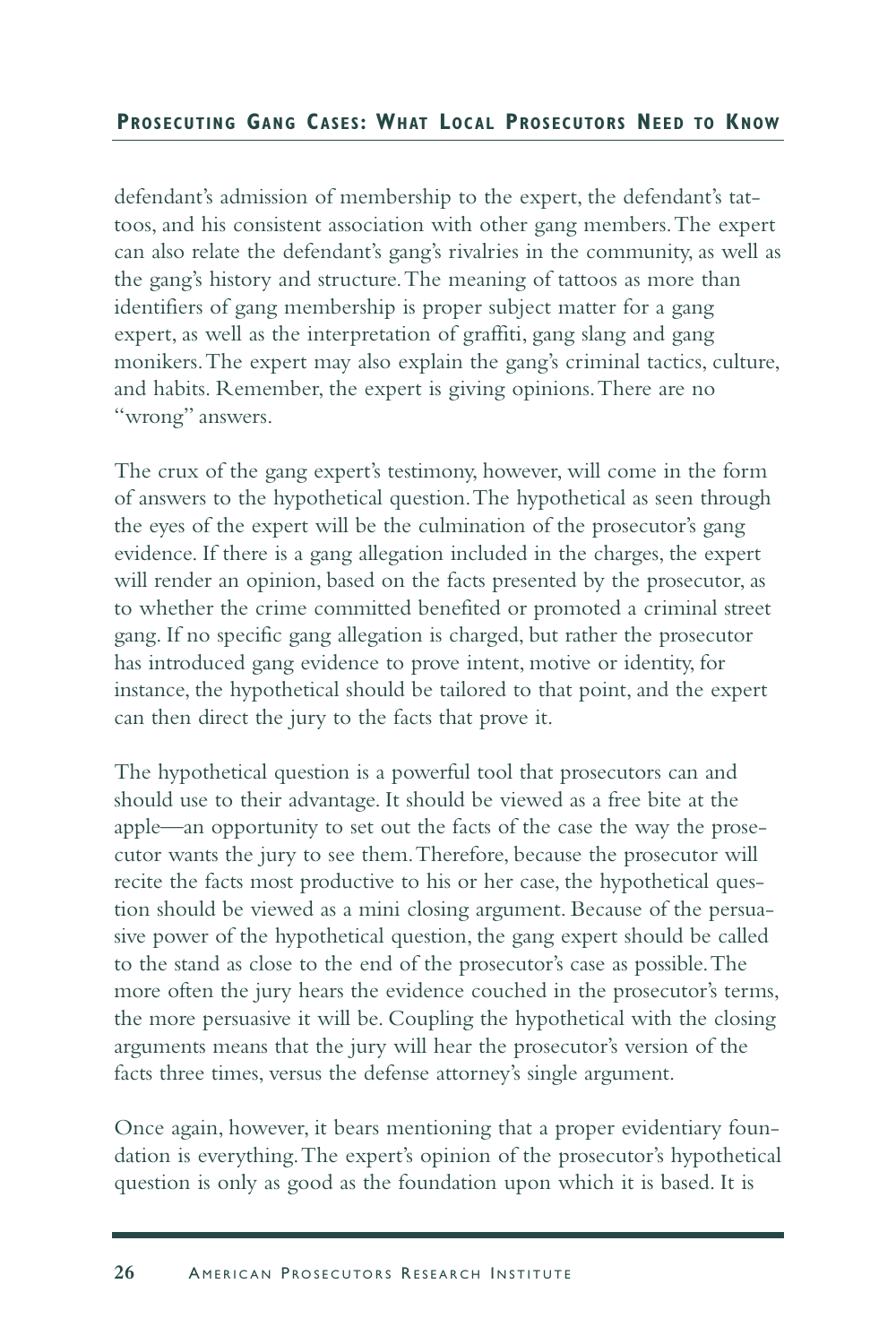incumbent on the expert to explain in detail the bases of his or her opinion.And, as with any expert, the bases can be almost anything. Otherwise inadmissible evidence—hearsay, for instance—can be the proper basis for an expert's opinion. For example, experts can base their opinions on the defendant's statements, other gangsters' statements, the review of graffiti or photographs of graffiti, conversations with other police officers, the review of prior police reports, and centralized computer database records. However, anything upon which the gang expert relies is subject to discovery. Gang intelligence files, therefore, may become discoverable if the expert does not track the original source of the information contained in the case file or database. If internal intelligence files are turned over to the defense, ongoing investigations could very well be compromised.Advise the expert to follow up on information uncovered in gang intelligence files to independently corroborate the facts so that only the original source information is discoverable.<sup>15</sup>

<sup>15</sup> See Appendix C for proposed expert questions.

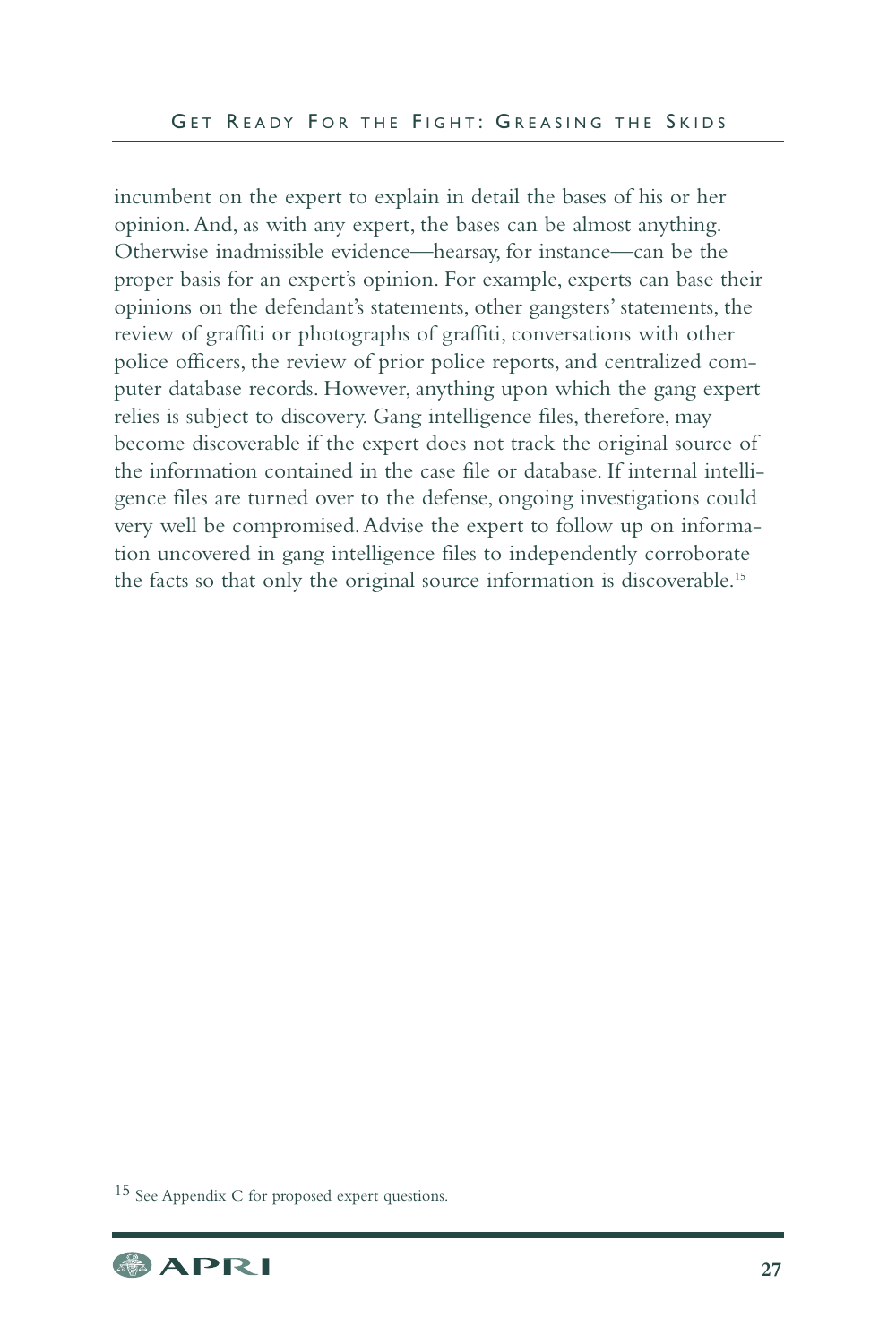### **C LOSING R EMARKS**

**E**very day in jurisdictions across the country, gang problems persist. Where gang members were once viewed as nuisances with spray cans, they are now roving bands of criminals with AK-47 assault rifles.Where gang violence was once seen as sporadic and occasional, it has now graduated to a full-blown epidemic. In 2000, in Los Angeles County, a staggering 44.8 percent of all homicides reported were gang-related. Other jurisdictions are beginning to see similar numbers.With the gang wars raging, there is a dire need to address the problem in the courtrooms. Only with the severest of penalties and the swiftest of punishments will gang members on the streets begin to feel the force of the law. Only with the dedication of prosecutors and investigators will those penalties and punishments be enforced.The burden rests squarely on the government's shoulders. Marshalling gang evidence at trial should be on every prosecutor's mind.The legislatures and the courts have provided the tools; it is now up to the men and women who represent the People to use them.

*Alan Jackson may be reached at the Los Angeles County District Attorney's Office at 310.603.7474.*

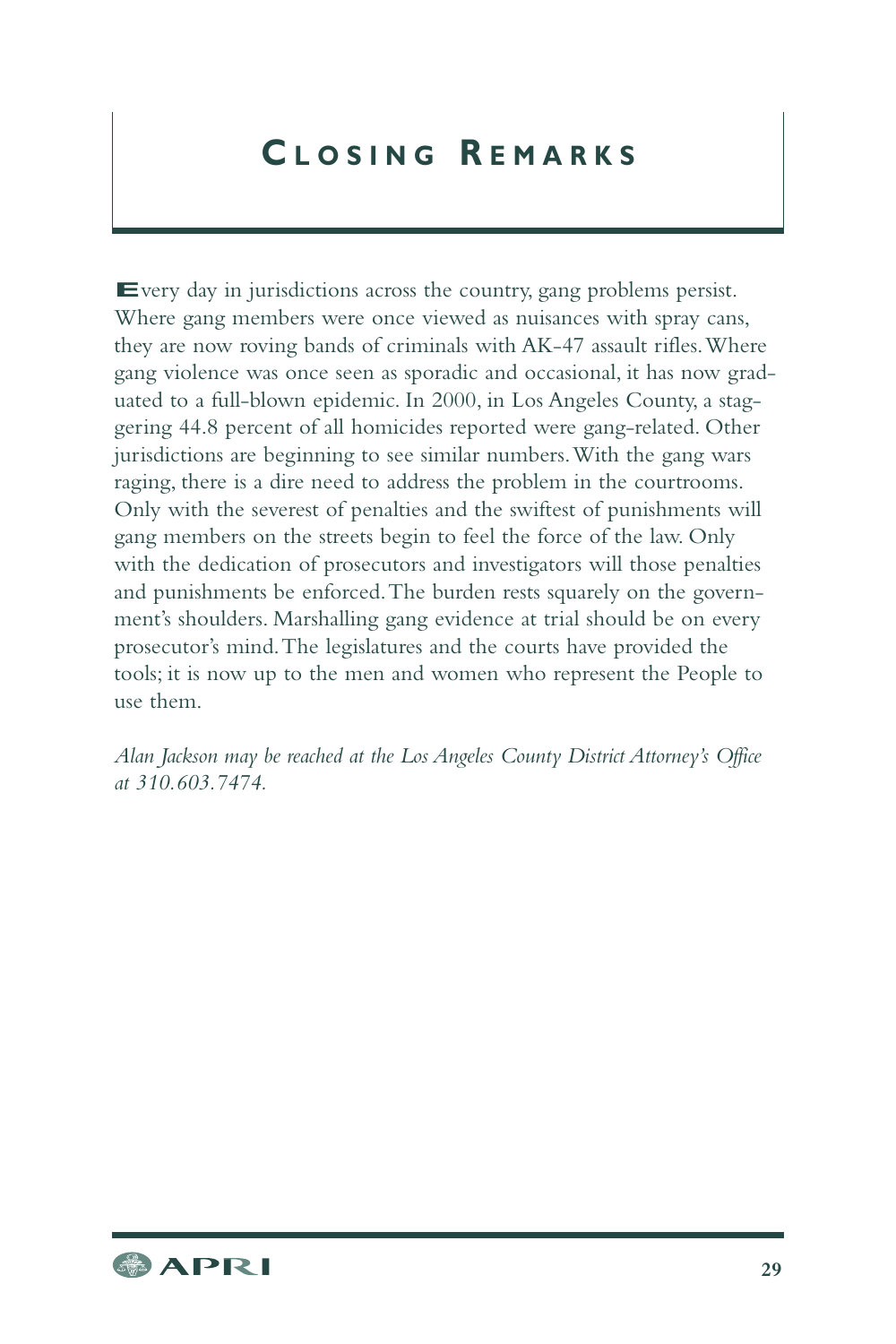### **A PPENDIX A**

#### *California STEP Act: Penal Code Section 186.20 – 186.22*

186.20.This chapter shall be known and may be cited as the "California Street Terrorism Enforcement and Prevention Act."

186.21. The Legislature hereby finds and declares that it is the right of every person, regardless of race, color, creed, religion, national origin, gender, age, sexual orientation, or handicap, to be secure and protected from fear, intimidation, and physical harm caused by the activities of violent groups and individuals. It is not the intent of this chapter to interfere with the exercise of the constitutionally protected rights of freedom of expression and association.The Legislature hereby recognizes the constitutional right of every citizen to harbor and express beliefs on any lawful subject whatsoever, to lawfully associate with others who share similar beliefs, to petition lawfully constituted authority for a redress of perceived grievances, and to participate in the electoral process.The Legislature, however, further finds that the State of California is in a state of crisis which has been caused by violent street gangs whose members threaten, terrorize, and commit a multitude of crimes against the peaceful citizens of their neighborhoods.These activities, both individually and collectively, present a clear and present danger to public order and safety and are not constitutionally protected.The Legislature finds that there are nearly 600 criminal street gangs operating in California, and that the number of gang-related murders is increasing.The Legislature also finds that in Los Angeles County alone there were 328 gang-related murders in 1986, and that gang homicides in 1987 have increased 80 percent over 1986. It is the intent of the Legislature in enacting this chapter to seek the eradication of criminal activity by street gangs by focusing upon patterns of criminal gang activity and upon the organized nature of street gangs, which together, are the chief source of terror created by street gangs.The Legislature further finds that an effective means of punishing and deterring the criminal activities of street gangs is through forfeiture of the profits, proceeds, and instrumentalities acquired, accumulated, or used by street gangs.

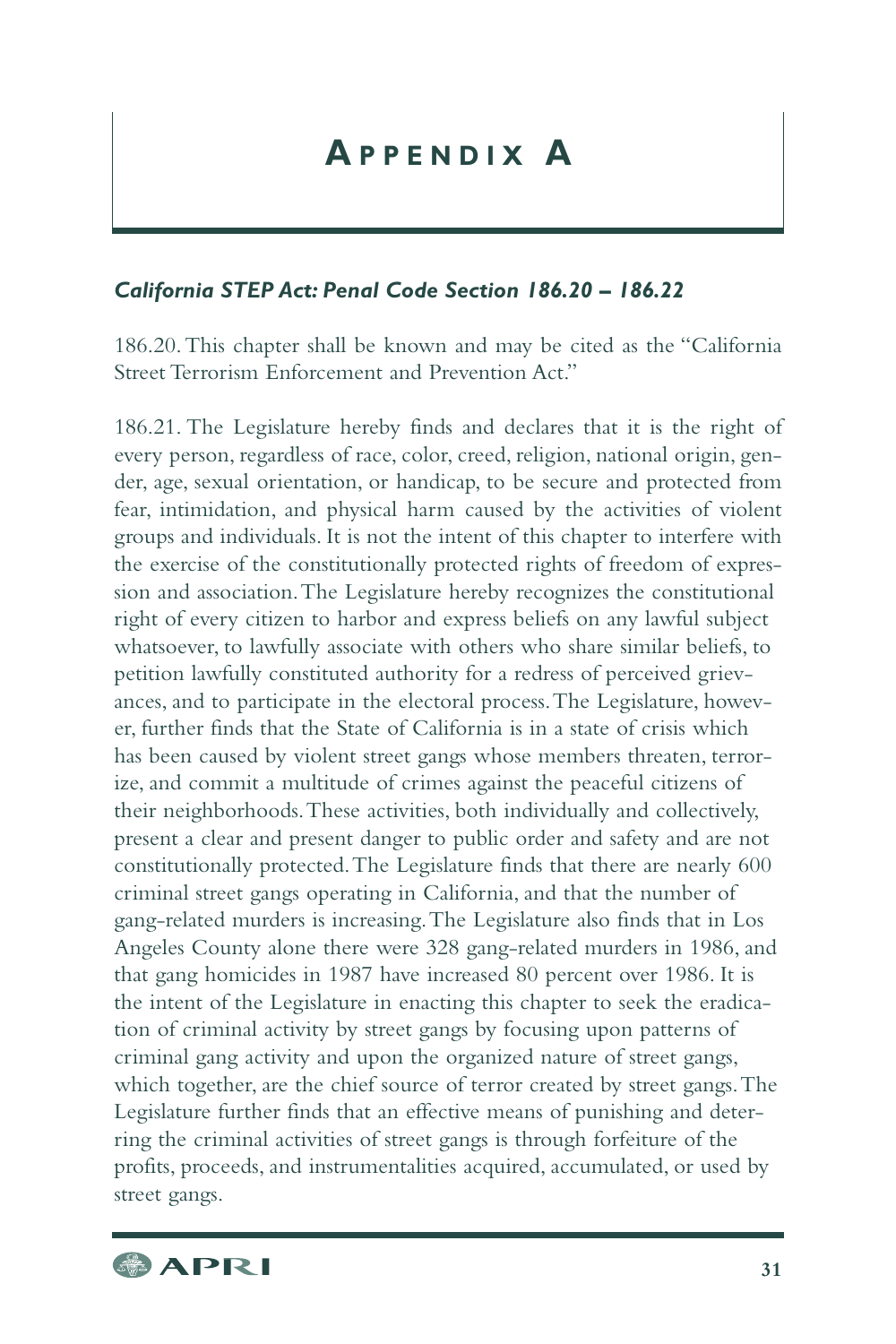186.22. (a) Any person who actively participates in any criminal street gang with knowledge that its members engage in or have engaged in a pattern of criminal gang activity, and who willfully promotes, furthers, or assists in any felonious criminal conduct by members of that gang, shall be punished by imprisonment in a county jail for a period not to exceed one year, or by imprisonment in the state prison for 16 months, or two or three years.

(b) (1) Except as provided in paragraphs (4) and (5), any person who is convicted of a felony committed for the benefit of, at the direction of, or in association with any criminal street gang, with the specific intent to promote, further, or assist in any criminal conduct by gang members, shall, upon conviction of that felony, in addition and consecutive to the punishment prescribed for the felony or attempted felony of which he or she has been convicted, be punished as follows:

(A) Except as provided in subparagraphs (B) and (C), the person shall be punished by an additional term of two, three, or four years at the court's discretion.

(B) If the felony is a serious felony, as defined in subdivision (c) of Section 1192.7, the person shall be punished by an additional term of five years.

(C) If the felony is a violent felony, as defined in subdivision (c) of Section 667.5, the person shall be punished by an additional term of 10 years.

(2) If the underlying felony described in paragraph (1) is committed on the grounds of, or within 1,000 feet of, a public or private elementary, vocational, junior high, or high school, during hours in which the facility is open for classes or school-related programs or when minors are using the facility that fact shall be a circumstance in aggravation of the crime in imposing a term under paragraph (1).

(3) The court shall order the imposition of the middle term of the sentence enhancement, unless there are circumstances in aggravation or mitigation.The court shall state the reasons for its choice of sentencing enhancements on the record at the time of the sentencing.

(4) Any person who is convicted of a felony enumerated in this paragraph committed for the benefit of, at the direction of, or in association with any criminal street gang, with the specific intent to promote, fur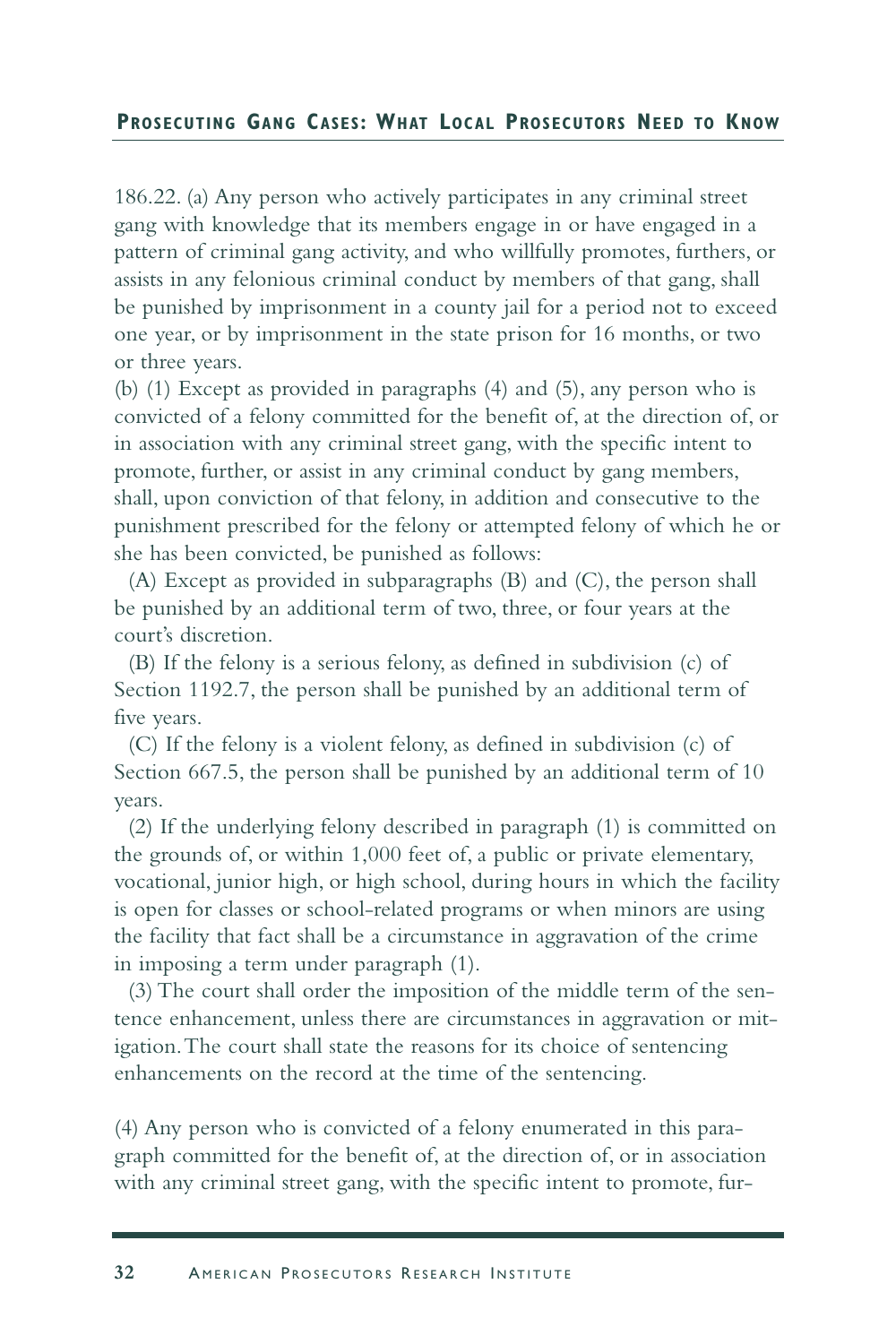ther, or assist in any criminal conduct by gang members, shall, upon conviction of that felony, be sentenced to an indeterminate term of life imprisonment with a minimum term of the indeterminate sentence calculated as the greater of:

(A) The term determined by the court pursuant to Section 1170 for the underlying conviction, including any enhancement applicable under Chapter 4.5 (commencing with Section 1170) of Title 7 of Part 2, or any period prescribed by Section 3046, if the felony is any of the offenses enumerated in subparagraphs (B) or (C) of this paragraph.

(B) Imprisonment in the state prison for 15 years, if the felony is a home invasion robbery, in violation of subparagraph (A) of paragraph (1) of subdivision (a) of Section 213; carjacking, as defined in Section 215; a felony violation of Section 246; or a violation of Section 12022.55.

(C) Imprisonment in the state prison for seven years, if the felony is extortion, as defined in Section 519; or threats to victims and witnesses, as defined in Section 136.1.

(5) Except as provided in paragraph (4), any person who violates this subdivision in the commission of a felony punishable by imprisonment in the state prison for life, shall not be paroled until a minimum of 15 calendar years have been served.

(c) If the court grants probation or suspends the execution of sentence imposed upon the defendant for a violation of subdivision (a), or in cases involving a true finding of the enhancement enumerated in subdivision (b), the court shall require that the defendant serve a minimum of 180 days in a county jail as a condition thereof.

(d) Any person who is convicted of a public offense punishable as a felony or a misdemeanor, which is committed for the benefit of, at the direction of or in association with, any criminal street gang with the specific intent to promote, further, or assist in any criminal conduct by gang members, shall be punished by imprisonment in the county jail not to exceed one year, or by imprisonment in the state prison for one, two, or three years, provided that any person sentenced to imprisonment in the county jail shall be imprisoned for a period not to exceed one year, but not less than 180 days, and shall not be eligible for release upon completion of sentence, parole, or any other basis, until he or she has served 180 days. If the court grants probation or suspends the execution of sentence imposed upon the defendant, it shall require as a condition thereof that

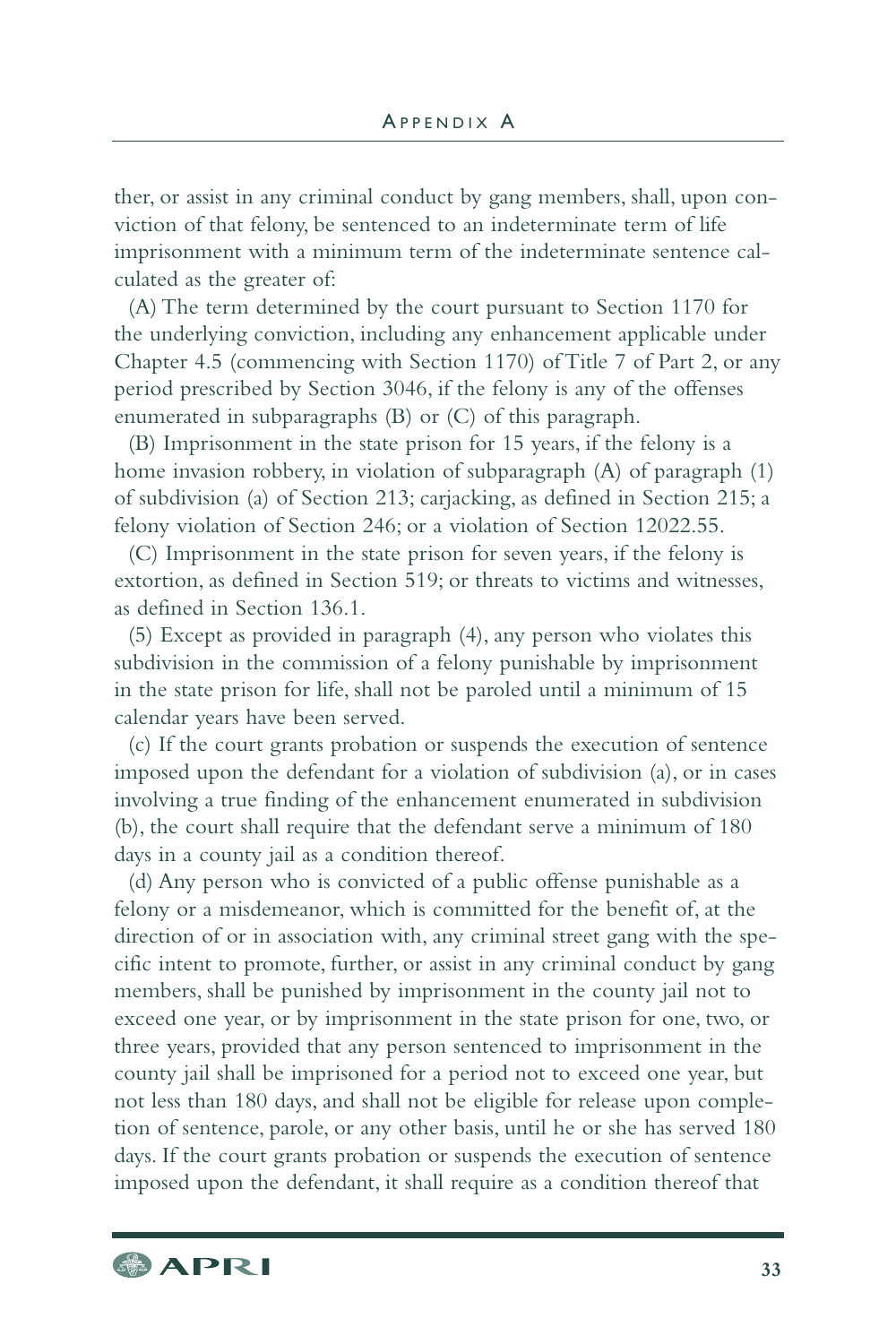the defendant serve 180 days in a county jail.

(e) As used in this chapter,"pattern of criminal gang activity" means the commission of, attempted commission of, conspiracy to commit, or solicitation of, sustained juvenile petition for, or conviction of two or more of the following offenses, provided at least one of these offenses occurred after the effective date of this chapter and the last of those offenses occurred within three years after a prior offense, and the offenses were committed on separate occasions, or by two or more persons:

(1) Assault with a deadly weapon or by means of force likely to produce great bodily injury, as defined in Section 245.

(2) Robbery, as defined in Chapter 4 (commencing with Section 211) of Title 8 of Part 1.

(3) Unlawful homicide or manslaughter, as defined in Chapter 1 (commencing with Section 187) of Title 8 of Part 1.

(4) The sale, possession for sale, transportation, manufacture, offer for sale, or offer to manufacture controlled substances as defined in Sections 11054, 11055, 11056, 11057, and 11058 of the Health and Safety Code.

(5) Shooting at an inhabited dwelling or occupied motor vehicle, as defined in Section 246.

(6) Discharging or permitting the discharge of a firearm from a motor vehicle, as defined in subdivisions (a) and (b) of Section 12034.

(7) Arson, as defined in Chapter 1 (commencing with Section 450) of Title 13.

(8) The intimidation of witnesses and victims, as defined in Section 136.1.

(9) Grand theft, as defined in subdivision (a) or (c) of Section 487.

(10) Grand theft of any firearm, vehicle, trailer, or vessel.

(11) Burglary, as defined in Section 459.

(12) Rape, as defined in Section 261.

(13) Looting, as defined in Section 463.

(14) Money laundering, as defined in Section 186.10.

(15) Kidnapping, as defined in Section 207.

(16) Mayhem, as defined in Section 203.

(17) Aggravated mayhem, as defined in Section 205.

(18) Torture, as defined in Section 206.

(19) Felony extortion, as defined in Sections 518 and 520.

(20) Felony vandalism, as defined in paragraph (1) of subdivision (b) of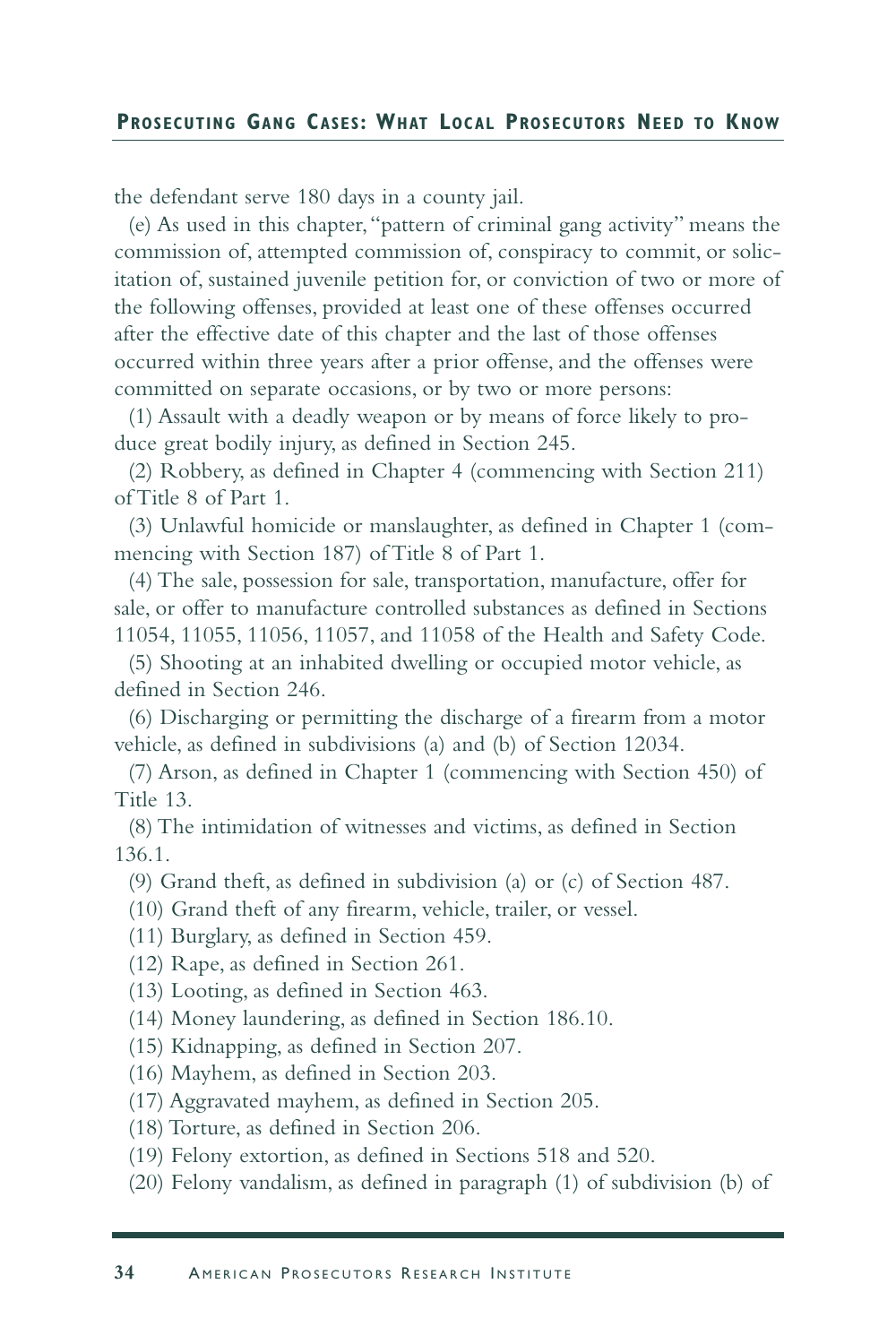Section 594.

(21) Carjacking, as defined in Section 215.

(22) The sale, delivery, or transfer of a firearm, as defined in Section 12072.

(23) Possession of a pistol, revolver, or other firearm capable of being concealed upon the person in violation of paragraph (1) of subdivision (a) of Section 12101.

(24) Threats to commit crimes resulting in death or great bodily injury, as defined in Section 422.

(25) Theft and unlawful taking or driving of a vehicle, as defined in Section 10851 of the Vehicle Code.

(f) As used in this chapter,"criminal street gang" means any ongoing organization, association, or group of three or more persons, whether formal or informal, having as one of its primary activities the commission of one or more of the criminal acts enumerated in paragraphs (1) to (25), inclusive, of subdivision (e), having a common name or common identifying sign or symbol, and whose members individually or collectively engage in or have engaged in a pattern of criminal gang activity.

(g) Notwithstanding any other law, the court may strike the additional punishment for the enhancements provided in this section or refuse to impose the minimum jail sentence for misdemeanors in an unusual case where the interests of justice would best be served, if the court specifies on the record and enters into the minutes the circumstances indicating that the interests of justice would best be served by that disposition.

(h) Notwithstanding any other provision of law, for each person committed to the Youth Authority for a conviction pursuant to subdivision (a) or (b) of this section, the offense shall be deemed one for which the state shall pay the rate of 100 percent of the per capita institutional cost of the Department of Youth Authority, pursuant to Section 912.5 of the Welfare and Institutions Code.

(i) In order to secure a conviction, or sustain a juvenile petition, pursuant to subdivision (a), it is not necessary for the prosecution to prove that the person devotes all, or a substantial part of his or her time or efforts to the criminal street gang, nor is it necessary to prove that the person is a member of the criminal street gang.Active participation in the criminal street gang is all that is required.

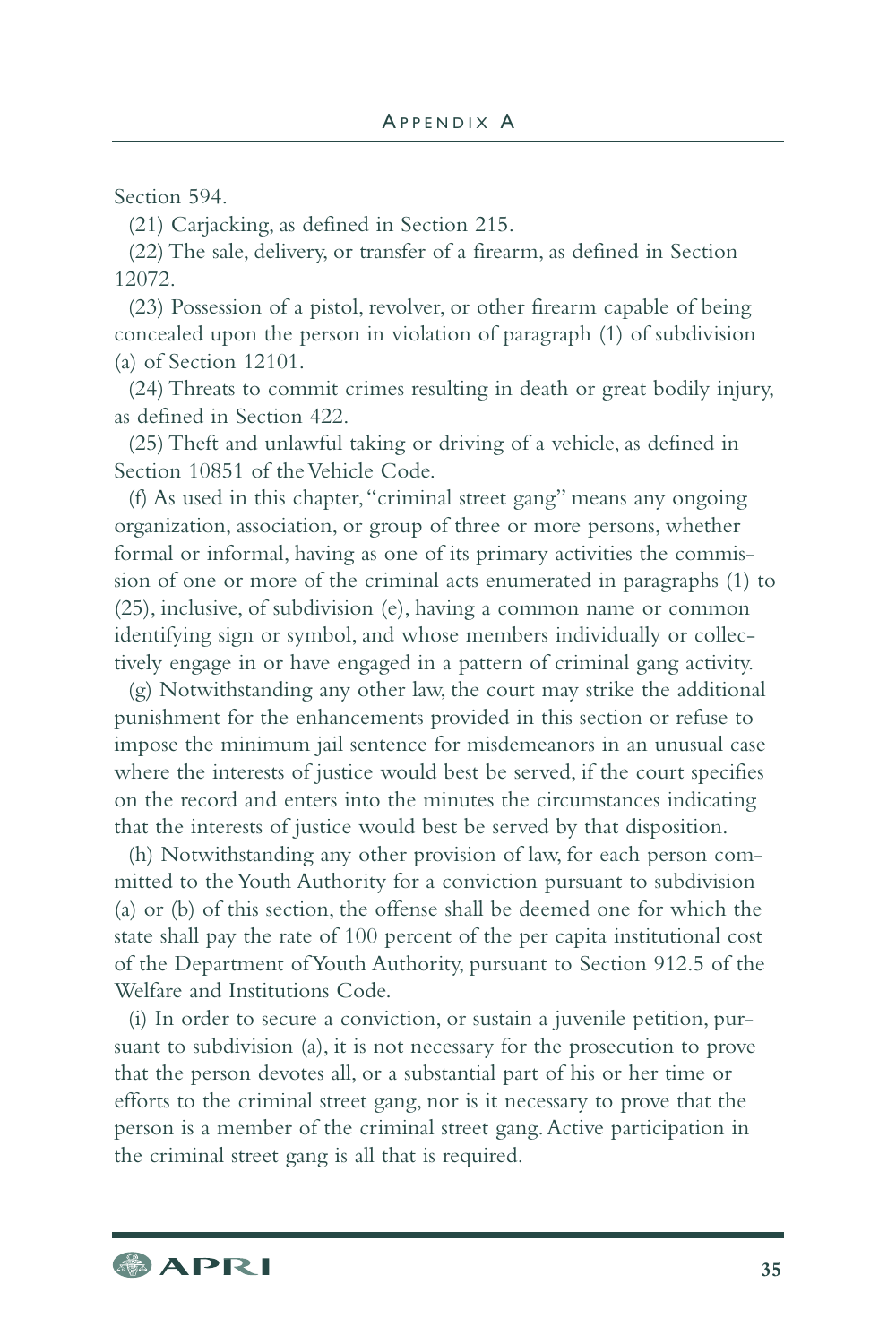186.22a. (a) Every building or place used by members of a criminal street gang for the purpose of the commission of the offenses listed in subdivision (e) of Section 186.22 or any offense involving dangerous or deadly weapons, burglary, or rape, and every building or place wherein or upon which that criminal conduct by gang members takes place, is a nuisance which shall be enjoined, abated, and prevented, and for which damages may be recovered, whether it is a public or private nuisance.

(b) Any action for injunction or abatement filed pursuant to subdivision (a), including an action filed by the Attorney General, shall proceed according to the provisions of Article 3 (commencing with Section 11570) of Chapter 10 of Division 10 of the Health and Safety Code, except that all of the following shall apply:

(1) The court shall not assess a civil penalty against any person unless that person knew or should have known of the unlawful acts.

(2) No order of eviction or closure may be entered.

(3) All injunctions issued shall be limited to those necessary to protect the health and safety of the residents or the public or those necessary to prevent further criminal activity.

(4) Suit may not be filed until 30-day notice of the unlawful use or criminal conduct has been provided to the owner by mail, return receipt requested, postage prepaid, to the last known address.

(c) Whenever an injunction is issued pursuant to subdivision (a), or Section 3479 of the Civil Code, to abate gang activity constituting a nuisance, the Attorney General may maintain an action for money damages on behalf of the community or neighborhood injured by that nuisance. Any money damages awarded shall be paid by or collected from assets of the criminal street gang or its members that were derived from the criminal activity being abated or enjoined. Only persons who knew or should have known of the unlawful acts shall be personally liable for the payment of the damages awarded. In a civil action for damages brought pursuant to this subdivision, the Attorney General may use, but is not limited to the use of, the testimony of experts to establish damages suffered by the community or neighborhood injured by the nuisance.The damages recovered pursuant to this subdivision shall be deposited into a separate segregated fund for payment to the governing body of the city or county in whose political subdivision the community or neighborhood is located, and that governing body shall use those assets solely for the ben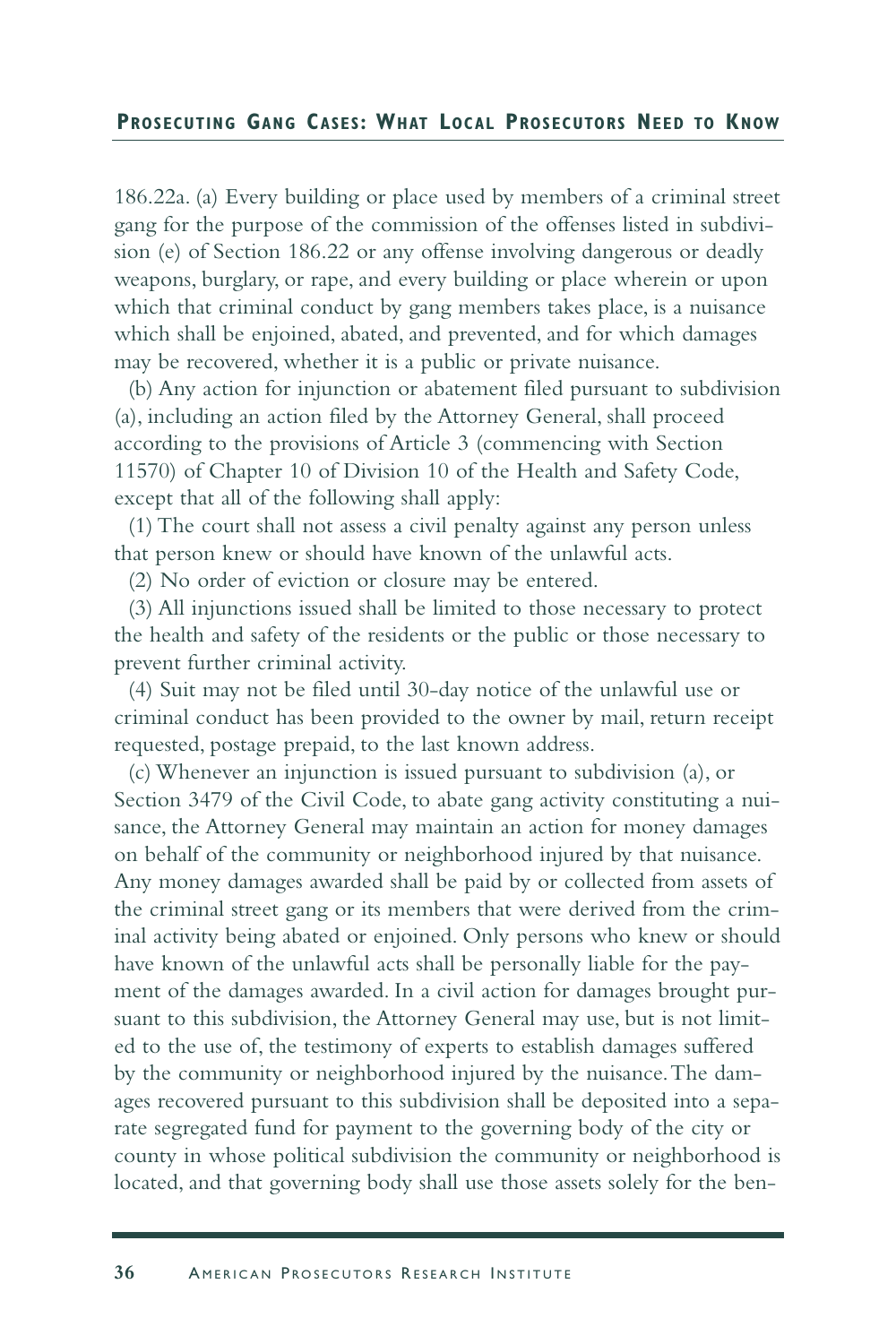efit of the community or neighborhood that has been injured by the nuisance.

(d) No nonprofit or charitable organization which is conducting its affairs with ordinary care or skill, and no governmental entity, shall be abated pursuant to subdivisions (a) and (b).

(e) Nothing in this chapter shall preclude any aggrieved person from seeking any other remedy provided by law.

(f) (1) Any firearm, ammunition which may be used with the firearm, or any deadly or dangerous weapon which is owned or possessed by a member of a criminal street gang for the purpose of the commission of any of the offenses listed in subdivision (e) of Section 186.22, or the commission of any burglary or rape, may be confiscated by any law enforcement agency or peace officer.

(2) In those cases where a law enforcement agency believes that the return of the firearm, ammunition, or deadly weapon confiscated pursuant to this subdivision, is or will be used in criminal street gang activity or that the return of the item would be likely to result in endangering the safety of others, the law enforcement agency shall initiate a petition in the superior court to determine if the item confiscated should be returned or declared a nuisance.

(3) No firearm, ammunition, or deadly weapon shall be sold or destroyed unless reasonable notice is given to its lawful owner if his or her identity and address can be reasonably ascertained.The law enforcement agency shall inform the lawful owner, at that person' s last known address by registered mail, that he or she has 30 days from the date of receipt of the notice to respond to the court clerk to confirm his or her desire for a hearing and that the failure to respond shall result in a default order forfeiting the confiscated firearm, ammunition, or deadly weapon as a nuisance.

(4) If the person requests a hearing, the court clerk shall set a hearing no later than 30 days from receipt of that request.The court clerk shall notify the person, the law enforcement agency involved, and the district attorney of the date, time, and place of the hearing.

(5) At the hearing, the burden of proof is upon the law enforcement agency or peace officer to show by a preponderance of the evidence that the seized item is or will be used in criminal street gang activity or that return of the item would be likely to result in endangering the safety of

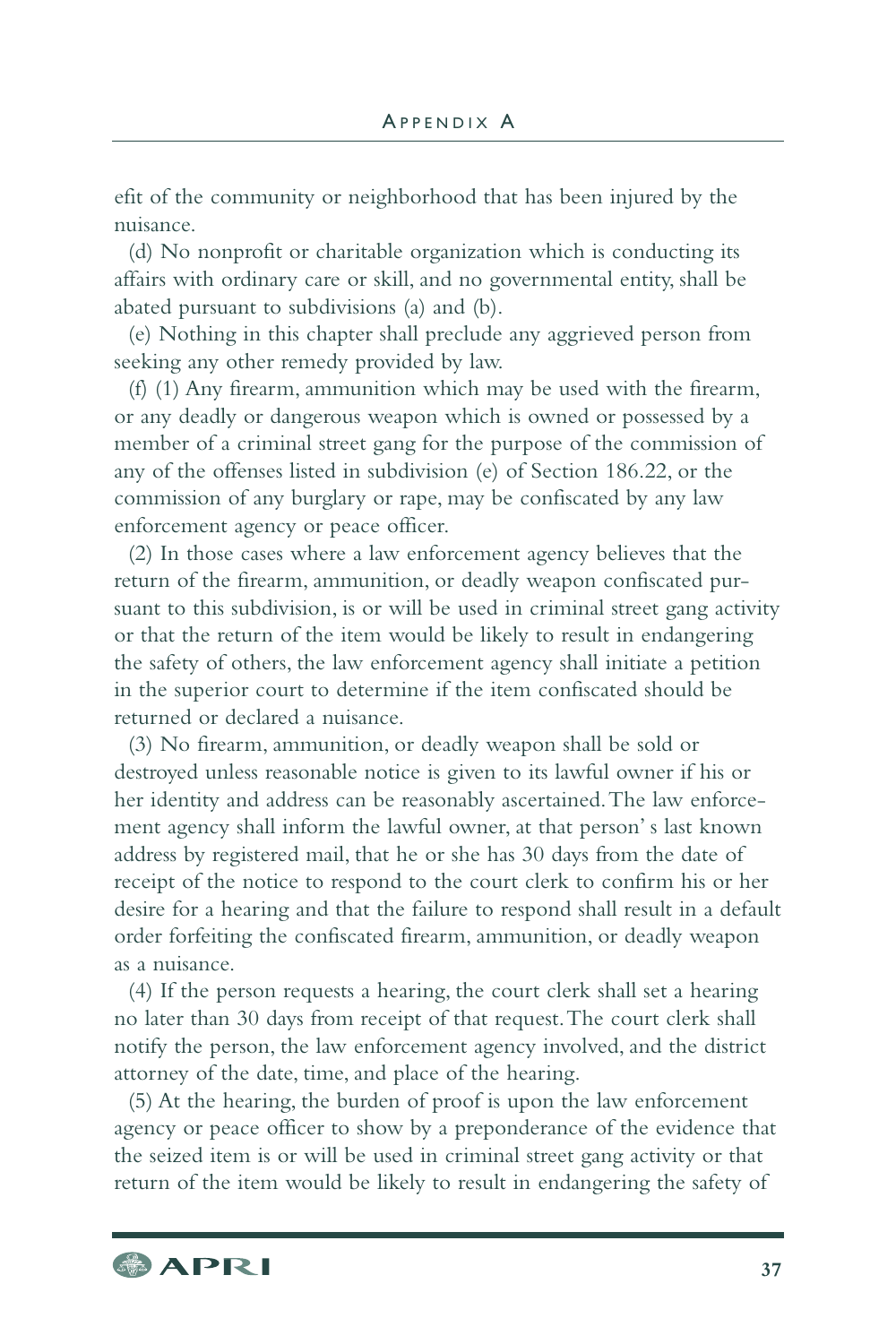others.All returns of firearms shall be subject to subdivision (d) of Section 12072.

(6) If the person does not request a hearing within 30 days of the notice or the lawful owner cannot be ascertained, the law enforcement agency may file a petition that the confiscated firearm, ammunition, or deadly weapon be declared a nuisance. If the items are declared to be a nuisance, the law enforcement agency shall dispose of the items as provided in Section 12028.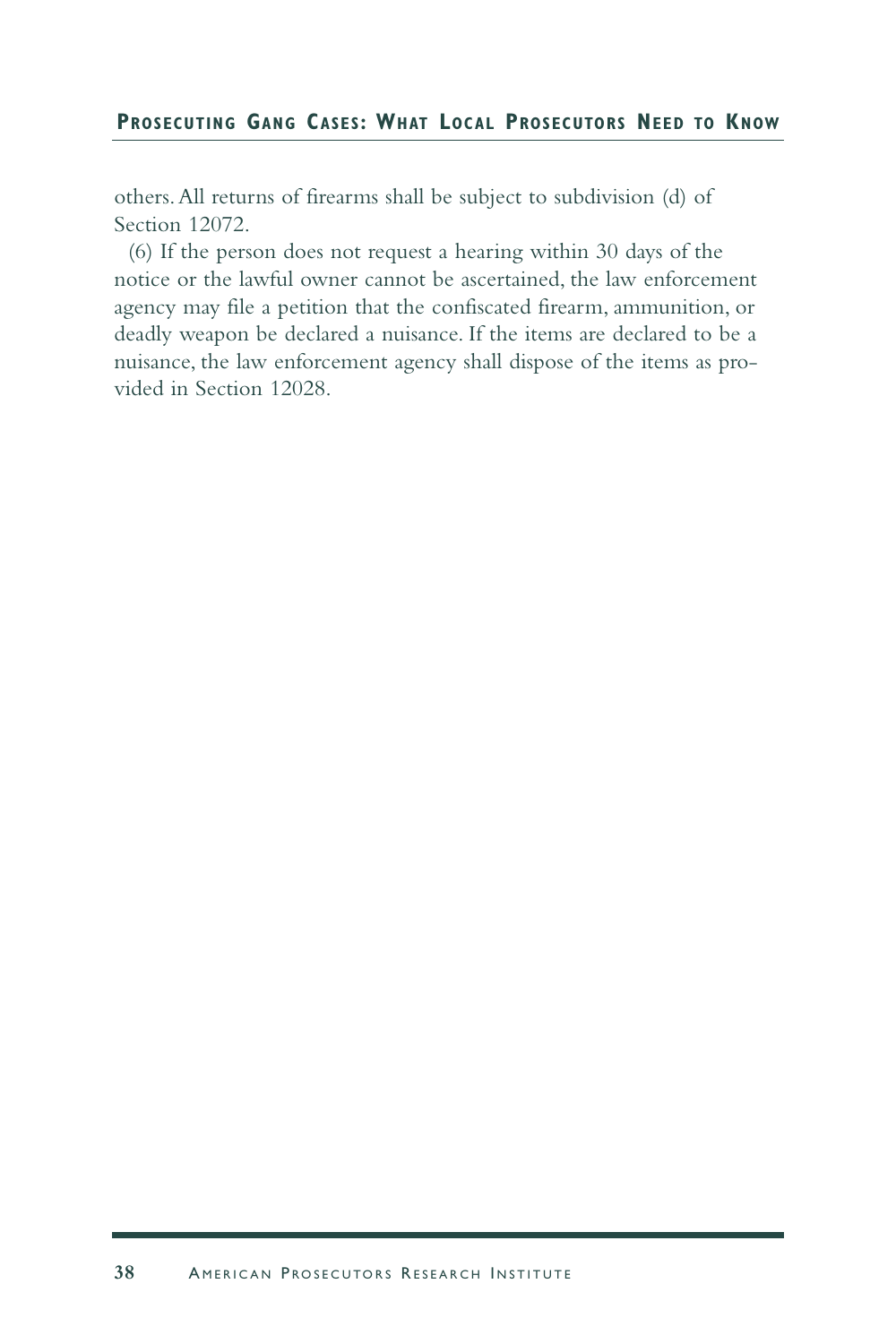### **A PPENDIX B**

#### *Proposed* **Voir Dire** *Questions for a Gang Case*

The purpose of questioning prospective jurors is to determine whether those jurors harbor any biases, prejudices or opinions such that they could not well and truly try the cause pending before the court.To that end, it is the prosecutor's responsibility to uncover those biases, prejudices or opinions.Without question, the issue of street gangs is a hot-button point for many members of the community.The gang prosecutor, therefore, seeks during *voir dire* to explain some of the terms and concepts that the jury is expected to encounter during the upcoming trial in order to reveal potential juror bias.The tangential effect, of course, is to educate the jury on the law upon which they will be instructed.

The gang prosecutor is saddled with another task, however. Many jurors will honestly state that they do not like gang members. Defense attorneys will, therefore, move to excuse those jurors, citing "cause." If, however, every juror who dislikes or disapproves of gang members were excused from the panel, the only jurors left would be other gang members. It is vitally important for the gang prosecutor to assertively rehabilitate jurors who offer strong opinions on gangs and gang members. Only then will the *voir dire* process truly result in a fair pool of jurors, representative of the community.

The following proposed questions are merely examples of approaches a gang prosecutor may take to expose certain jurors' biases and rehabilitate others.

#### **Direct the juror's attention toward the legal definition of a criminal street gang:**

If you were asked to define the term 'gang,' how would you do it?

(This is a good opportunity to correct the jurors' misimpression of the actual definition.)

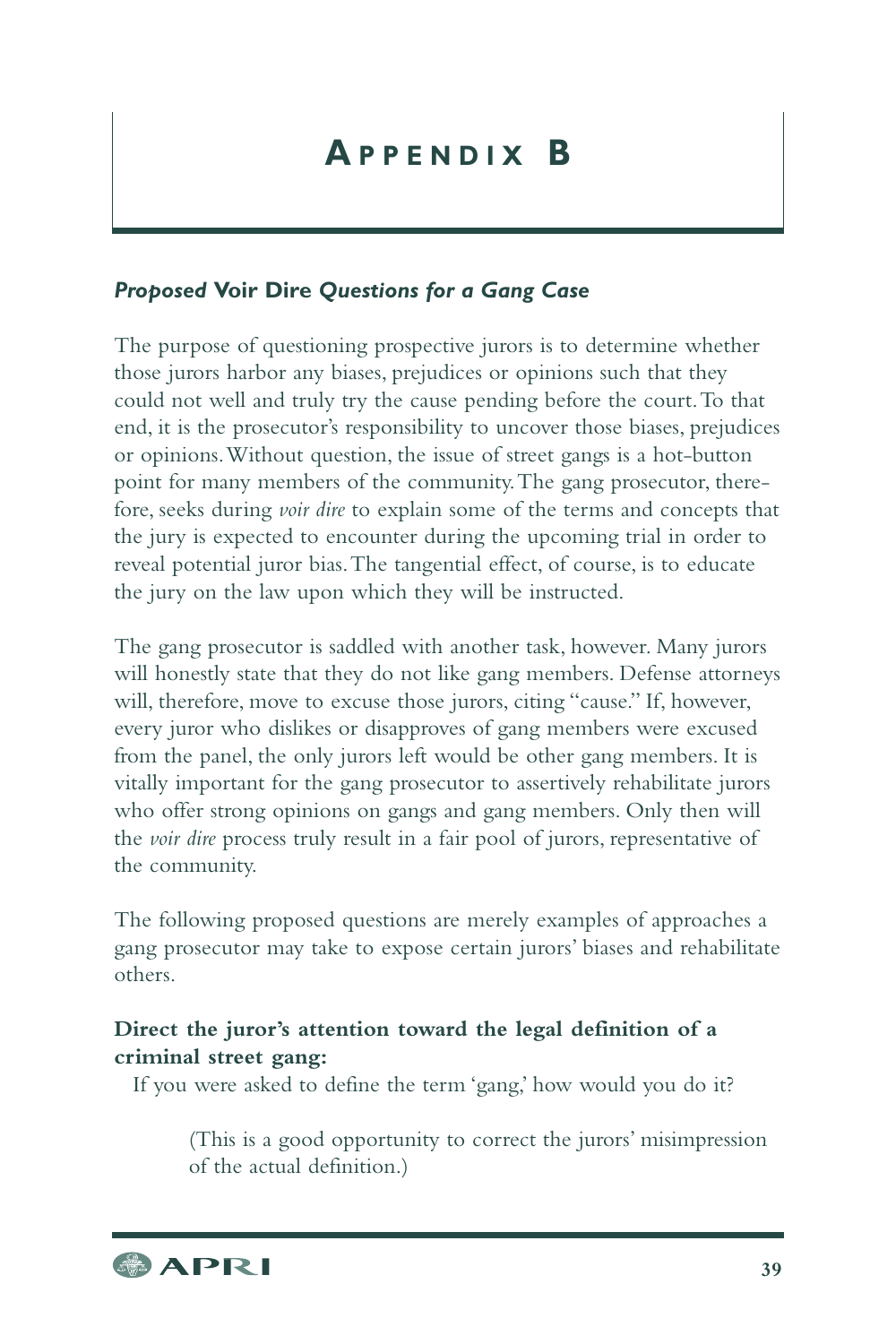If the court gave you an instruction that defined 'criminal street gang,' would you promise to apply that definition in this case?

Would any of you ignore the court's definition in favor of your own?

#### **Face the issue head on (then rehabilitate):**

Does anyone think that it's okay to be a gang member?

(A "yes" answer here should immediately bar that juror from the prosecutor's case. No amount of rehabilitation or explanation will suffice. That juror should be gone. Period.)

Does anyone (juror  $\#$  \_\_\_\_, do you) have negative thoughts toward gangs or gang members?

(Most will answer in the affirmative.That's okay. See the next questions.)

Does everyone agree that it is okay (acceptable) to dislike gangs and gang members?

(Here, the jurors must be reminded that it is acceptable to dislike gang members, just as it is acceptable to dislike murderers.The jurors' inherent dislike of gang members is not grounds for their disqualification. Get them used to the idea that gang membership is a bad thing, and it is okay to say so. Jurors are perfectly qualified to sit on a gang case as long as they agree that they will not convict the defendant of the crime *solely* because of his gang affiliation.The juror should be reminded to listen to the facts of the case with an open mind, and then apply the law to those facts.The following questions address these points.)

That you do not like gang members does not mean that you will automatically find the defendant guilty of \_\_\_\_\_\_\_\_\_\_\_\_\_\_\_ crime, does it?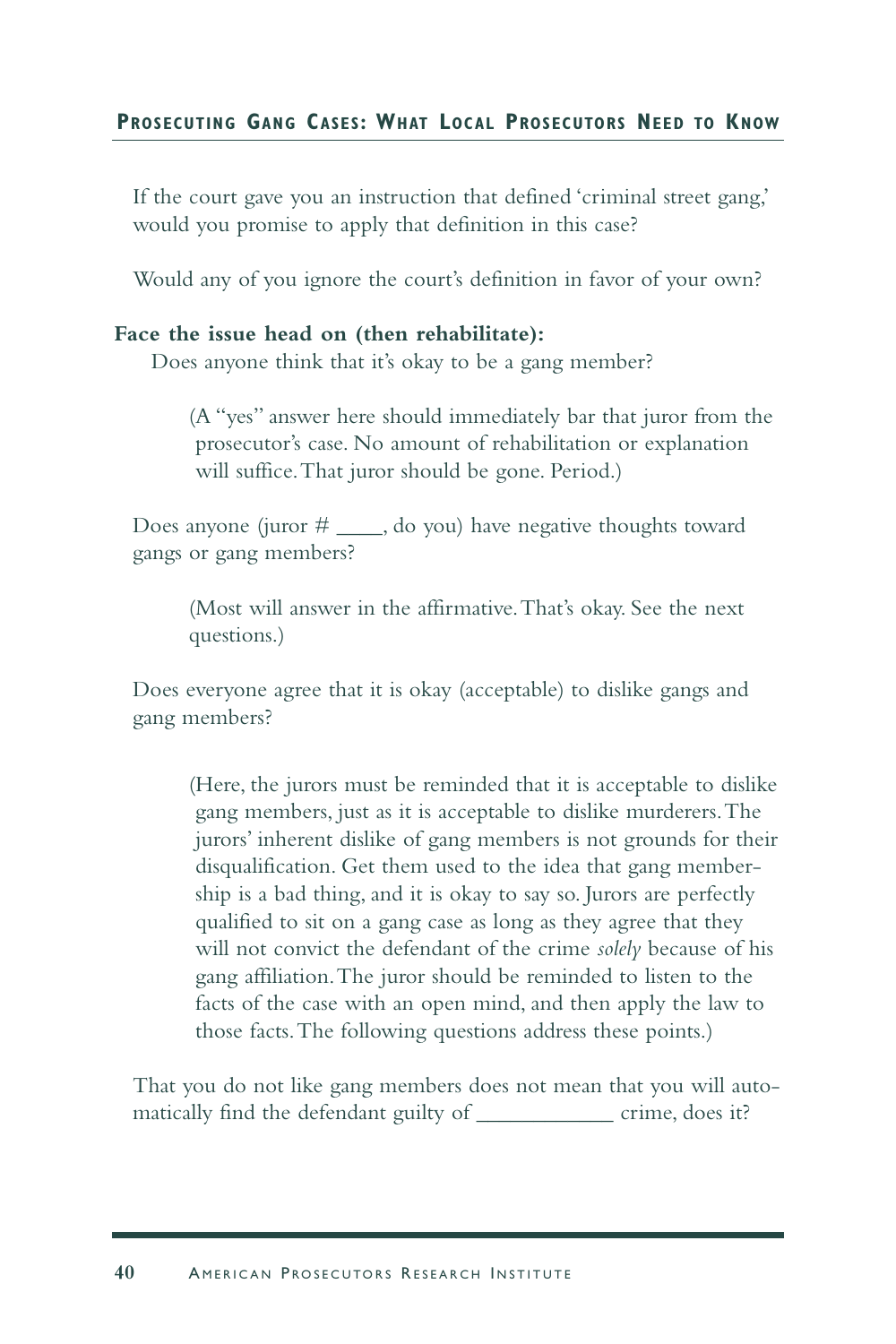If you are not convinced beyond a reasonable doubt that the defendant committed the crime of \_\_\_\_\_\_\_\_\_\_\_\_, you would not convict him of that crime just because he is a gang member, would you?

("No" answers to these questions serve to rehabilitate the juror who doesn't like gangsters, yet explain that jurors do not have to hide from the fact that gang members offend them.)

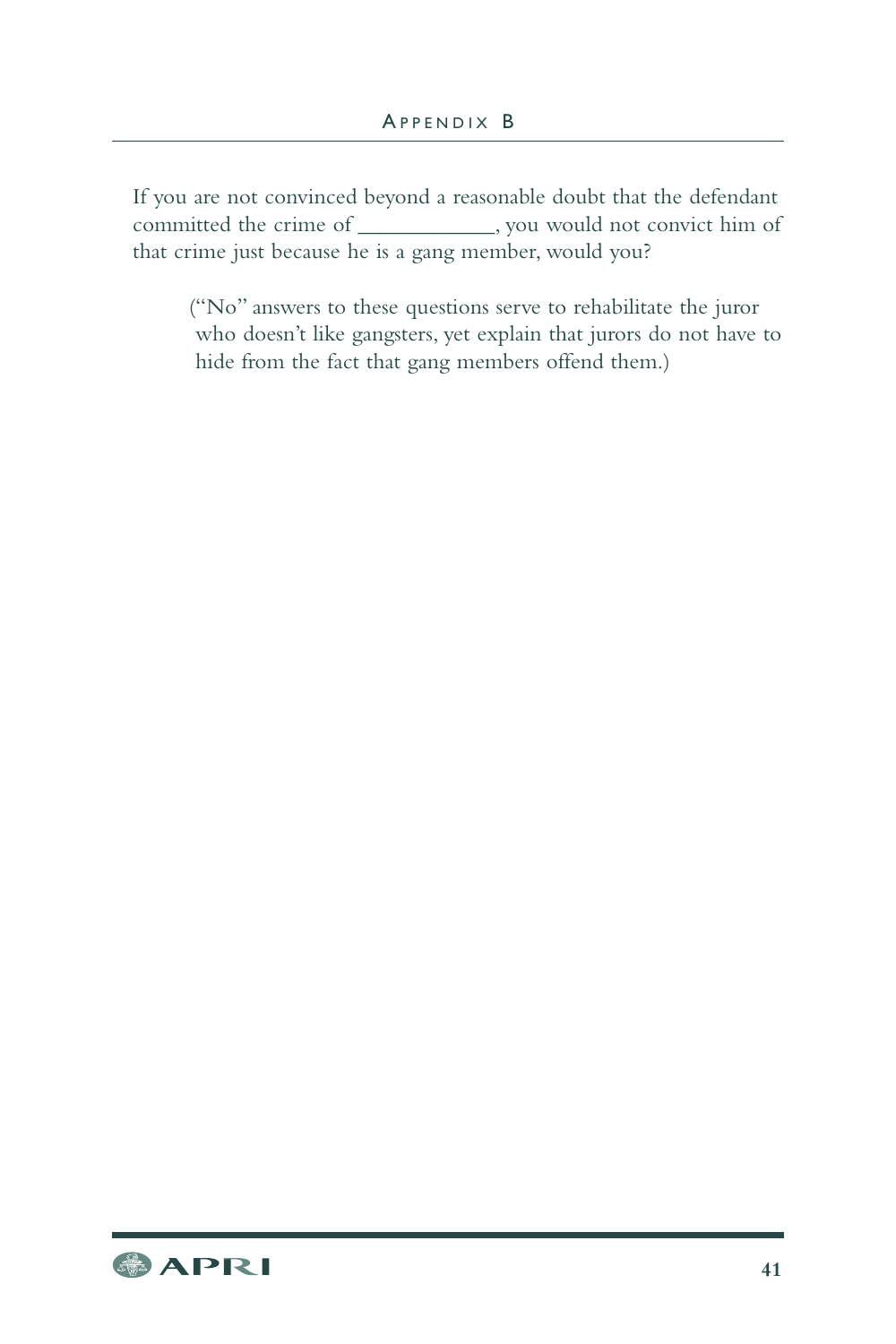### **A PPENDIX C**

#### *Sample Direct Examination for a Gang Expert*

#### **Qualifications**

What do you do for a living?

How long have you been a police officer?

How long have you been in your current assignment?

Is [Unit Title] a specialized gang unit?

What are your duties as a gang [officer] [detective]?

What education, training and background qualify you to perform those duties?

Have you ever lectured or taught classes regarding gangs? To whom?

Have you ever qualified as a gang expert in the past?

How many times?

In what jurisdiction? In L.A. County, other counties, other states?

Is it part of your job to stay current on gang trends, including rivalries, alliances, customs, habits?

How do you do this?

Did you ever work the streets, i.e. patrol? Did you talk to gang members in that setting?

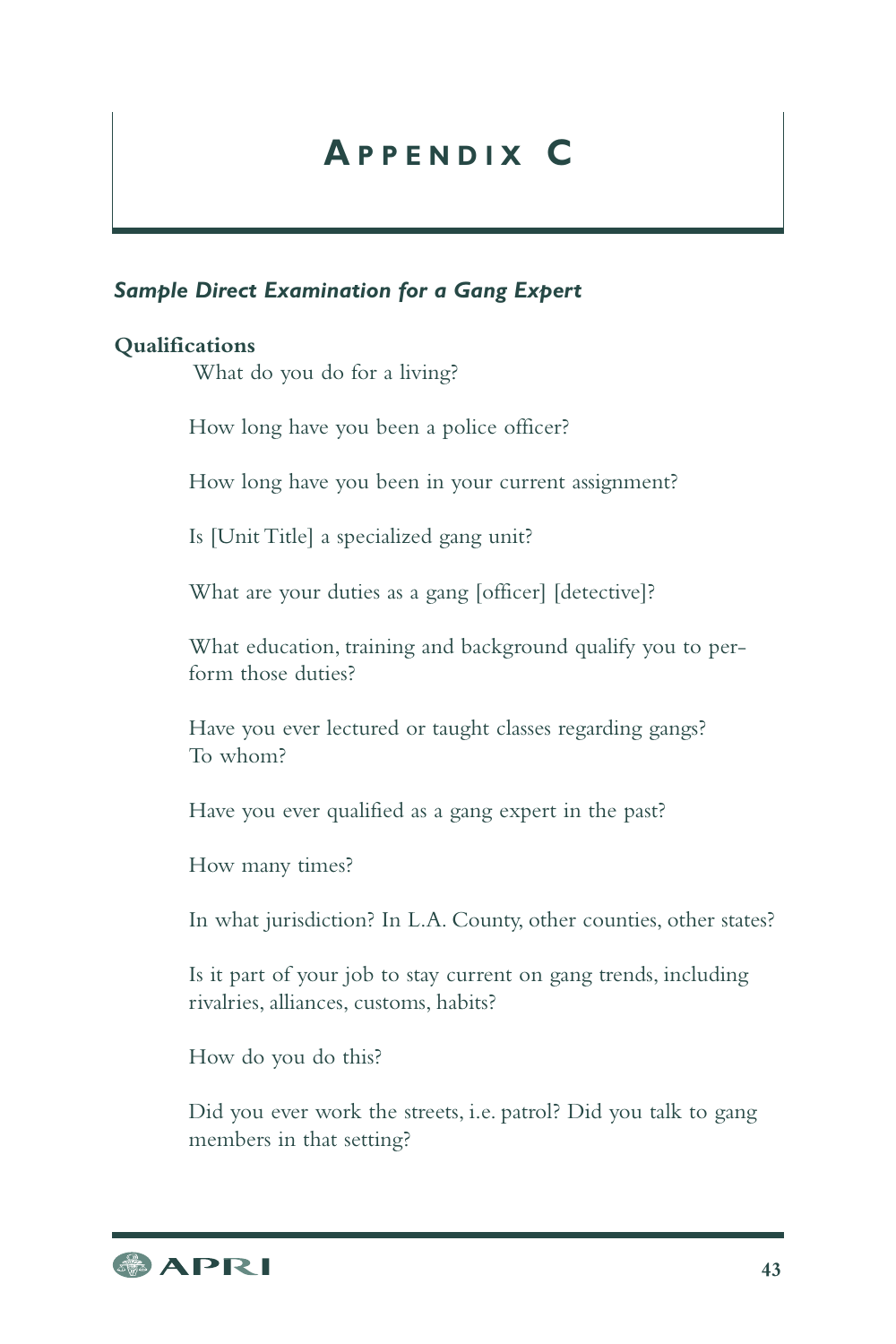#### **PROSECUTING GANG CASES: WHAT LOCAL PROSECUTORS NEED TO KNOW**

Did you ever work county jail? (If Sheriff) Did you talk to gang members in that setting?

How many times have you come in contact with gang members?

Have all your contacts been adversarial in nature?

Describe a typical casual contact you might have with a gang member.

Have you found that gang members have been forthcoming with you concerning gang info (i.e. current rivalries, alliances, membership, etc.)?

Do you typically share information and intelligence with other police agencies?

Have you been involved with serving search warrants on gang members' houses?

Is there valuable gang intelligence that can be derived from the service of such warrants? Describe.

#### **Gang Culture**

What constitutes a "Criminal Street Gang?"

What motivates a person to join a gang?

Once in, do gang members typically just quit?

What does "blood in / blood out" mean?

Does the concept of "respect" have a special significance in the gang culture?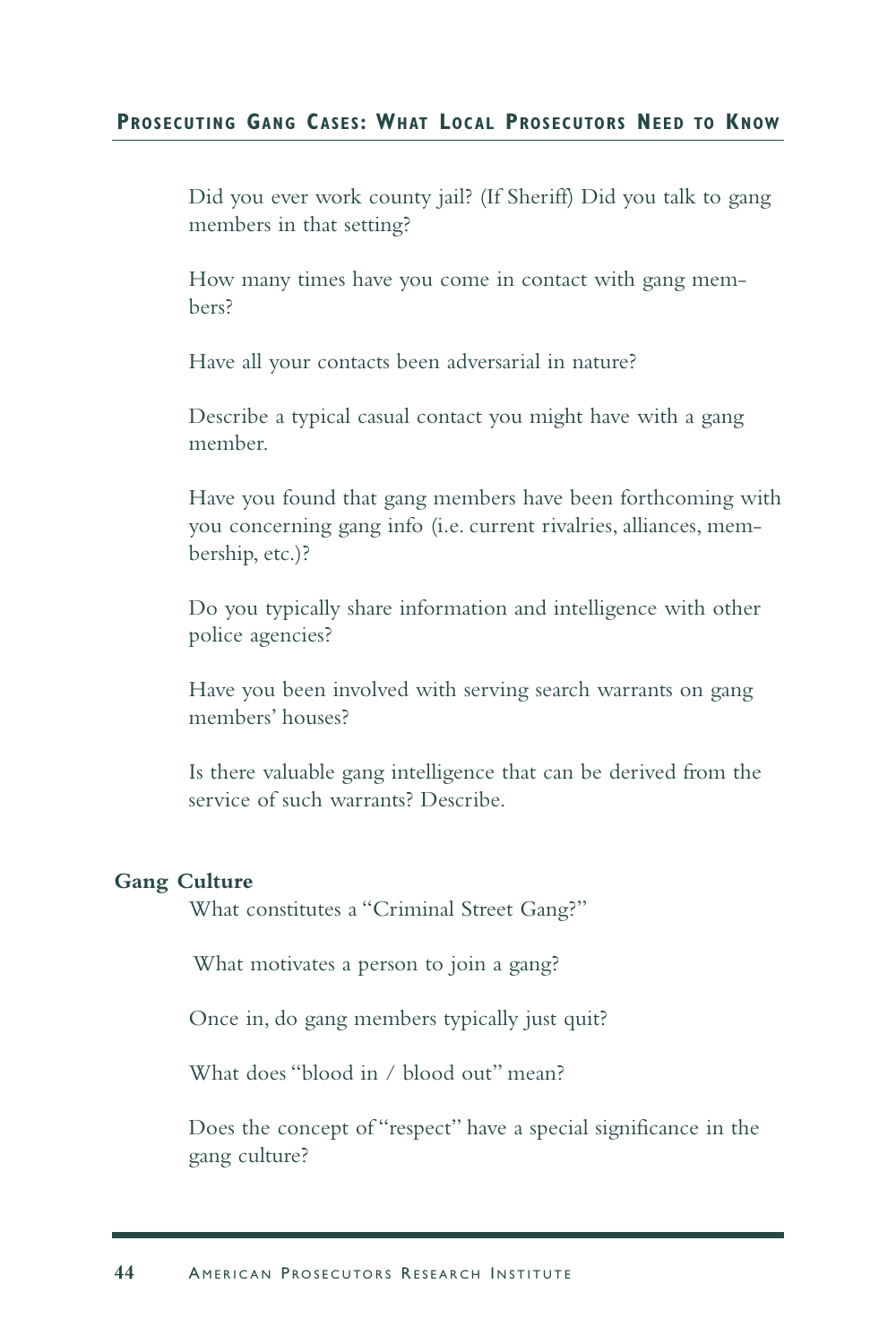How does a gang member gain respect or prestige in the gang?

What does it mean to "put in work" for the gang?

Does turf or territory have special significance in the gang culture?

Does the term "payback" have special significance in the gang culture?

How do gangs identify themselves?

Names?

Hand signs?

Graffiti?

Colors?

Monikers?

#### **Your Case**

*The Defendant's Gang*

Are you familiar with [Gang Name]?

How do you know that gang?

Have you had contacts with that gang and its members?

Describe those contacts in general.

How many members are in [Gang Name]?

Does [Gang Name] have a turf or territory that it claims?

What are those boundaries?

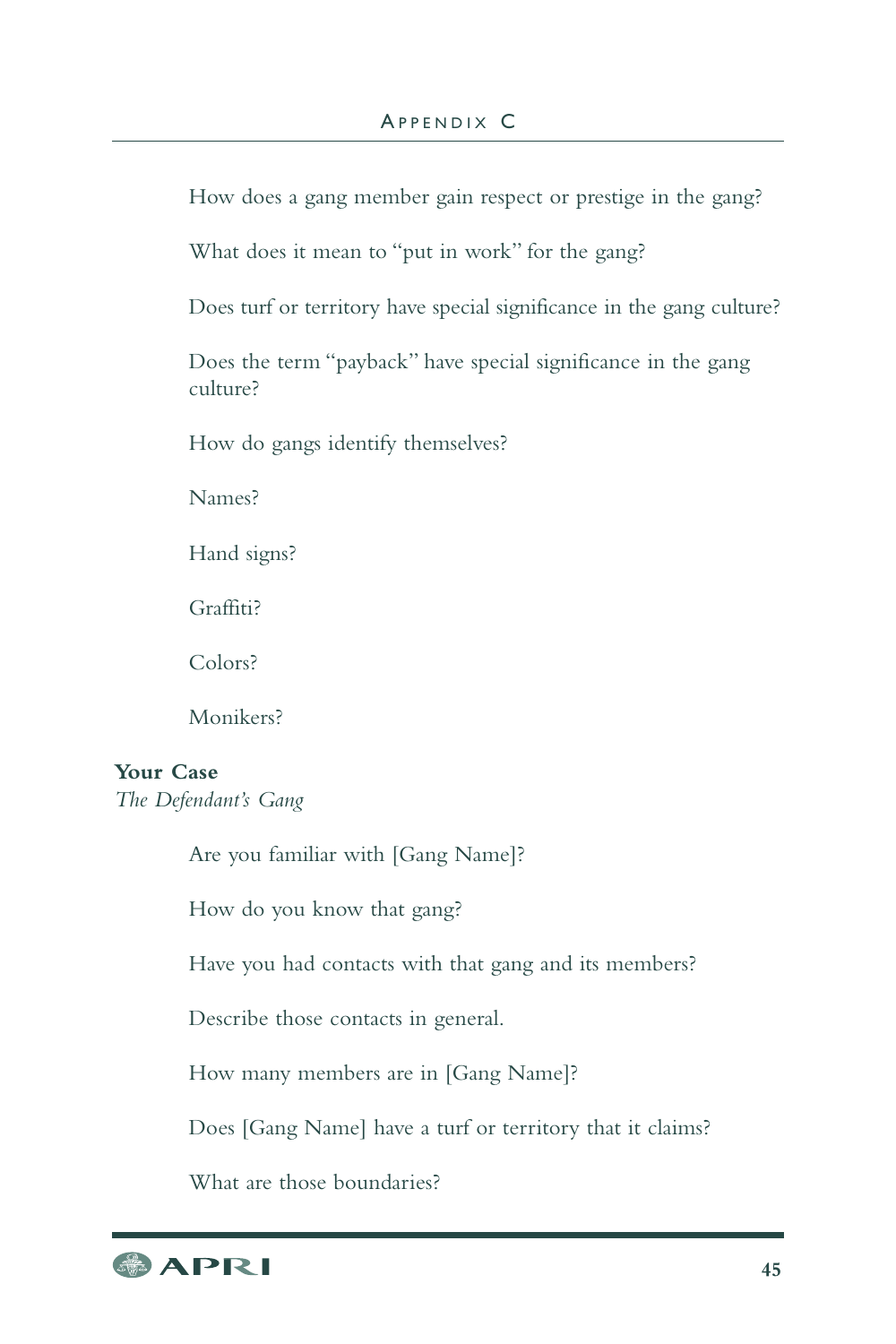Does [Gang Name] have a hand sign or graffiti symbol that signifies the gang?

Describe those.

What, in your expert opinion, are among the primary activities of [Gang Name]? (One of the "dirty 25;" P.C. 186.22(e)).

Is the defendant a member of [Gang Name]?

How do you know?

Have you had personal contact with the defendant?

Has the defendant admitted his membership to you? To others?

Does the defendant have any tattoos that indicate his affiliation with that gang?

Is the defendant still active? How long has he been active?

#### *The Victim's Gang (if applicable)*

Do you know the victim?

Does he belong to any gang?

Does that gang have a turf or territory?

Does the victim's gang have any rivals? (If the defendant's gang is a rival).

Describe the relationship between these two gangs.

Is there a history of violence between these gangs?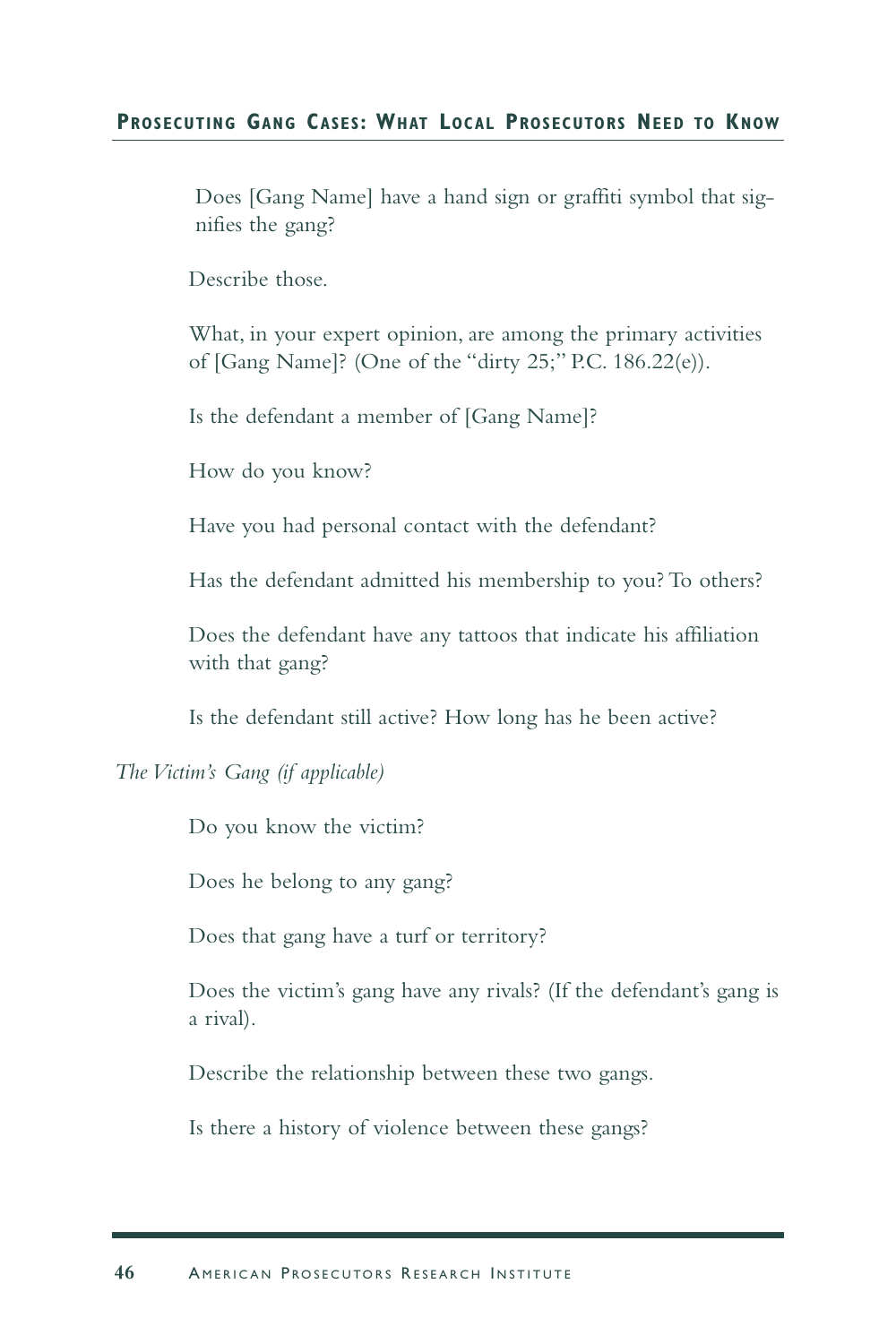*The Pattern*

Do you know [Defendant Name]?

Is he a member of [Defendant's Gang]?

Was he convicted of a felony? What felony?

When was the offense for which he was convicted? (After 9/26/88, within 3 years of the instant crime).

Was he a member of [Defendant's Gang] at the time he committed that crime? (Not necessary, but nice if you have it…)

*(Introduce the certified predicate prior conviction.)*

*The Hypothetical*

*(Ask the hypothetical question based on your facts—not generic.)*

Was this crime committed to promote or benefit [Gang Name] criminal street gang?

On what do you base your opinion?

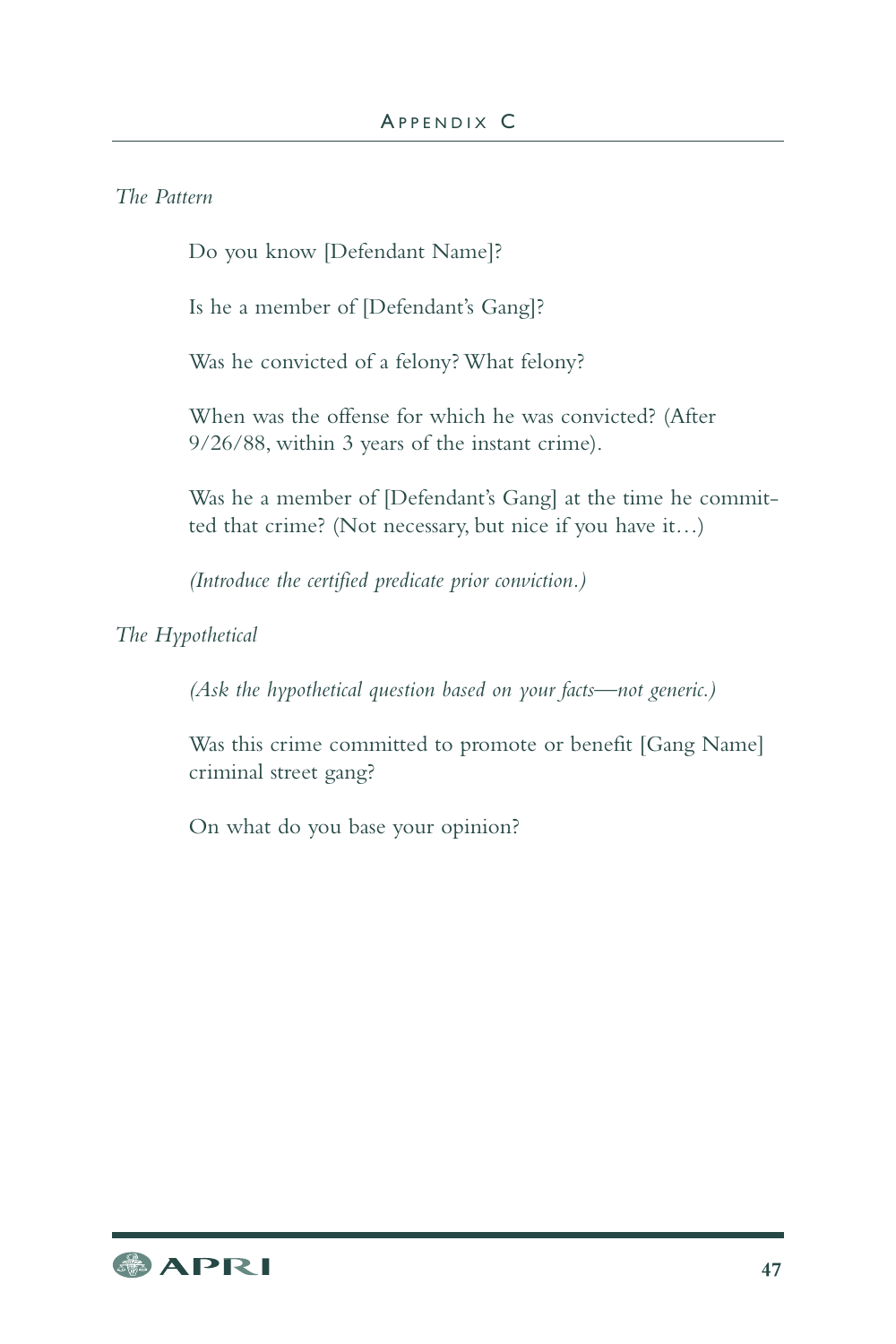

American Prosecutors Research Institute 99 Canal Center Plaza, Suite 510 Alexandria,Virginia 22314 Phone: (703) 549-4253 Fax: (703) 836-3195 http://www.ndaa-apri.org